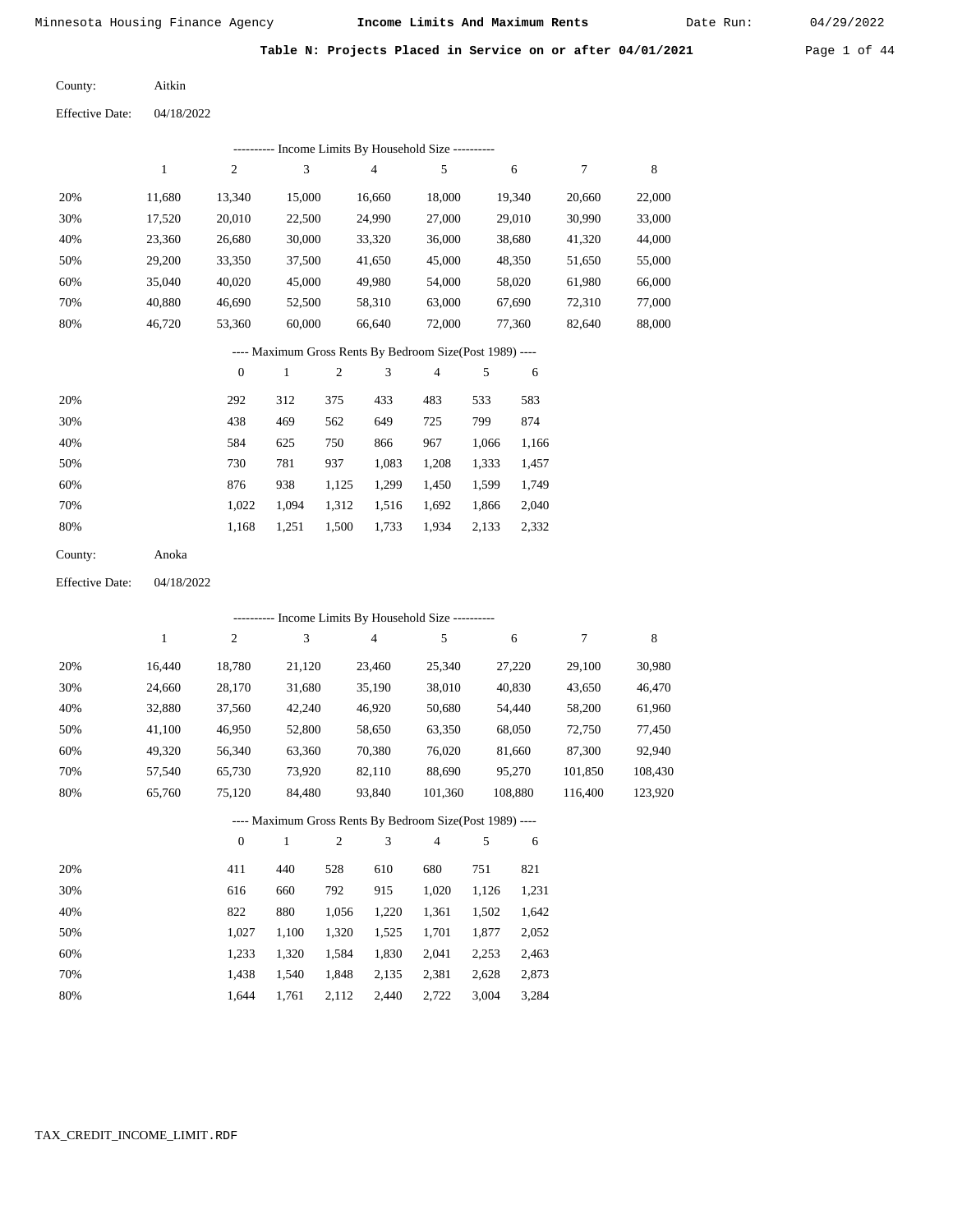Table N: Projects Placed in Service on or after 04/01/2021 Page 2 of 44

| County: | Becker |
|---------|--------|
|         |        |

Effective Date: 04/18/2022

|         |              |                  |        |                | --------- Income Limits By Household Size ----------     |        |       |        |        |        |
|---------|--------------|------------------|--------|----------------|----------------------------------------------------------|--------|-------|--------|--------|--------|
|         | $\mathbf{1}$ | $\mathfrak{2}$   | 3      |                | $\overline{4}$                                           | 5      |       | 6      | 7      | 8      |
| 20%     | 11,680       | 13,340           | 15,000 |                | 16,660                                                   | 18,000 |       | 19,340 | 20,660 | 22,000 |
| 30%     | 17,520       | 20,010           | 22,500 |                | 24,990                                                   | 27,000 |       | 29,010 | 30,990 | 33,000 |
| 40%     | 23,360       | 26,680           | 30,000 |                | 33,320                                                   | 36,000 |       | 38,680 | 41,320 | 44,000 |
| 50%     | 29,200       | 33,350           | 37,500 |                | 41,650                                                   | 45,000 |       | 48,350 | 51,650 | 55,000 |
| 60%     | 35,040       | 40,020           | 45,000 |                | 49,980                                                   | 54,000 |       | 58,020 | 61,980 | 66,000 |
| 70%     | 40,880       | 46,690           | 52,500 |                | 58,310                                                   | 63,000 |       | 67,690 | 72,310 | 77,000 |
| 80%     | 46,720       | 53,360           | 60,000 |                | 66,640                                                   | 72,000 |       | 77,360 | 82,640 | 88,000 |
|         |              |                  |        |                | ---- Maximum Gross Rents By Bedroom Size(Post 1989) ---- |        |       |        |        |        |
|         |              | $\boldsymbol{0}$ | 1      | $\overline{c}$ | 3                                                        | 4      | 5     | 6      |        |        |
| 20%     |              | 292              | 312    | 375            | 433                                                      | 483    | 533   | 583    |        |        |
| 30%     |              | 438              | 469    | 562            | 649                                                      | 725    | 799   | 874    |        |        |
| 40%     |              | 584              | 625    | 750            | 866                                                      | 967    | 1,066 | 1,166  |        |        |
| 50%     |              | 730              | 781    | 937            | 1,083                                                    | 1,208  | 1,333 | 1,457  |        |        |
| 60%     |              | 876              | 938    | 1,125          | 1,299                                                    | 1,450  | 1,599 | 1,749  |        |        |
| 70%     |              | 1,022            | 1,094  | 1,312          | 1,516                                                    | 1,692  | 1,866 | 2,040  |        |        |
| 80%     |              | 1,168            | 1,251  | 1,500          | 1,733                                                    | 1,934  | 2,133 | 2,332  |        |        |
| County: | Beltrami     |                  |        |                |                                                          |        |       |        |        |        |

Effective Date: 04/18/2022

|     |        |                |              |                |                | --------- Income Limits By Household Size ----------     |       |        |                |        |
|-----|--------|----------------|--------------|----------------|----------------|----------------------------------------------------------|-------|--------|----------------|--------|
|     | 1      | $\overline{c}$ | 3            |                | $\overline{4}$ | 5                                                        |       | 6      | $\overline{7}$ | 8      |
| 20% | 11,680 | 13,340         | 15,000       |                | 16,660         | 18,000                                                   |       | 19,340 | 20,660         | 22,000 |
| 30% | 17,520 | 20,010         | 22,500       |                | 24,990         | 27,000                                                   |       | 29,010 | 30,990         | 33,000 |
| 40% | 23,360 | 26,680         | 30,000       |                | 33,320         | 36,000                                                   |       | 38,680 | 41,320         | 44,000 |
| 50% | 29,200 | 33,350         | 37,500       |                | 41,650         | 45,000                                                   |       | 48,350 | 51,650         | 55,000 |
| 60% | 35,040 | 40,020         | 45,000       |                | 49,980         | 54,000                                                   |       | 58,020 | 61,980         | 66,000 |
| 70% | 40,880 | 46,690         | 52,500       |                | 58,310         | 63,000                                                   |       | 67,690 | 72,310         | 77,000 |
| 80% | 46,720 | 53,360         | 60,000       |                | 66,640         | 72,000                                                   |       | 77,360 | 82,640         | 88,000 |
|     |        |                |              |                |                | ---- Maximum Gross Rents By Bedroom Size(Post 1989) ---- |       |        |                |        |
|     |        | $\theta$       | $\mathbf{1}$ | $\mathfrak{2}$ | 3              | 4                                                        | 5     | 6      |                |        |
| 20% |        | 292            | 312          | 375            | 433            | 483                                                      | 533   | 583    |                |        |
| 30% |        | 438            | 469          | 562            | 649            | 725                                                      | 799   | 874    |                |        |
| 40% |        | 584            | 625          | 750            | 866            | 967                                                      | 1,066 | 1,166  |                |        |
| 50% |        | 730            | 781          | 937            | 1,083          | 1,208                                                    | 1,333 | 1,457  |                |        |
| 60% |        | 876            | 938          | 1,125          | 1,299          | 1,450                                                    | 1,599 | 1,749  |                |        |
| 70% |        | 1,022          | 1,094        | 1,312          | 1,516          | 1,692                                                    | 1,866 | 2,040  |                |        |

1,168 1,251 1,500 1,733 1,934 2,133 2,332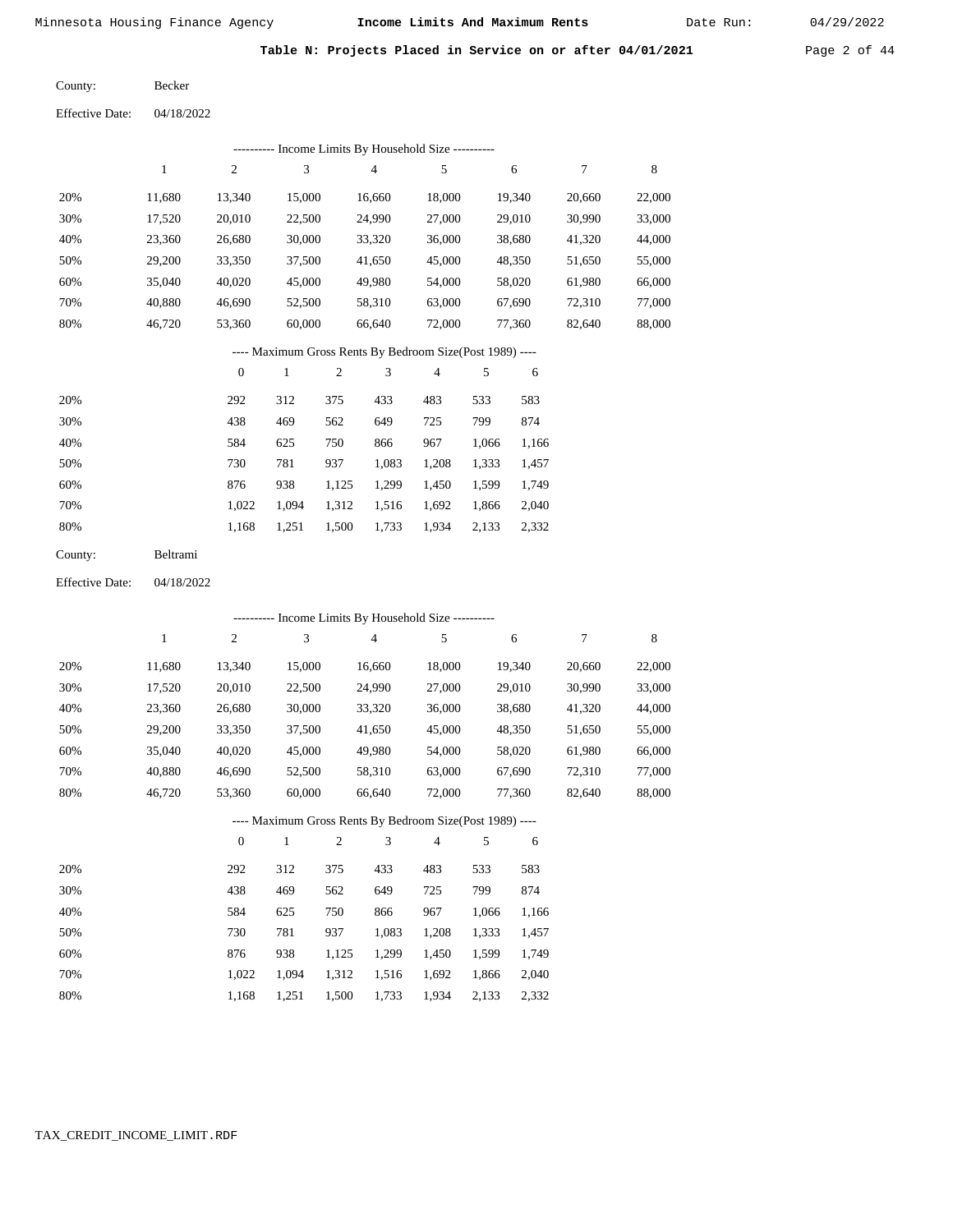Date Run:

Table N: Projects Placed in Service on or after 04/01/2021 Page 3 of 44

| County: | <b>Benton</b> |
|---------|---------------|
|         |               |

| <b>Effective Date:</b> | 04/18/2022 |
|------------------------|------------|
|                        |            |

|     | Income Limits By Household Size ---------- |        |        |        |        |        |        |        |  |  |  |  |
|-----|--------------------------------------------|--------|--------|--------|--------|--------|--------|--------|--|--|--|--|
|     |                                            | 2      | 3      | 4      | 5      | 6      |        | 8      |  |  |  |  |
| 20% | 12.380                                     | 14.140 | 15.900 | 17.660 | 19.080 | 20,500 | 21,900 | 23,320 |  |  |  |  |
| 30% | 18,570                                     | 21,210 | 23,850 | 26,490 | 28,620 | 30,750 | 32,850 | 34,980 |  |  |  |  |
| 40% | 24,760                                     | 28,280 | 31,800 | 35,320 | 38,160 | 41,000 | 43,800 | 46,640 |  |  |  |  |
| 50% | 30,950                                     | 35,350 | 39,750 | 44,150 | 47,700 | 51,250 | 54,750 | 58,300 |  |  |  |  |
| 60% | 37.140                                     | 42,420 | 47,700 | 52,980 | 57,240 | 61,500 | 65,700 | 69,960 |  |  |  |  |
| 70% | 43,330                                     | 49,490 | 55,650 | 61,810 | 66,780 | 71,750 | 76,650 | 81,620 |  |  |  |  |
| 80% | 49,520                                     | 56,560 | 63,600 | 70,640 | 76,320 | 82,000 | 87,600 | 93,280 |  |  |  |  |

### ---- Maximum Gross Rents By Bedroom Size(Post 1989) ----

|     | $\mathbf{0}$ |       | $\overline{c}$ | 3     | 4     |       | 6     |
|-----|--------------|-------|----------------|-------|-------|-------|-------|
| 20% | 309          | 331   | 397            | 459   | 512   | 565   | 618   |
| 30% | 464          | 497   | 596            | 688   | 768   | 847   | 927   |
| 40% | 619          | 663   | 795            | 918   | 1,025 | 1,130 | 1,236 |
| 50% | 773          | 828   | 993            | 1,148 | 1,281 | 1,413 | 1,545 |
| 60% | 928          | 994   | 1,192          | 1,377 | 1,537 | 1,695 | 1,854 |
| 70% | 1,083        | 1,160 | 1,391          | 1,607 | 1,793 | 1,978 | 2,163 |
| 80% | 1,238        | 1,326 | 1,590          | 1,837 | 2,050 | 2,261 | 2,472 |
|     |              |       |                |       |       |       |       |

| County: | Big Stone |
|---------|-----------|
|         |           |

04/18/2022 Effective Date:

|     |        |                |        |                | ---------- Income Limits By Household Size ----------    |                |       |        |        |        |
|-----|--------|----------------|--------|----------------|----------------------------------------------------------|----------------|-------|--------|--------|--------|
|     | 1      | $\overline{c}$ | 3      |                | $\overline{4}$                                           | 5              |       | 6      | 7      | 8      |
| 20% | 11,680 | 13,340         | 15,000 |                | 16,660                                                   | 18,000         |       | 19,340 | 20,660 | 22,000 |
| 30% | 17,520 | 20,010         | 22,500 |                | 24,990                                                   | 27,000         |       | 29,010 | 30,990 | 33,000 |
| 40% | 23,360 | 26,680         | 30,000 |                | 33,320                                                   | 36,000         |       | 38,680 | 41,320 | 44,000 |
| 50% | 29,200 | 33,350         | 37,500 |                | 41,650                                                   | 45,000         |       | 48,350 | 51,650 | 55,000 |
| 60% | 35,040 | 40,020         | 45,000 |                | 49,980                                                   | 54,000         |       | 58,020 | 61,980 | 66,000 |
| 70% | 40,880 | 46,690         | 52,500 |                | 58,310                                                   | 63,000         |       | 67,690 | 72,310 | 77,000 |
| 80% | 46,720 | 53,360         | 60,000 |                | 66,640                                                   | 72,000         |       | 77,360 | 82,640 | 88,000 |
|     |        |                |        |                | ---- Maximum Gross Rents By Bedroom Size(Post 1989) ---- |                |       |        |        |        |
|     |        | $\theta$       | 1      | $\overline{2}$ | 3                                                        | $\overline{4}$ | 5     | 6      |        |        |
| 20% |        | 292            | 312    | 375            | 433                                                      | 483            | 533   | 583    |        |        |
| 30% |        | 438            | 469    | 562            | 649                                                      | 725            | 799   | 874    |        |        |
| 40% |        | 584            | 625    | 750            | 866                                                      | 967            | 1,066 | 1,166  |        |        |
| 50% |        | 730            | 781    | 937            | 1,083                                                    | 1,208          | 1,333 | 1,457  |        |        |
| 60% |        | 876            | 938    | 1,125          | 1,299                                                    | 1,450          | 1,599 | 1,749  |        |        |
| 70% |        | 1,022          | 1,094  | 1,312          | 1,516                                                    | 1,692          | 1,866 | 2,040  |        |        |

1,168 1,251 1,500 1,733 1,934 2,133 2,332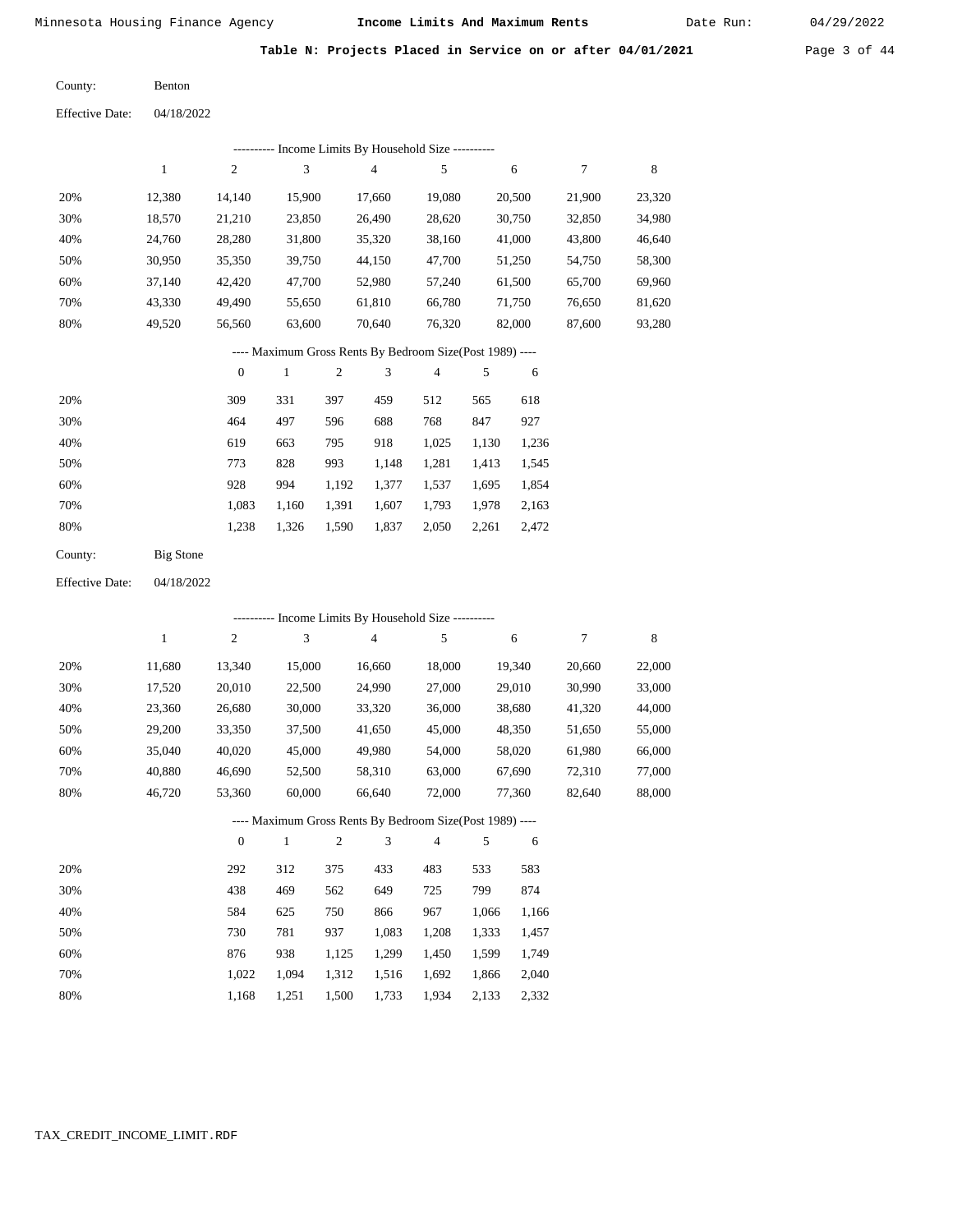Date Run:

Table N: Projects Placed in Service on or after 04/01/2021 Page 4 of 44

| County:                | <b>Blue Earth</b> |
|------------------------|-------------------|
| <b>Effective Date:</b> | 04/18/2022        |

|                        |              |                  |              |            | ---------- Income Limits By Household Size ----------    |        |       |        |        |             |
|------------------------|--------------|------------------|--------------|------------|----------------------------------------------------------|--------|-------|--------|--------|-------------|
|                        | $\mathbf{1}$ | $\mathfrak{2}$   | 3            |            | $\overline{4}$                                           | 5      |       | 6      | 7      | $\,$ 8 $\,$ |
| 20%                    | 12,600       | 14,400           | 16,200       |            | 18,000                                                   | 19,440 |       | 20,880 | 22,320 | 23,760      |
| 30%                    | 18,900       | 21,600           | 24,300       |            | 27,000                                                   | 29,160 |       | 31,320 | 33,480 | 35,640      |
| 40%                    | 25,200       | 28,800           | 32,400       |            | 36,000                                                   | 38,880 |       | 41,760 | 44,640 | 47,520      |
| 50%                    | 31,500       | 36,000           | 40,500       |            | 45,000                                                   | 48,600 |       | 52,200 | 55,800 | 59,400      |
| 60%                    | 37,800       | 43,200           | 48,600       |            | 54,000                                                   | 58,320 |       | 62,640 | 66,960 | 71,280      |
| 70%                    | 44,100       | 50,400           | 56,700       |            | 63,000                                                   | 68,040 |       | 73,080 | 78,120 | 83,160      |
| 80%                    | 50,400       | 57,600           | 64,800       |            | 72,000                                                   | 77,760 |       | 83,520 | 89,280 | 95,040      |
|                        |              |                  |              |            | ---- Maximum Gross Rents By Bedroom Size(Post 1989) ---- |        |       |        |        |             |
|                        |              | $\boldsymbol{0}$ | $\mathbf{1}$ | $\sqrt{2}$ | 3                                                        | 4      | 5     | 6      |        |             |
| 20%                    |              | 315              | 337          | 405        | 468                                                      | 522    | 576   | 630    |        |             |
| 30%                    |              | 472              | 506          | 607        | 702                                                      | 783    | 864   | 945    |        |             |
| 40%                    |              | 630              | 675          | 810        | 936                                                      | 1,044  | 1,152 | 1,260  |        |             |
| 50%                    |              | 787              | 843          | 1,012      | 1,170                                                    | 1,305  | 1,440 | 1,575  |        |             |
| 60%                    |              | 945              | 1,012        | 1,215      | 1,404                                                    | 1,566  | 1,728 | 1,890  |        |             |
| 70%                    |              | 1,102            | 1,181        | 1,417      | 1,638                                                    | 1,827  | 2,016 | 2,205  |        |             |
| 80%                    |              | 1,260            | 1,350        | 1,620      | 1,872                                                    | 2,088  | 2,304 | 2,520  |        |             |
| County:                | Brown        |                  |              |            |                                                          |        |       |        |        |             |
| <b>Effective Date:</b> | 04/18/2022   |                  |              |            |                                                          |        |       |        |        |             |
|                        |              |                  |              |            | ---------- Income Limits By Household Size ----------    |        |       |        |        |             |
|                        | $\mathbf{1}$ | $\sqrt{2}$       | 3            |            | $\overline{4}$                                           | 5      |       | 6      | 7      | $\,$ 8 $\,$ |
| 20%                    | 12,240       | 13,980           | 15,720       |            | 17,460                                                   | 18,860 |       | 20,260 | 21,660 | 23,060      |
| 30%                    | 18,360       | 20,970           | 23,580       |            | 26,190                                                   | 28,290 |       | 30,390 | 32,490 | 34,590      |
| 40%                    | 24,480       | 27,960           | 31,440       |            | 34,920                                                   | 37,720 |       | 40,520 | 43,320 | 46,120      |
| 50%                    | 30,600       | 34,950           | 39,300       |            | 43,650                                                   | 47,150 |       | 50,650 | 54,150 | 57,650      |
| 60%                    | 36,720       | 41,940           | 47,160       |            | 52,380                                                   | 56,580 |       | 60,780 | 64,980 | 69,180      |
| 70%                    | 42,840       | 48,930           | 55,020       |            | 61,110                                                   | 66,010 |       | 70,910 | 75,810 | 80,710      |
| 80%                    | 48,960       | 55,920           | 62,880       |            | 69,840                                                   | 75,440 |       | 81,040 | 86,640 | 92,240      |
|                        |              |                  |              |            | ---- Maximum Gross Rents By Bedroom Size(Post 1989) ---- |        |       |        |        |             |
|                        |              | $\boldsymbol{0}$ | $\mathbf{1}$ | $\sqrt{2}$ | 3                                                        | 4      | 5     | 6      |        |             |
| 20%                    |              | 306              | 327          | 393        | 454                                                      | 506    | 559   | 611    |        |             |
| 30%                    |              | 459              | 491          | 589        | 681                                                      | 759    | 838   | 916    |        |             |
| 40%                    |              | 612              | 655          | 786        | 908                                                      | 1,013  | 1,118 | 1,222  |        |             |
| 50%                    |              | 765              | 819          | 982        | 1,135                                                    | 1,266  | 1,397 | 1,527  |        |             |
| 60%                    |              | 918              | 983          | 1,179      | 1,362                                                    | 1,519  | 1,677 | 1,833  |        |             |
| 70%                    |              | 1,071            | 1,147        | 1,375      | 1,589                                                    | 1,772  | 1,956 | 2,138  |        |             |
| 80%                    |              | 1,224            | 1,311        | 1,572      | 1,816                                                    | 2,026  | 2,236 | 2,444  |        |             |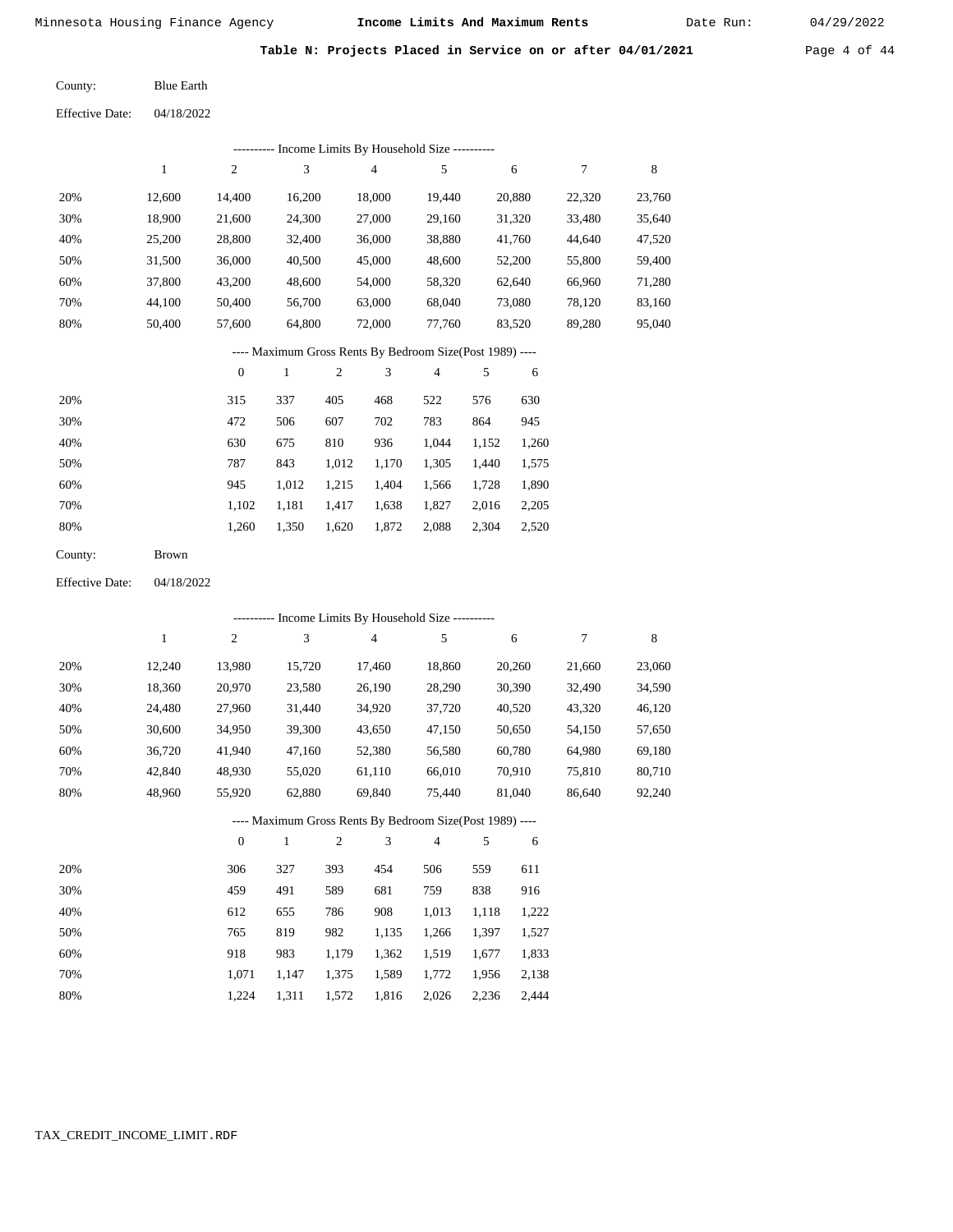Date Run:

Table N: Projects Placed in Service on or after 04/01/2021 Page 5 of 44

| County:         | Carlton    |
|-----------------|------------|
| Effective Date: | 04/18/2022 |

|                        |              |                  |                           |            |                | ---------- Income Limits By Household Size ----------    |       |         |         |         |
|------------------------|--------------|------------------|---------------------------|------------|----------------|----------------------------------------------------------|-------|---------|---------|---------|
|                        | $\mathbf{1}$ | $\sqrt{2}$       | 3                         |            | $\overline{4}$ | 5                                                        |       | 6       | 7       | 8       |
| 20%                    | 11,960       | 13,660           | 15,360                    |            | 17,060         | 18,440                                                   |       | 19,800  | 21,160  | 22,520  |
| 30%                    | 17,940       | 20,490           | 23,040                    |            | 25,590         | 27,660                                                   |       | 29,700  | 31,740  | 33,780  |
| 40%                    | 23,920       | 27,320           | 30,720                    |            | 34,120         | 36,880                                                   |       | 39,600  | 42,320  | 45,040  |
| 50%                    | 29,900       | 34,150           | 38,400                    |            | 42,650         | 46,100                                                   |       | 49,500  | 52,900  | 56,300  |
| 60%                    | 35,880       | 40,980           | 46,080                    |            | 51,180         | 55,320                                                   |       | 59,400  | 63,480  | 67,560  |
| 70%                    | 41,860       | 47,810           | 53,760                    |            | 59,710         | 64,540                                                   |       | 69,300  | 74,060  | 78,820  |
| 80%                    | 47,840       | 54,640           | 61,440                    |            | 68,240         | 73,760                                                   |       | 79,200  | 84,640  | 90,080  |
|                        |              |                  |                           |            |                | ---- Maximum Gross Rents By Bedroom Size(Post 1989) ---- |       |         |         |         |
|                        |              | $\boldsymbol{0}$ | $\mathbf{1}$              | $\sqrt{2}$ | 3              | $\overline{4}$                                           | 5     | 6       |         |         |
| 20%                    |              | 299              | 320                       | 384        | 443            | 495                                                      | 546   | 597     |         |         |
| 30%                    |              | 448              | 480                       | 576        | 665            | 742                                                      | 819   | 895     |         |         |
| 40%                    |              | 598              | 640                       | 768        | 887            | 990                                                      | 1,092 | 1,194   |         |         |
| 50%                    |              | 747              | 800                       | 960        | 1,109          | 1,237                                                    | 1,365 | 1,492   |         |         |
| 60%                    |              | 897              | 960                       | 1,152      | 1,331          | 1,485                                                    | 1,638 | 1,791   |         |         |
| 70%                    |              | 1,046            | 1,120                     | 1,344      | 1,553          | 1,732                                                    | 1,911 | 2,089   |         |         |
| 80%                    |              | 1,196            | 1,281                     | 1,536      | 1,775          | 1,980                                                    | 2,184 | 2,388   |         |         |
| County:                | Carver       |                  |                           |            |                |                                                          |       |         |         |         |
| <b>Effective Date:</b> | 04/18/2022   |                  |                           |            |                |                                                          |       |         |         |         |
|                        |              |                  |                           |            |                | ---------- Income Limits By Household Size ----------    |       |         |         |         |
|                        | $\mathbf{1}$ | $\overline{2}$   | $\ensuremath{\mathbf{3}}$ |            | 4              | 5                                                        |       | 6       | 7       | 8       |
| 20%                    | 16,440       | 18,780           | 21,120                    |            | 23,460         | 25,340                                                   |       | 27,220  | 29,100  | 30,980  |
| 30%                    | 24,660       | 28,170           | 31,680                    |            | 35,190         | 38,010                                                   |       | 40,830  | 43,650  | 46,470  |
| 40%                    | 32,880       | 37,560           | 42,240                    |            | 46,920         | 50,680                                                   |       | 54,440  | 58,200  | 61,960  |
| 50%                    | 41,100       | 46,950           | 52,800                    |            | 58,650         | 63,350                                                   |       | 68,050  | 72,750  | 77,450  |
| 60%                    | 49,320       | 56,340           | 63,360                    |            | 70,380         | 76,020                                                   |       | 81,660  | 87,300  | 92,940  |
| 70%                    | 57,540       | 65,730           | 73,920                    |            | 82,110         | 88,690                                                   |       | 95,270  | 101,850 | 108,430 |
| 80%                    | 65,760       | 75,120           | 84,480                    |            | 93,840         | 101,360                                                  |       | 108,880 | 116,400 | 123,920 |

# ---- Maximum Gross Rents By Bedroom Size(Post 1989) ----

|     | $\theta$ |       | 2     | 3     | 4     | 5     | 6     |
|-----|----------|-------|-------|-------|-------|-------|-------|
| 20% | 411      | 440   | 528   | 610   | 680   | 751   | 821   |
| 30% | 616      | 660   | 792   | 915   | 1,020 | 1,126 | 1,231 |
| 40% | 822      | 880   | 1,056 | 1,220 | 1,361 | 1,502 | 1,642 |
| 50% | 1.027    | 1.100 | 1,320 | 1,525 | 1,701 | 1,877 | 2,052 |
| 60% | 1.233    | 1.320 | 1,584 | 1,830 | 2,041 | 2,253 | 2,463 |
| 70% | 1.438    | 1.540 | 1,848 | 2,135 | 2,381 | 2,628 | 2,873 |
| 80% | 1.644    | 1.761 | 2,112 | 2,440 | 2,722 | 3,004 | 3,284 |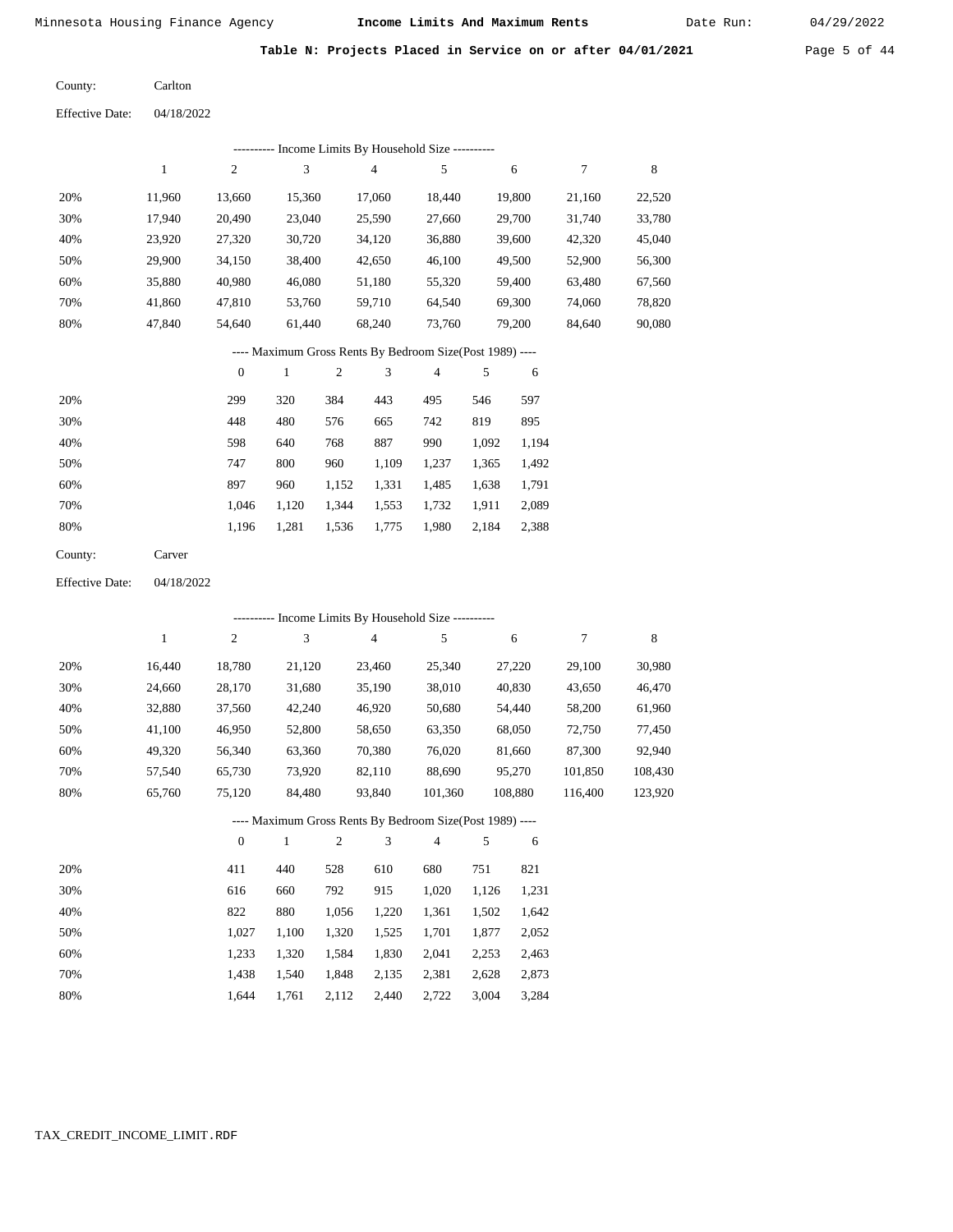Date Run:

Table N: Projects Placed in Service on or after 04/01/2021 Page 6 of 44

| County: | Cass |
|---------|------|
|---------|------|

04/18/2022 Effective Date:

|     |        |        |        | ---------- Income Limits By Household Size ---------- |        |        |        |        |
|-----|--------|--------|--------|-------------------------------------------------------|--------|--------|--------|--------|
|     |        | 2      | 3      | 4                                                     | 5      | 6      | 7      | 8      |
| 20% | 11,680 | 13.340 | 15,000 | 16,660                                                | 18,000 | 19.340 | 20,660 | 22,000 |
| 30% | 17,520 | 20,010 | 22,500 | 24,990                                                | 27,000 | 29,010 | 30,990 | 33,000 |
| 40% | 23,360 | 26,680 | 30,000 | 33,320                                                | 36,000 | 38,680 | 41,320 | 44,000 |
| 50% | 29,200 | 33,350 | 37,500 | 41,650                                                | 45,000 | 48,350 | 51,650 | 55,000 |
| 60% | 35,040 | 40,020 | 45,000 | 49,980                                                | 54,000 | 58,020 | 61,980 | 66,000 |
| 70% | 40,880 | 46,690 | 52,500 | 58,310                                                | 63,000 | 67,690 | 72,310 | 77,000 |
| 80% | 46,720 | 53,360 | 60,000 | 66,640                                                | 72,000 | 77,360 | 82,640 | 88,000 |
|     |        |        |        |                                                       |        |        |        |        |

### ---- Maximum Gross Rents By Bedroom Size(Post 1989) ----

|     | $\mathbf{0}$ |       | 2     | 3     | 4     | 5     | 6     |
|-----|--------------|-------|-------|-------|-------|-------|-------|
| 20% | 292          | 312   | 375   | 433   | 483   | 533   | 583   |
| 30% | 438          | 469   | 562   | 649   | 725   | 799   | 874   |
| 40% | 584          | 625   | 750   | 866   | 967   | 1,066 | 1,166 |
| 50% | 730          | 781   | 937   | 1,083 | 1,208 | 1,333 | 1,457 |
| 60% | 876          | 938   | 1,125 | 1,299 | 1,450 | 1,599 | 1,749 |
| 70% | 1.022        | 1.094 | 1,312 | 1,516 | 1,692 | 1,866 | 2,040 |
| 80% | 1,168        | 1,251 | 1,500 | 1,733 | 1,934 | 2,133 | 2,332 |
|     |              |       |       |       |       |       |       |

| County: | Chippewa |
|---------|----------|
|         |          |

04/18/2022 Effective Date:

|                                                          |        |          |              |                | - Income Limits By Household Size ---------- |                |       |        |        |        |
|----------------------------------------------------------|--------|----------|--------------|----------------|----------------------------------------------|----------------|-------|--------|--------|--------|
|                                                          | 1      | 2        | 3            |                | 4                                            | 5              |       | 6      | 7      | 8      |
| 20%                                                      | 11,680 | 13,340   | 15,000       |                | 16,660                                       | 18,000         |       | 19,340 | 20,660 | 22,000 |
| 30%                                                      | 17,520 | 20,010   | 22,500       |                | 24,990                                       | 27,000         |       | 29,010 | 30,990 | 33,000 |
| 40%                                                      | 23,360 | 26,680   | 30,000       |                | 33,320                                       | 36,000         |       | 38,680 | 41,320 | 44,000 |
| 50%                                                      | 29,200 | 33,350   | 37,500       |                | 41,650                                       | 45,000         |       | 48,350 | 51,650 | 55,000 |
| 60%                                                      | 35,040 | 40,020   | 45,000       |                | 49,980                                       | 54,000         |       | 58,020 | 61,980 | 66,000 |
| 70%                                                      | 40,880 | 46,690   | 52,500       |                | 58,310                                       | 63,000         |       | 67,690 | 72,310 | 77,000 |
| 80%                                                      | 46,720 | 53,360   | 60,000       |                | 66,640                                       | 72,000         |       | 77,360 | 82,640 | 88,000 |
| ---- Maximum Gross Rents By Bedroom Size(Post 1989) ---- |        |          |              |                |                                              |                |       |        |        |        |
|                                                          |        | $\theta$ | $\mathbf{1}$ | $\mathfrak{2}$ | 3                                            | $\overline{4}$ | 5     | 6      |        |        |
| 20%                                                      |        | 292      | 312          | 375            | 433                                          | 483            | 533   | 583    |        |        |
| 30%                                                      |        | 438      | 469          | 562            | 649                                          | 725            | 799   | 874    |        |        |
| 40%                                                      |        | 584      | 625          | 750            | 866                                          | 967            | 1,066 | 1,166  |        |        |
| 50%                                                      |        | 730      | 781          | 937            | 1,083                                        | 1,208          | 1,333 | 1,457  |        |        |
| 60%                                                      |        | 876      | 938          | 1,125          | 1,299                                        | 1,450          | 1,599 | 1,749  |        |        |
| 70%                                                      |        | 1,022    | 1,094        | 1,312          | 1,516                                        | 1,692          | 1,866 | 2,040  |        |        |

1,500 1,733

1,934 2,133 2,332

1,168

1,251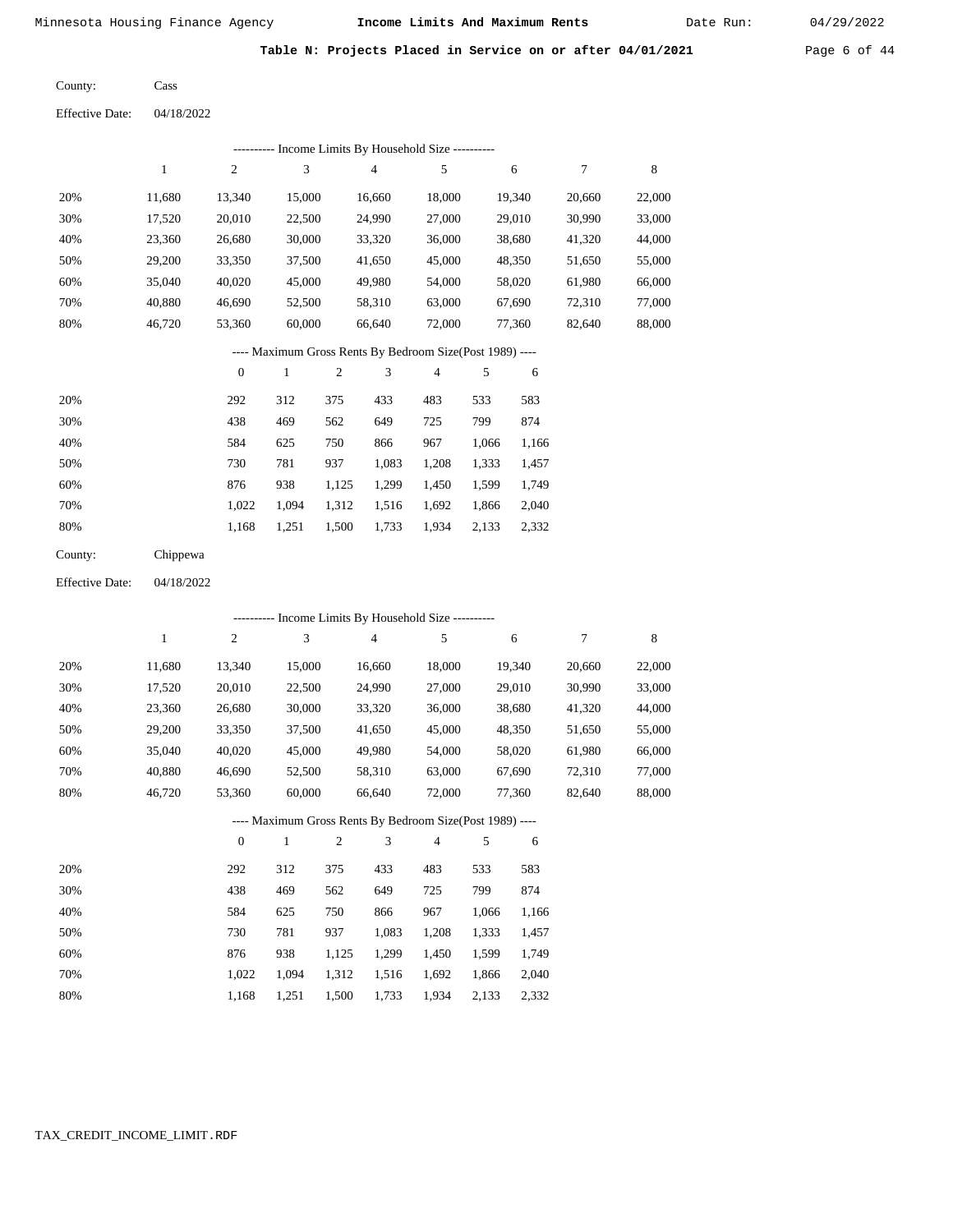Date Run:

Table N: Projects Placed in Service on or after 04/01/2021 Page 7 of 44

| County:                | Chisago    |
|------------------------|------------|
| <b>Effective Date:</b> | 04/18/2022 |

| ---------- Income Limits By Household Size ---------- |        |        |        |                |         |         |         |         |  |
|-------------------------------------------------------|--------|--------|--------|----------------|---------|---------|---------|---------|--|
|                                                       |        | 2      | 3      | $\overline{4}$ | 5       | 6       |         | 8       |  |
| 20%                                                   | 16.440 | 18,780 | 21,120 | 23,460         | 25,340  | 27,220  | 29,100  | 30,980  |  |
| 30%                                                   | 24,660 | 28,170 | 31,680 | 35,190         | 38,010  | 40,830  | 43,650  | 46,470  |  |
| 40%                                                   | 32,880 | 37,560 | 42,240 | 46,920         | 50,680  | 54,440  | 58,200  | 61,960  |  |
| 50%                                                   | 41,100 | 46,950 | 52,800 | 58,650         | 63,350  | 68,050  | 72,750  | 77,450  |  |
| 60%                                                   | 49,320 | 56,340 | 63,360 | 70,380         | 76,020  | 81,660  | 87,300  | 92,940  |  |
| 70%                                                   | 57,540 | 65,730 | 73,920 | 82,110         | 88,690  | 95,270  | 101,850 | 108,430 |  |
| 80%                                                   | 65,760 | 75,120 | 84,480 | 93,840         | 101,360 | 108,880 | 116,400 | 123,920 |  |

# ---- Maximum Gross Rents By Bedroom Size(Post 1989) ----

|     | $\mathbf{0}$ |       | $\overline{2}$ | 3     | 4     | 5     | 6     |
|-----|--------------|-------|----------------|-------|-------|-------|-------|
| 20% | 411          | 440   | 528            | 610   | 680   | 751   | 821   |
| 30% | 616          | 660   | 792            | 915   | 1,020 | 1,126 | 1,231 |
| 40% | 822          | 880   | 1,056          | 1,220 | 1,361 | 1,502 | 1,642 |
| 50% | 1,027        | 1,100 | 1,320          | 1,525 | 1,701 | 1,877 | 2,052 |
| 60% | 1,233        | 1,320 | 1,584          | 1,830 | 2,041 | 2,253 | 2,463 |
| 70% | 1,438        | 1,540 | 1,848          | 2,135 | 2,381 | 2,628 | 2,873 |
| 80% | 1,644        | 1,761 | 2,112          | 2,440 | 2,722 | 3,004 | 3,284 |
|     |              |       |                |       |       |       |       |

| County: | Clay |
|---------|------|
|---------|------|

```
04/18/2022
Effective Date:
```

|     |        |              | ---------- Income Limits By Household Size ----------    |                |        |        |       |        |        |         |
|-----|--------|--------------|----------------------------------------------------------|----------------|--------|--------|-------|--------|--------|---------|
|     | 1      | 2            | 3                                                        |                | 4      | 5      |       | 6      | 7      | 8       |
| 20% | 14,080 | 16,080       | 18,100                                                   |                | 20,100 | 21,720 |       | 23,320 | 24,940 | 26,540  |
| 30% | 21,120 | 24,120       | 27,150                                                   |                | 30,150 | 32,580 |       | 34,980 | 37,410 | 39,810  |
| 40% | 28,160 | 32,160       | 36,200                                                   |                | 40,200 | 43,440 |       | 46,640 | 49,880 | 53,080  |
| 50% | 35,200 | 40,200       | 45,250                                                   |                | 50,250 | 54,300 |       | 58,300 | 62,350 | 66,350  |
| 60% | 42,240 | 48,240       | 54,300                                                   |                | 60,300 | 65,160 |       | 69,960 | 74,820 | 79,620  |
| 70% | 49,280 | 56,280       | 63,350                                                   |                | 70,350 | 76,020 |       | 81,620 | 87,290 | 92,890  |
| 80% | 56,320 | 64,320       | 72,400                                                   |                | 80,400 | 86,880 |       | 93,280 | 99,760 | 106,160 |
|     |        |              | ---- Maximum Gross Rents By Bedroom Size(Post 1989) ---- |                |        |        |       |        |        |         |
|     |        | $\mathbf{0}$ | 1                                                        | $\overline{c}$ | 3      | 4      | 5     | 6      |        |         |
| 20% |        | 352          | 377                                                      | 452            | 522    | 583    | 643   | 703    |        |         |
| 30% |        | 528          | 565                                                      | 678            | 784    | 874    | 965   | 1,055  |        |         |
| 40% |        | 704          | 754                                                      | 905            | 1,045  | 1,166  | 1,287 | 1,407  |        |         |
| 50% |        | 880          | 942                                                      | 1,131          | 1,306  | 1,457  | 1,608 | 1,758  |        |         |

| 70% |  |  | 1,232 1,319 1,583 1,829 2,040 2,252 2,462 |  |
|-----|--|--|-------------------------------------------|--|
| 80% |  |  | 1,408 1,508 1,810 2,091 2,332 2,574 2,814 |  |

1,357

1,568

1,749

1,930 2,110

1,131

1,056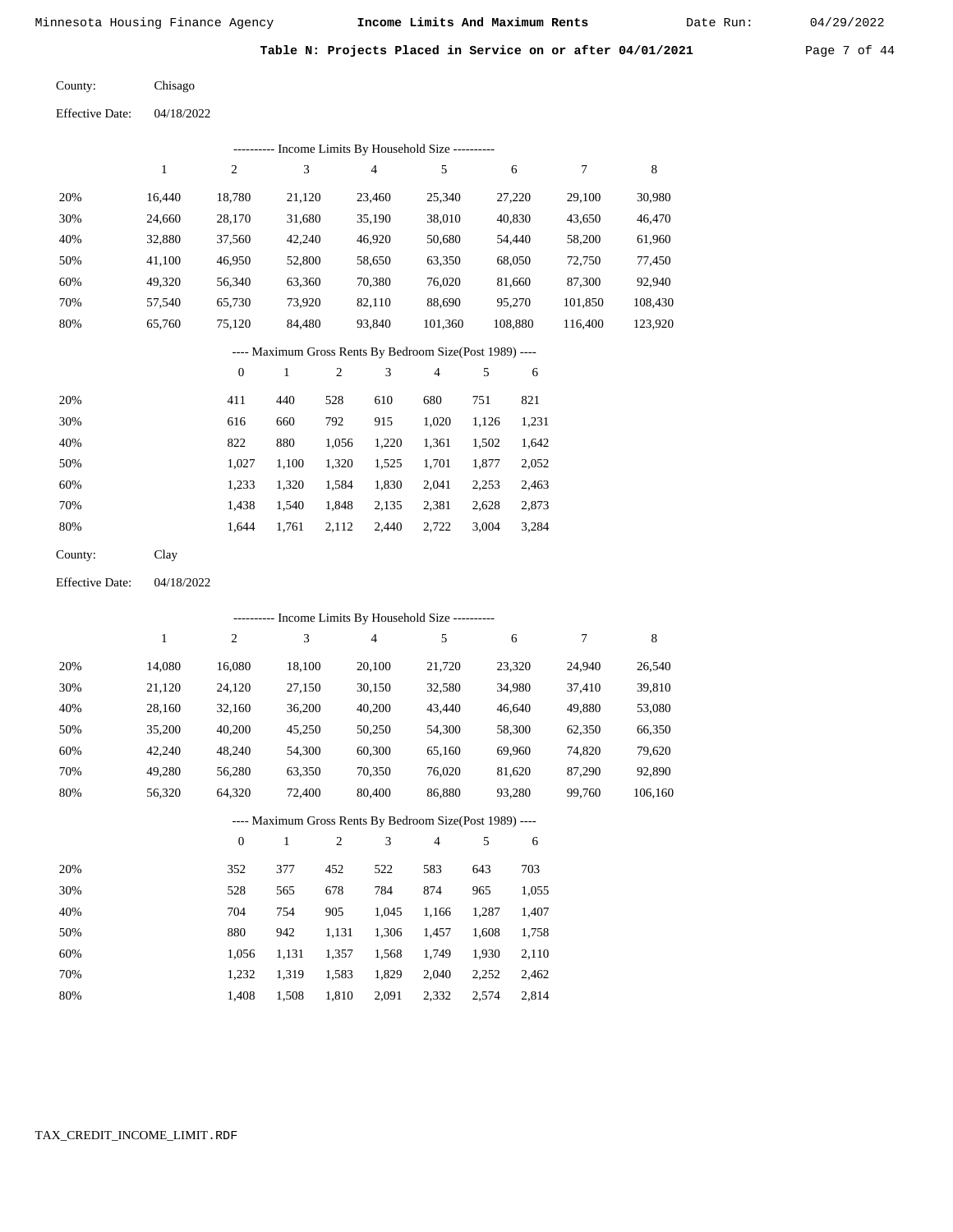Table N: Projects Placed in Service on or after 04/01/2021 Page 8 of 44

| County:                | Clearwater |
|------------------------|------------|
| <b>Effective Date:</b> | 04/18/2022 |

| Income Limits By Household Size ---------- |        |                |        |        |        |        |        |        |  |
|--------------------------------------------|--------|----------------|--------|--------|--------|--------|--------|--------|--|
|                                            |        | $\overline{2}$ | 3      | 4      | 5      | 6      | 7      | 8      |  |
| 20%                                        | 11,680 | 13.340         | 15,000 | 16,660 | 18,000 | 19.340 | 20,660 | 22,000 |  |
| 30%                                        | 17,520 | 20,010         | 22,500 | 24,990 | 27,000 | 29,010 | 30.990 | 33,000 |  |
| 40%                                        | 23,360 | 26,680         | 30,000 | 33,320 | 36,000 | 38,680 | 41,320 | 44,000 |  |
| 50%                                        | 29,200 | 33,350         | 37,500 | 41,650 | 45,000 | 48,350 | 51,650 | 55,000 |  |
| 60%                                        | 35,040 | 40,020         | 45,000 | 49,980 | 54,000 | 58,020 | 61,980 | 66,000 |  |
| 70%                                        | 40,880 | 46,690         | 52,500 | 58,310 | 63,000 | 67,690 | 72,310 | 77,000 |  |
| 80%                                        | 46,720 | 53,360         | 60,000 | 66,640 | 72,000 | 77,360 | 82,640 | 88,000 |  |

### ---- Maximum Gross Rents By Bedroom Size(Post 1989) ----

|     | $\mathbf{0}$ |       | 2     | 3     | 4     | 5     | 6     |
|-----|--------------|-------|-------|-------|-------|-------|-------|
| 20% | 292          | 312   | 375   | 433   | 483   | 533   | 583   |
| 30% | 438          | 469   | 562   | 649   | 725   | 799   | 874   |
| 40% | 584          | 625   | 750   | 866   | 967   | 1,066 | 1,166 |
| 50% | 730          | 781   | 937   | 1,083 | 1,208 | 1,333 | 1,457 |
| 60% | 876          | 938   | 1,125 | 1,299 | 1,450 | 1,599 | 1,749 |
| 70% | 1,022        | 1,094 | 1,312 | 1,516 | 1,692 | 1,866 | 2,040 |
| 80% | 1,168        | 1,251 | 1,500 | 1,733 | 1,934 | 2,133 | 2,332 |
|     |              |       |       |       |       |       |       |

Cook County:

04/18/2022 Effective Date:

|     |        |                |              |                |        | ---------- Income Limits By Household Size ----------    |       |        |        |        |
|-----|--------|----------------|--------------|----------------|--------|----------------------------------------------------------|-------|--------|--------|--------|
|     | 1      | $\overline{c}$ | 3            |                | 4      | 5                                                        |       | 6      | 7      | 8      |
| 20% | 11,680 | 13,340         | 15,000       |                | 16,660 | 18,000                                                   |       | 19,340 | 20,660 | 22,000 |
| 30% | 17,520 | 20,010         | 22,500       |                | 24,990 | 27,000                                                   |       | 29,010 | 30,990 | 33,000 |
| 40% | 23,360 | 26,680         | 30,000       |                | 33,320 | 36,000                                                   |       | 38,680 | 41,320 | 44,000 |
| 50% | 29,200 | 33,350         | 37,500       |                | 41,650 | 45,000                                                   |       | 48,350 | 51,650 | 55,000 |
| 60% | 35,040 | 40,020         | 45,000       |                | 49,980 | 54,000                                                   |       | 58,020 | 61,980 | 66,000 |
| 70% | 40,880 | 46,690         | 52,500       |                | 58,310 | 63,000                                                   |       | 67,690 | 72,310 | 77,000 |
| 80% | 46,720 | 53,360         | 60,000       |                | 66,640 | 72,000                                                   |       | 77,360 | 82,640 | 88,000 |
|     |        |                |              |                |        | ---- Maximum Gross Rents By Bedroom Size(Post 1989) ---- |       |        |        |        |
|     |        | $\overline{0}$ | $\mathbf{1}$ | $\overline{2}$ | 3      | $\overline{4}$                                           | 5     | 6      |        |        |
| 20% |        | 292            | 312          | 375            | 433    | 483                                                      | 533   | 583    |        |        |
| 30% |        | 438            | 469          | 562            | 649    | 725                                                      | 799   | 874    |        |        |
| 40% |        | 584            | 625          | 750            | 866    | 967                                                      | 1,066 | 1,166  |        |        |
| 50% |        | 730            | 781          | 937            | 1,083  | 1,208                                                    | 1,333 | 1,457  |        |        |
| 60% |        | 876            | 938          | 1,125          | 1,299  | 1,450                                                    | 1,599 | 1,749  |        |        |
| 70% |        | 1,022          | 1,094        | 1,312          | 1,516  | 1,692                                                    | 1,866 | 2,040  |        |        |
| 80% |        | 1,168          | 1,251        | 1,500          | 1,733  | 1,934                                                    | 2,133 | 2,332  |        |        |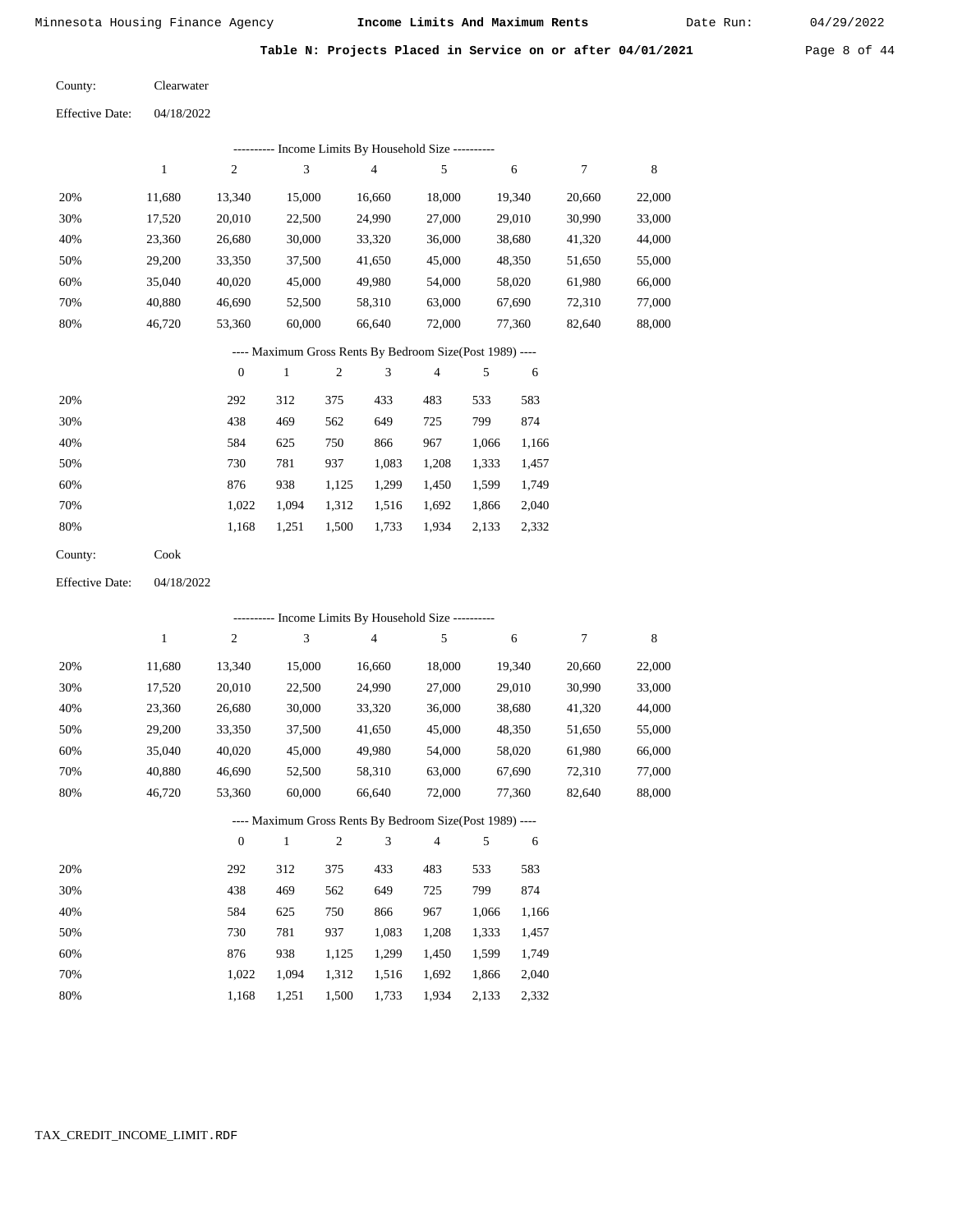Date Run:

Table N: Projects Placed in Service on or after 04/01/2021 Page 9 of 44

| County:                | Cottonwood |
|------------------------|------------|
| <b>Effective Date:</b> | 04/18/2022 |

|     |        |        |        | - Income Limits By Household Size ---------- |        |        |        |        |
|-----|--------|--------|--------|----------------------------------------------|--------|--------|--------|--------|
|     |        | 2      | 3      | $\overline{4}$                               | 5      | 6      |        | 8      |
| 20% | 11,680 | 13.340 | 15,000 | 16,660                                       | 18,000 | 19,340 | 20,660 | 22,000 |
| 30% | 17,520 | 20,010 | 22,500 | 24,990                                       | 27,000 | 29,010 | 30,990 | 33,000 |
| 40% | 23,360 | 26,680 | 30,000 | 33,320                                       | 36,000 | 38,680 | 41,320 | 44,000 |
| 50% | 29,200 | 33,350 | 37,500 | 41,650                                       | 45,000 | 48,350 | 51,650 | 55,000 |
| 60% | 35,040 | 40,020 | 45,000 | 49,980                                       | 54,000 | 58,020 | 61,980 | 66,000 |
| 70% | 40,880 | 46,690 | 52,500 | 58,310                                       | 63,000 | 67,690 | 72,310 | 77,000 |
| 80% | 46.720 | 53,360 | 60,000 | 66,640                                       | 72,000 | 77,360 | 82,640 | 88,000 |

### ---- Maximum Gross Rents By Bedroom Size(Post 1989) ----

|     | $\mathbf{0}$ |       | 2     | 3     | 4     | 5     | 6     |
|-----|--------------|-------|-------|-------|-------|-------|-------|
| 20% | 292          | 312   | 375   | 433   | 483   | 533   | 583   |
| 30% | 438          | 469   | 562   | 649   | 725   | 799   | 874   |
| 40% | 584          | 625   | 750   | 866   | 967   | 1,066 | 1,166 |
| 50% | 730          | 781   | 937   | 1,083 | 1,208 | 1,333 | 1,457 |
| 60% | 876          | 938   | 1,125 | 1,299 | 1,450 | 1,599 | 1,749 |
| 70% | 1,022        | 1.094 | 1,312 | 1,516 | 1,692 | 1,866 | 2,040 |
| 80% | 1,168        | 1,251 | 1,500 | 1,733 | 1,934 | 2,133 | 2,332 |
|     |              |       |       |       |       |       |       |

| County: |  | Crow Wing |
|---------|--|-----------|
|---------|--|-----------|

04/18/2022 Effective Date:

|     |        |                |              |                | ---------- Income Limits By Household Size ----------    |                |       |        |        |             |
|-----|--------|----------------|--------------|----------------|----------------------------------------------------------|----------------|-------|--------|--------|-------------|
|     | 1      | $\overline{c}$ | 3            |                | $\overline{4}$                                           | 5              |       | 6      | 7      | $\,$ 8 $\,$ |
| 20% | 11,680 | 13,340         | 15,000       |                | 16,660                                                   | 18,000         |       | 19,340 | 20,660 | 22,000      |
| 30% | 17,520 | 20,010         | 22,500       |                | 24,990                                                   | 27,000         |       | 29,010 | 30,990 | 33,000      |
| 40% | 23,360 | 26,680         | 30,000       |                | 33,320                                                   | 36,000         |       | 38,680 | 41,320 | 44,000      |
| 50% | 29,200 | 33,350         | 37,500       |                | 41,650                                                   | 45,000         |       | 48,350 | 51,650 | 55,000      |
| 60% | 35,040 | 40,020         | 45,000       |                | 49,980                                                   | 54,000         |       | 58,020 | 61,980 | 66,000      |
| 70% | 40,880 | 46,690         | 52,500       |                | 58,310                                                   | 63,000         |       | 67,690 | 72,310 | 77,000      |
| 80% | 46,720 | 53,360         | 60,000       |                | 66,640                                                   | 72,000         |       | 77,360 | 82,640 | 88,000      |
|     |        |                |              |                | ---- Maximum Gross Rents By Bedroom Size(Post 1989) ---- |                |       |        |        |             |
|     |        | $\theta$       | $\mathbf{1}$ | $\overline{c}$ | 3                                                        | $\overline{4}$ | 5     | 6      |        |             |
| 20% |        | 292            | 312          | 375            | 433                                                      | 483            | 533   | 583    |        |             |
| 30% |        | 438            | 469          | 562            | 649                                                      | 725            | 799   | 874    |        |             |
| 40% |        | 584            | 625          | 750            | 866                                                      | 967            | 1,066 | 1,166  |        |             |
| 50% |        | 730            | 781          | 937            | 1,083                                                    | 1,208          | 1,333 | 1,457  |        |             |
| 60% |        | 876            | 938          | 1,125          | 1,299                                                    | 1,450          | 1,599 | 1,749  |        |             |
| 70% |        | 1,022          | 1,094        | 1,312          | 1,516                                                    | 1,692          | 1,866 | 2,040  |        |             |

1,168

1,251

1,500

1,733

1,934

2,133

2,332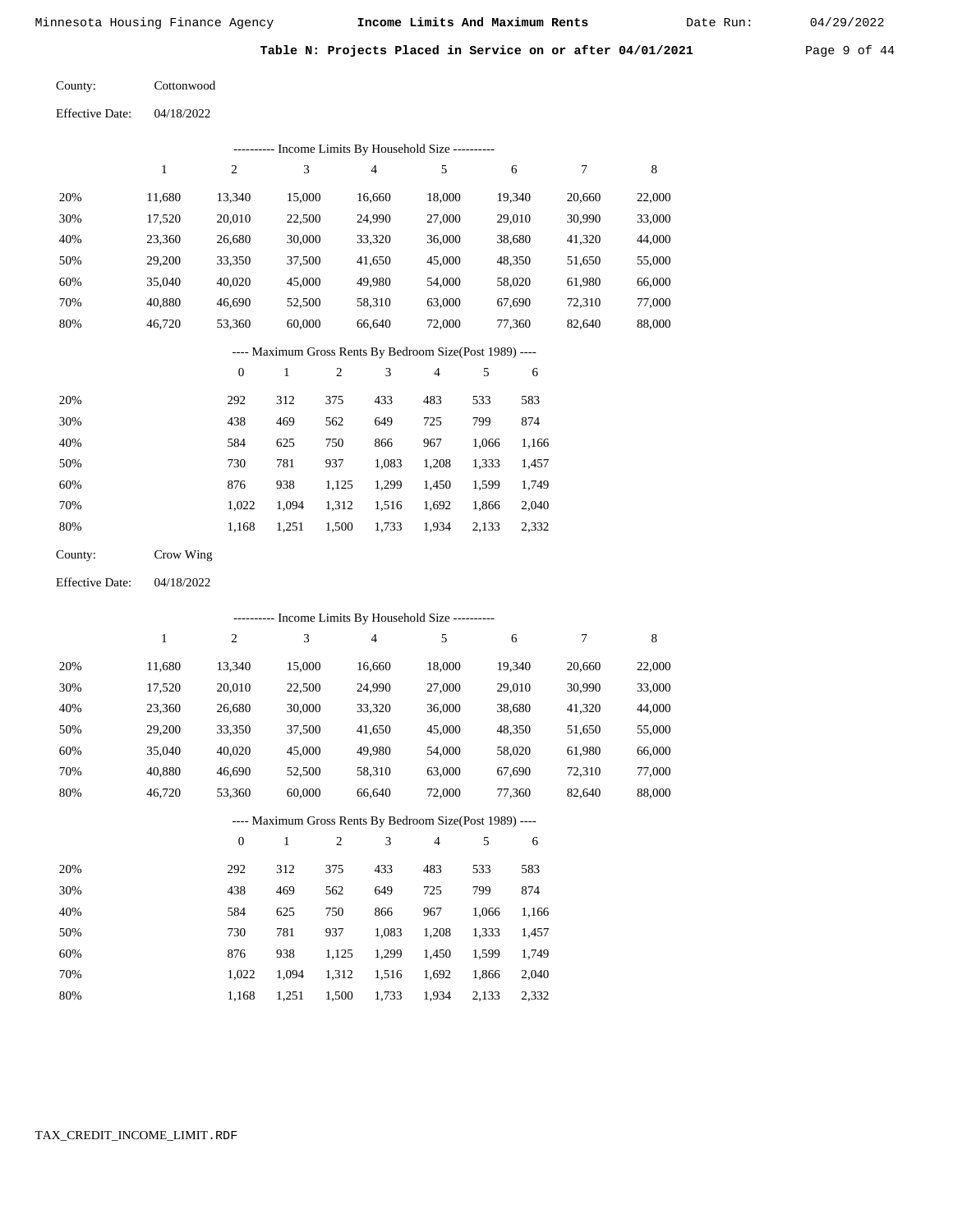Table N: Projects Placed in Service on or after 04/01/2021 Page 10 of 44

| County: | Dakota |
|---------|--------|
|         |        |

Effective Date: 04/18/2022

|     |        |        |        |        | Income Limits By Household Size ---------- |         |         |         |
|-----|--------|--------|--------|--------|--------------------------------------------|---------|---------|---------|
|     |        | 2      | 3      | 4      | 5                                          | 6       | 7       | 8       |
| 20% | 16.440 | 18,780 | 21,120 | 23,460 | 25,340                                     | 27,220  | 29,100  | 30,980  |
| 30% | 24,660 | 28,170 | 31,680 | 35,190 | 38,010                                     | 40,830  | 43,650  | 46,470  |
| 40% | 32,880 | 37,560 | 42,240 | 46,920 | 50,680                                     | 54,440  | 58,200  | 61,960  |
| 50% | 41,100 | 46,950 | 52,800 | 58,650 | 63,350                                     | 68,050  | 72,750  | 77,450  |
| 60% | 49,320 | 56,340 | 63,360 | 70,380 | 76,020                                     | 81,660  | 87,300  | 92,940  |
| 70% | 57,540 | 65,730 | 73,920 | 82,110 | 88,690                                     | 95,270  | 101,850 | 108,430 |
| 80% | 65,760 | 75,120 | 84,480 | 93,840 | 101,360                                    | 108,880 | 116,400 | 123,920 |
|     |        |        |        |        |                                            |         |         |         |

# ---- Maximum Gross Rents By Bedroom Size(Post 1989) ----

|     | $\mathbf{0}$ |       | 2     | 3     | 4     | 5     | 6     |
|-----|--------------|-------|-------|-------|-------|-------|-------|
| 20% | 411          | 440   | 528   | 610   | 680   | 751   | 821   |
| 30% | 616          | 660   | 792   | 915   | 1,020 | 1,126 | 1,231 |
| 40% | 822          | 880   | 1,056 | 1,220 | 1,361 | 1,502 | 1,642 |
| 50% | 1,027        | 1,100 | 1,320 | 1,525 | 1,701 | 1,877 | 2,052 |
| 60% | 1,233        | 1,320 | 1,584 | 1,830 | 2,041 | 2,253 | 2,463 |
| 70% | 1,438        | 1,540 | 1,848 | 2,135 | 2,381 | 2,628 | 2,873 |
| 80% | 1,644        | 1,761 | 2,112 | 2,440 | 2,722 | 3,004 | 3,284 |
|     |              |       |       |       |       |       |       |

04/18/2022 Effective Date:

|     |        |              | ---------- Income Limits By Household Size ----------    |                |        |                |       |         |         |         |
|-----|--------|--------------|----------------------------------------------------------|----------------|--------|----------------|-------|---------|---------|---------|
|     | 1      | 2            | 3                                                        |                | 4      | 5              |       | 6       | 7       | 8       |
| 20% | 15,620 | 17,840       | 20,080                                                   |                | 22,300 | 24,100         |       | 25,880  | 27,660  | 29,440  |
| 30% | 23,430 | 26,760       | 30,120                                                   |                | 33,450 | 36,150         |       | 38,820  | 41,490  | 44,160  |
| 40% | 31,240 | 35,680       | 40,160                                                   |                | 44,600 | 48,200         |       | 51,760  | 55,320  | 58,880  |
| 50% | 39,050 | 44,600       | 50,200                                                   |                | 55,750 | 60,250         |       | 64,700  | 69,150  | 73,600  |
| 60% | 46,860 | 53,520       | 60,240                                                   |                | 66,900 | 72,300         |       | 77,640  | 82,980  | 88,320  |
| 70% | 54,670 | 62,440       | 70,280                                                   |                | 78,050 | 84,350         |       | 90,580  | 96,810  | 103,040 |
| 80% | 62,480 | 71,360       | 80,320                                                   |                | 89,200 | 96,400         |       | 103,520 | 110,640 | 117,760 |
|     |        |              | ---- Maximum Gross Rents By Bedroom Size(Post 1989) ---- |                |        |                |       |         |         |         |
|     |        | $\mathbf{0}$ | 1                                                        | $\overline{2}$ | 3      | $\overline{4}$ | 5     | 6       |         |         |
| 20% |        | 390          | 418                                                      | 502            | 580    | 647            | 713   | 780     |         |         |
| 30% |        | 585          | 627                                                      | 753            | 870    | 970            | 1,070 | 1,170   |         |         |
| 40% |        | 781          | 836                                                      | 1,004          | 1,160  | 1,294          | 1,427 | 1,561   |         |         |

1,045 1,255 1,450 1,617 1,784 1,951

| 60% | 1,171 1,254 1,506 1,740 1,941 2,141 2,341 |  |  |  |
|-----|-------------------------------------------|--|--|--|
| 70% | 1,366 1,463 1,757 2,030 2,264 2,498 2,731 |  |  |  |
| 80% | 1,562 1,673 2,008 2,320 2,588 2,855 3,122 |  |  |  |

976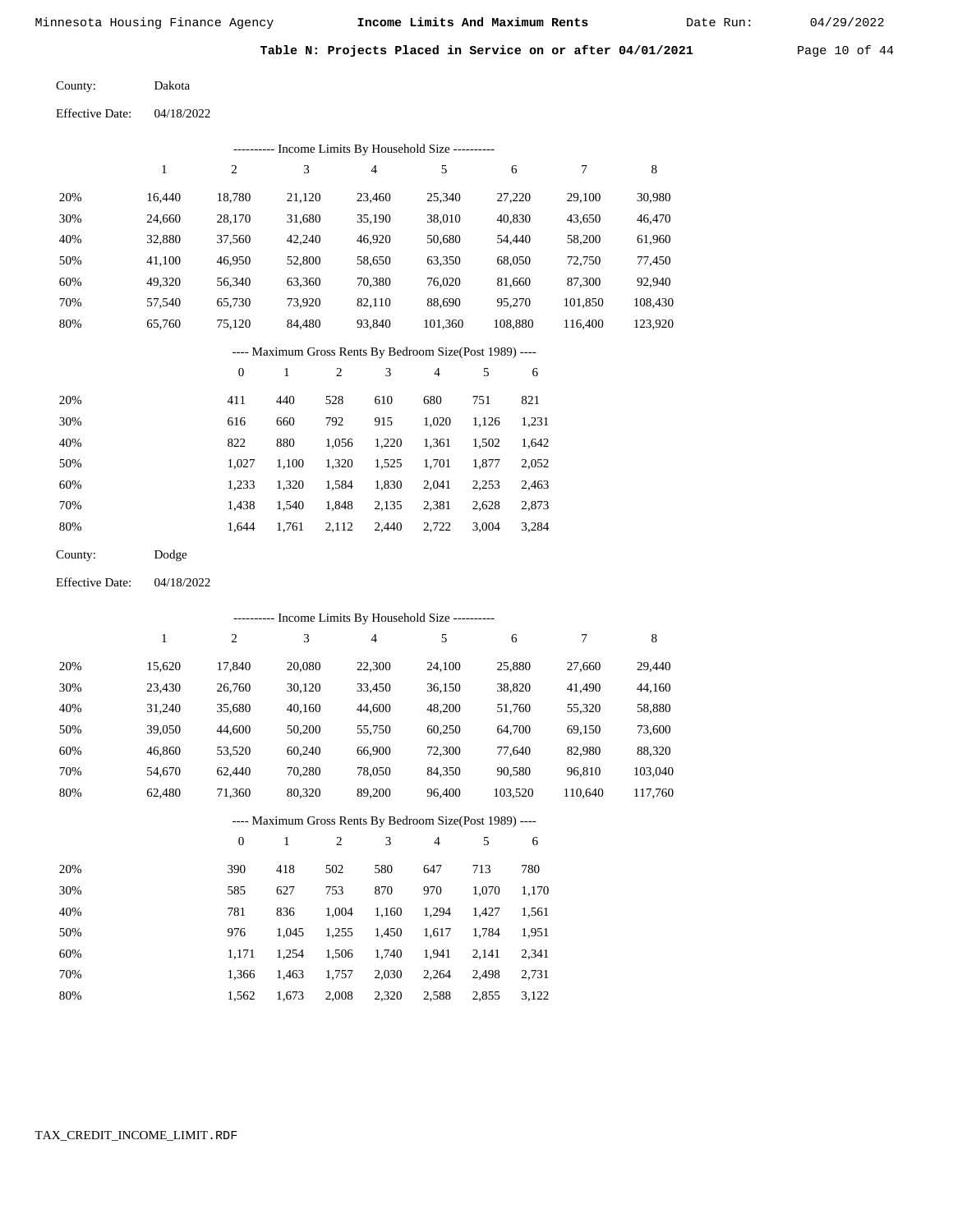Table N: Projects Placed in Service on or after 04/01/2021 Page 11 of 44

| County: | Douglas |
|---------|---------|
|         |         |

| Income Limits By Household Size ---------- |        |        |        |        |        |        |        |        |
|--------------------------------------------|--------|--------|--------|--------|--------|--------|--------|--------|
|                                            |        | 2      | 3      | 4      |        | 6      |        | 8      |
| 20%                                        | 12.420 | 14.200 | 15.980 | 17.740 | 19.160 | 20,580 | 22,000 | 23,420 |
| 30%                                        | 18,630 | 21,300 | 23,970 | 26,610 | 28,740 | 30,870 | 33,000 | 35,130 |
| 40%                                        | 24.840 | 28,400 | 31,960 | 35,480 | 38,320 | 41,160 | 44,000 | 46,840 |
| 50%                                        | 31,050 | 35,500 | 39,950 | 44,350 | 47,900 | 51,450 | 55,000 | 58,550 |
| 60%                                        | 37.260 | 42,600 | 47.940 | 53,220 | 57.480 | 61,740 | 66,000 | 70,260 |
| 70%                                        | 43.470 | 49,700 | 55,930 | 62,090 | 67,060 | 72,030 | 77,000 | 81,970 |
| 80%                                        | 49.680 | 56,800 | 63,920 | 70,960 | 76,640 | 82,320 | 88,000 | 93,680 |

### ---- Maximum Gross Rents By Bedroom Size(Post 1989) ----

|     | $\mathbf{0}$ |       | $\overline{c}$ | 3     | 4     | 5     | 6     |
|-----|--------------|-------|----------------|-------|-------|-------|-------|
| 20% | 310          | 332   | 399            | 461   | 514   | 567   | 620   |
| 30% | 465          | 499   | 599            | 691   | 771   | 851   | 931   |
| 40% | 621          | 665   | 799            | 922   | 1,029 | 1,135 | 1,241 |
| 50% | 776          | 831   | 998            | 1,153 | 1,286 | 1,419 | 1,552 |
| 60% | 931          | 998   | 1,198          | 1,383 | 1,543 | 1,703 | 1,862 |
| 70% | 1,086        | 1.164 | 1,398          | 1,614 | 1,800 | 1,987 | 2,173 |
| 80% | 1,242        | 1,331 | 1,598          | 1,845 | 2,058 | 2,271 | 2,483 |
|     |              |       |                |       |       |       |       |

| County: | Faribault |
|---------|-----------|
|---------|-----------|

04/18/2022 Effective Date:

|     |        |                |              |                |                | ---------- Income Limits By Household Size ----------    |       |        |        |        |
|-----|--------|----------------|--------------|----------------|----------------|----------------------------------------------------------|-------|--------|--------|--------|
|     | 1      | $\overline{c}$ | 3            |                | $\overline{4}$ | 5                                                        |       | 6      | 7      | 8      |
| 20% | 11,680 | 13,340         | 15,000       |                | 16,660         | 18,000                                                   |       | 19,340 | 20,660 | 22,000 |
| 30% | 17,520 | 20,010         | 22,500       |                | 24,990         | 27,000                                                   |       | 29,010 | 30,990 | 33,000 |
| 40% | 23,360 | 26,680         | 30,000       |                | 33,320         | 36,000                                                   |       | 38,680 | 41,320 | 44,000 |
| 50% | 29,200 | 33,350         | 37,500       |                | 41,650         | 45,000                                                   |       | 48,350 | 51,650 | 55,000 |
| 60% | 35,040 | 40,020         | 45,000       |                | 49,980         | 54,000                                                   |       | 58,020 | 61,980 | 66,000 |
| 70% | 40,880 | 46,690         | 52,500       |                | 58,310         | 63,000                                                   |       | 67,690 | 72,310 | 77,000 |
| 80% | 46,720 | 53,360         | 60,000       |                | 66,640         | 72,000                                                   |       | 77,360 | 82,640 | 88,000 |
|     |        |                |              |                |                | ---- Maximum Gross Rents By Bedroom Size(Post 1989) ---- |       |        |        |        |
|     |        | $\mathbf{0}$   | $\mathbf{1}$ | $\mathfrak{2}$ | 3              | 4                                                        | 5     | 6      |        |        |
| 20% |        | 292            | 312          | 375            | 433            | 483                                                      | 533   | 583    |        |        |
| 30% |        | 438            | 469          | 562            | 649            | 725                                                      | 799   | 874    |        |        |
| 40% |        | 584            | 625          | 750            | 866            | 967                                                      | 1,066 | 1,166  |        |        |
| 50% |        | 730            | 781          | 937            | 1,083          | 1,208                                                    | 1,333 | 1,457  |        |        |
| 60% |        | 876            | 938          | 1,125          | 1,299          | 1,450                                                    | 1,599 | 1,749  |        |        |
| 70% |        | 1,022          | 1,094        | 1,312          | 1,516          | 1,692                                                    | 1,866 | 2,040  |        |        |

1,168 1,251 1,500 1,733 1,934 2,133 2,332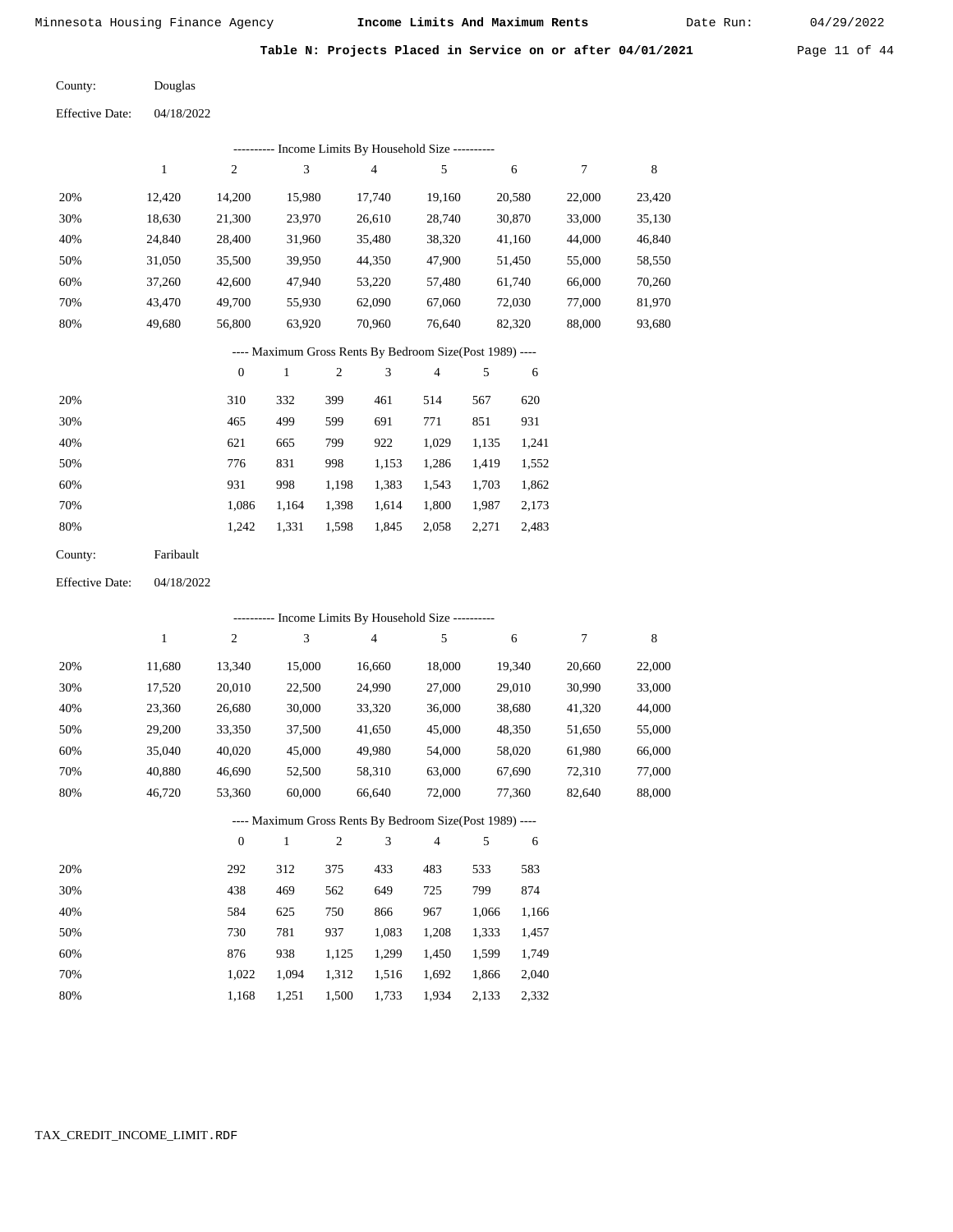Table N: Projects Placed in Service on or after 04/01/2021 Page 12 of 44

| County: | Fillmore |
|---------|----------|
|         |          |

| ---------- Income Limits By Household Size ---------- |        |        |        |        |        |        |        |        |  |
|-------------------------------------------------------|--------|--------|--------|--------|--------|--------|--------|--------|--|
|                                                       |        | 2      | 3      | 4      | 5      | 6      |        | 8      |  |
| 20%                                                   | 12.160 | 13.900 | 15.640 | 17.360 | 18.760 | 20,140 | 21,540 | 22,920 |  |
| 30%                                                   | 18,240 | 20,850 | 23,460 | 26,040 | 28,140 | 30,210 | 32,310 | 34,380 |  |
| 40%                                                   | 24,320 | 27,800 | 31,280 | 34,720 | 37,520 | 40,280 | 43,080 | 45,840 |  |
| 50%                                                   | 30.400 | 34,750 | 39,100 | 43,400 | 46,900 | 50,350 | 53,850 | 57,300 |  |
| 60%                                                   | 36.480 | 41,700 | 46,920 | 52,080 | 56,280 | 60,420 | 64,620 | 68,760 |  |
| 70%                                                   | 42.560 | 48,650 | 54,740 | 60,760 | 65.660 | 70.490 | 75,390 | 80,220 |  |
| 80%                                                   | 48,640 | 55,600 | 62,560 | 69,440 | 75,040 | 80,560 | 86,160 | 91,680 |  |
|                                                       |        |        |        |        |        |        |        |        |  |

### ---- Maximum Gross Rents By Bedroom Size(Post 1989) ----

|     | 0     |       | $\overline{c}$ | 3     | 4     | 5     | 6     |
|-----|-------|-------|----------------|-------|-------|-------|-------|
| 20% | 304   | 325   | 391            | 451   | 503   | 555   | 607   |
| 30% | 456   | 488   | 586            | 677   | 755   | 833   | 911   |
| 40% | 608   | 651   | 782            | 903   | 1,007 | 1,111 | 1,215 |
| 50% | 760   | 814   | 977            | 1,128 | 1,258 | 1,389 | 1,519 |
| 60% | 912   | 977   | 1,173          | 1,354 | 1,510 | 1,667 | 1,822 |
| 70% | 1.064 | 1.140 | 1,368          | 1,580 | 1,762 | 1,945 | 2,126 |
| 80% | 1,216 | 1,303 | 1,564          | 1,806 | 2,014 | 2,223 | 2,430 |
|     |       |       |                |       |       |       |       |

| County: | Freeborn |
|---------|----------|
|         |          |

04/18/2022 Effective Date:

| ---------- Income Limits By Household Size ---------- |                                                          |                |              |                |                |                |       |        |        |             |
|-------------------------------------------------------|----------------------------------------------------------|----------------|--------------|----------------|----------------|----------------|-------|--------|--------|-------------|
|                                                       | 1                                                        | $\overline{c}$ | 3            |                | $\overline{4}$ | 5              |       | 6      | 7      | $\,$ 8 $\,$ |
| 20%                                                   | 11,680                                                   | 13,340         | 15,000       |                | 16,660         | 18,000         |       | 19,340 | 20,660 | 22,000      |
| 30%                                                   | 17,520                                                   | 20,010         | 22,500       |                | 24,990         | 27,000         |       | 29,010 | 30,990 | 33,000      |
| 40%                                                   | 23,360                                                   | 26,680         | 30,000       |                | 33,320         | 36,000         |       | 38,680 | 41,320 | 44,000      |
| 50%                                                   | 29,200                                                   | 33,350         | 37,500       |                | 41,650         | 45,000         |       | 48,350 | 51,650 | 55,000      |
| 60%                                                   | 35,040                                                   | 40,020         | 45,000       |                | 49,980         | 54,000         |       | 58,020 | 61,980 | 66,000      |
| 70%                                                   | 40,880                                                   | 46,690         | 52,500       |                | 58,310         | 63,000         |       | 67,690 | 72,310 | 77,000      |
| 80%                                                   | 46,720                                                   | 53,360         | 60,000       |                | 66,640         | 72,000         |       | 77,360 | 82,640 | 88,000      |
|                                                       | ---- Maximum Gross Rents By Bedroom Size(Post 1989) ---- |                |              |                |                |                |       |        |        |             |
|                                                       |                                                          | $\overline{0}$ | $\mathbf{1}$ | $\overline{c}$ | 3              | $\overline{4}$ | 5     | 6      |        |             |
| 20%                                                   |                                                          | 292            | 312          | 375            | 433            | 483            | 533   | 583    |        |             |
| 30%                                                   |                                                          | 438            | 469          | 562            | 649            | 725            | 799   | 874    |        |             |
| 40%                                                   |                                                          | 584            | 625          | 750            | 866            | 967            | 1,066 | 1,166  |        |             |
| 50%                                                   |                                                          | 730            | 781          | 937            | 1,083          | 1,208          | 1,333 | 1,457  |        |             |
| 60%                                                   |                                                          | 876            | 938          | 1,125          | 1,299          | 1,450          | 1,599 | 1,749  |        |             |
| 70%                                                   |                                                          | 1,022          | 1,094        | 1,312          | 1,516          | 1,692          | 1,866 | 2,040  |        |             |

1,168

1,251

1,500

1,733

1,934

2,133

2,332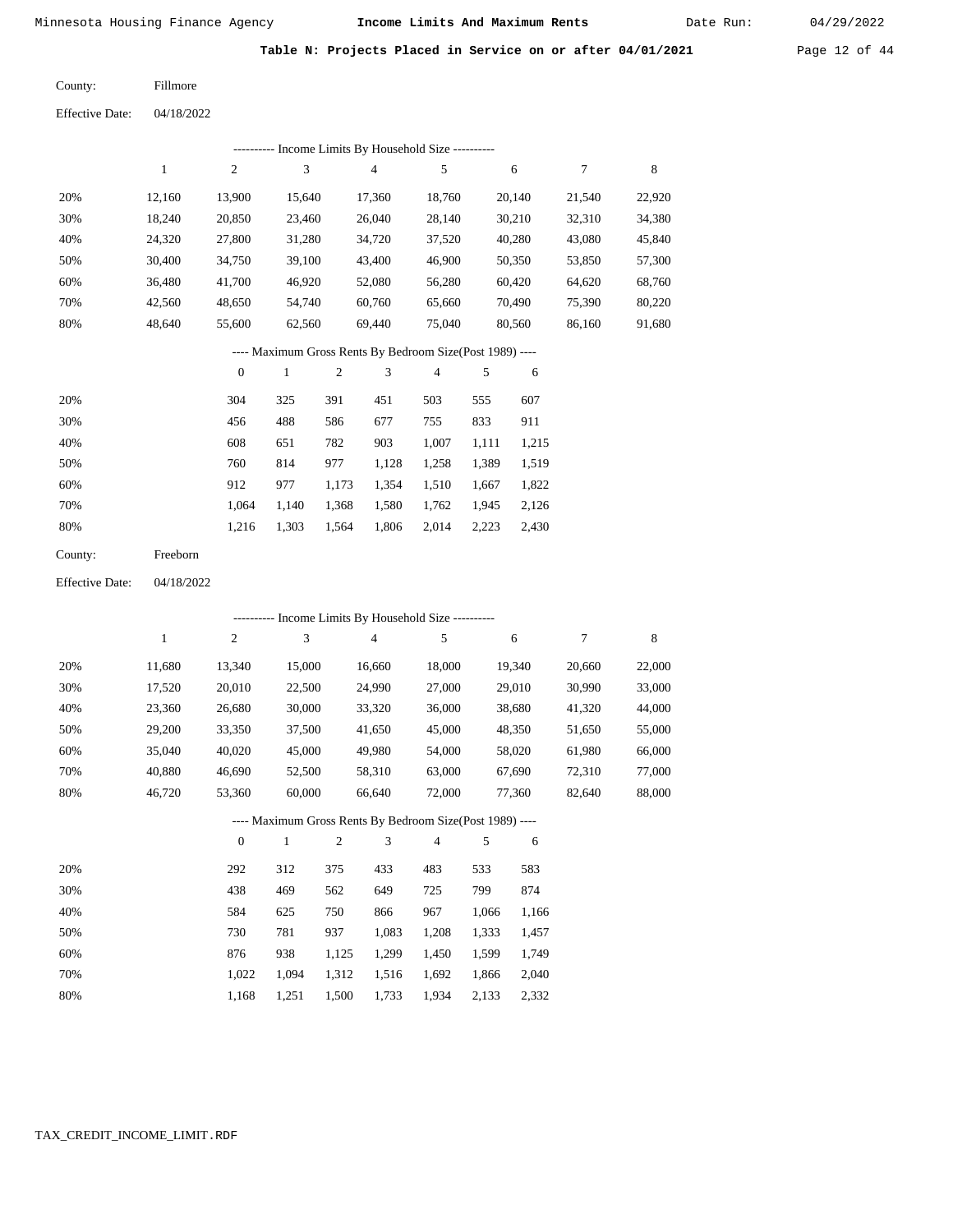Table N: Projects Placed in Service on or after 04/01/2021 Page 13 of 44

| County: | Goodhue |
|---------|---------|
|         |         |

| <b>Effective Date:</b> | 04/18/2022 |
|------------------------|------------|
|------------------------|------------|

|     | Income Limits By Household Size ---------- |                |        |        |        |        |        |         |  |  |  |  |  |
|-----|--------------------------------------------|----------------|--------|--------|--------|--------|--------|---------|--|--|--|--|--|
|     |                                            | $\overline{c}$ | 3      | 4      | 5      | 6      |        | 8       |  |  |  |  |  |
| 20% | 13.560                                     | 15.500         | 17.440 | 19,360 | 20,920 | 22.460 | 24,020 | 25,560  |  |  |  |  |  |
| 30% | 20,340                                     | 23,250         | 26,160 | 29,040 | 31,380 | 33,690 | 36,030 | 38,340  |  |  |  |  |  |
| 40% | 27,120                                     | 31,000         | 34,880 | 38,720 | 41,840 | 44,920 | 48,040 | 51,120  |  |  |  |  |  |
| 50% | 33,900                                     | 38,750         | 43,600 | 48,400 | 52,300 | 56,150 | 60,050 | 63,900  |  |  |  |  |  |
| 60% | 40,680                                     | 46,500         | 52,320 | 58,080 | 62,760 | 67,380 | 72,060 | 76,680  |  |  |  |  |  |
| 70% | 47.460                                     | 54,250         | 61,040 | 67,760 | 73,220 | 78,610 | 84,070 | 89,460  |  |  |  |  |  |
| 80% | 54,240                                     | 62,000         | 69,760 | 77,440 | 83,680 | 89,840 | 96,080 | 102,240 |  |  |  |  |  |

# ---- Maximum Gross Rents By Bedroom Size(Post 1989) ----

|     | $\overline{0}$ |       | $\overline{c}$ | 3     | 4     | 5     | 6     |
|-----|----------------|-------|----------------|-------|-------|-------|-------|
| 20% | 339            | 363   | 436            | 503   | 561   | 619   | 677   |
| 30% | 508            | 544   | 654            | 755   | 842   | 929   | 1,016 |
| 40% | 678            | 726   | 872            | 1,007 | 1,123 | 1,239 | 1,355 |
| 50% | 847            | 908   | 1,090          | 1,258 | 1,403 | 1,549 | 1,694 |
| 60% | 1.017          | 1,089 | 1,308          | 1,510 | 1,684 | 1,859 | 2,032 |
| 70% | 1.186          | 1.271 | 1,526          | 1,762 | 1,965 | 2.169 | 2,371 |
| 80% | 1,356          | 1,453 | 1,744          | 2,014 | 2,246 | 2,479 | 2,710 |
|     |                |       |                |       |       |       |       |

| County: | Grant |
|---------|-------|
|---------|-------|

04/18/2022 Effective Date:

|     | ---------- Income Limits By Household Size ---------- |                |        |                |                                                          |                |       |        |        |        |  |
|-----|-------------------------------------------------------|----------------|--------|----------------|----------------------------------------------------------|----------------|-------|--------|--------|--------|--|
|     | 1                                                     | 2              | 3      |                | $\overline{4}$                                           | 5              |       | 6      | 7      | 8      |  |
| 20% | 11,680                                                | 13,340         | 15,000 |                | 16,660                                                   | 18,000         |       | 19,340 | 20,660 | 22,000 |  |
| 30% | 17,520                                                | 20,010         | 22,500 |                | 24,990                                                   | 27,000         |       | 29,010 | 30,990 | 33,000 |  |
| 40% | 23,360                                                | 26,680         | 30,000 |                | 33,320                                                   | 36,000         |       | 38,680 | 41,320 | 44,000 |  |
| 50% | 29,200                                                | 33,350         | 37,500 |                | 41,650                                                   | 45,000         |       | 48,350 | 51,650 | 55,000 |  |
| 60% | 35,040                                                | 40,020         | 45,000 |                | 49,980                                                   | 54,000         |       | 58,020 | 61,980 | 66,000 |  |
| 70% | 40,880                                                | 46,690         | 52,500 |                | 58,310                                                   | 63,000         |       | 67,690 | 72,310 | 77,000 |  |
| 80% | 46,720                                                | 53,360         | 60,000 |                | 66,640                                                   | 72,000         |       | 77,360 | 82,640 | 88,000 |  |
|     |                                                       |                |        |                | ---- Maximum Gross Rents By Bedroom Size(Post 1989) ---- |                |       |        |        |        |  |
|     |                                                       | $\overline{0}$ | 1      | $\mathfrak{2}$ | 3                                                        | $\overline{4}$ | 5     | 6      |        |        |  |
| 20% |                                                       | 292            | 312    | 375            | 433                                                      | 483            | 533   | 583    |        |        |  |
| 30% |                                                       | 438            | 469    | 562            | 649                                                      | 725            | 799   | 874    |        |        |  |
| 40% |                                                       | 584            | 625    | 750            | 866                                                      | 967            | 1,066 | 1,166  |        |        |  |
| 50% |                                                       | 730            | 781    | 937            | 1,083                                                    | 1,208          | 1,333 | 1,457  |        |        |  |
| 60% |                                                       | 876            | 938    | 1,125          | 1,299                                                    | 1,450          | 1,599 | 1,749  |        |        |  |
| 70% |                                                       | 1,022          | 1,094  | 1,312          | 1,516                                                    | 1,692          | 1,866 | 2,040  |        |        |  |

1,168 1,251 1,500 1,733 1,934 2,133 2,332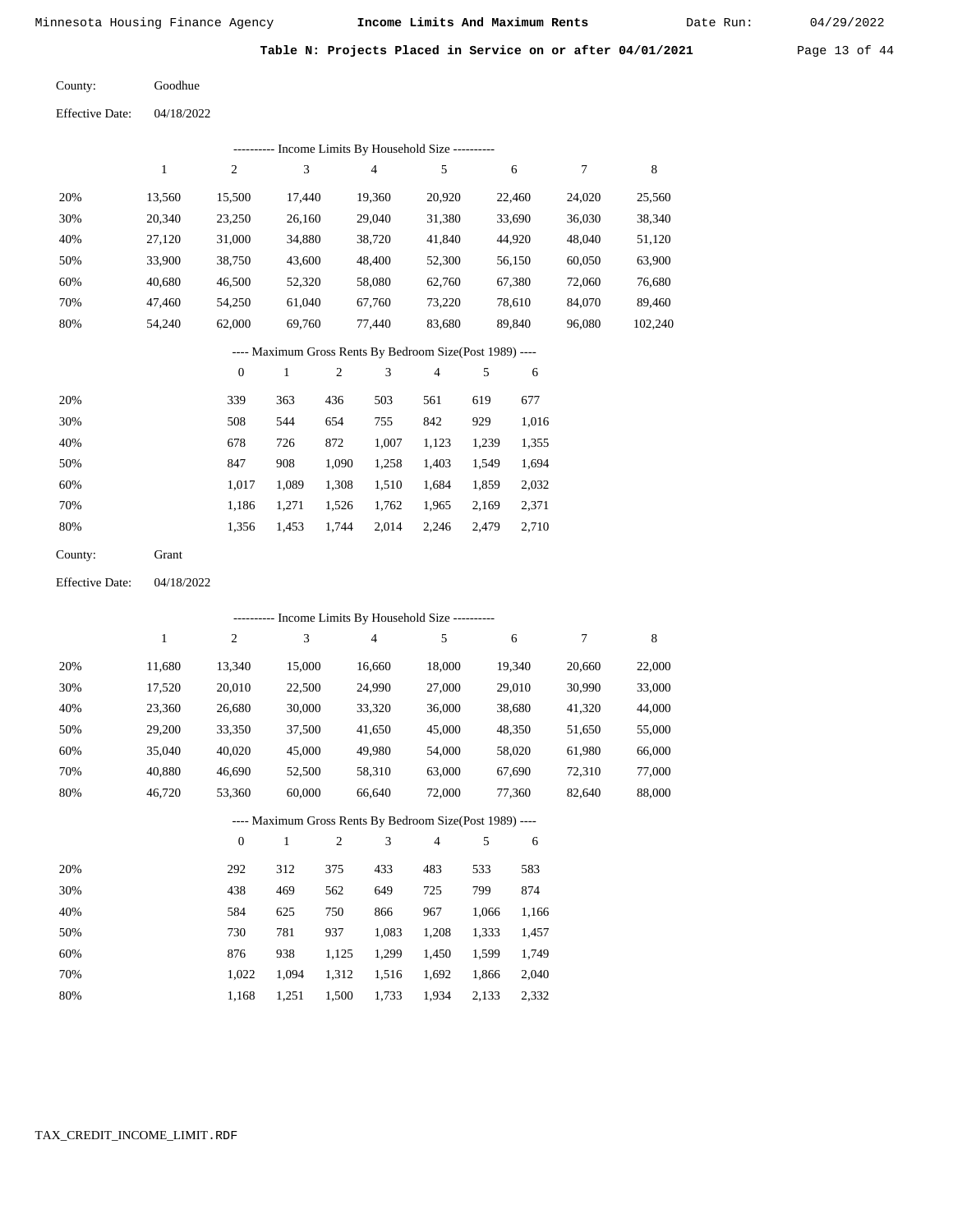Table N: Projects Placed in Service on or after 04/01/2021 Page 14 of 44

| County: | Hennepin |
|---------|----------|
|         |          |

|     | ---------- Income Limits By Household Size ---------- |        |        |        |         |         |         |         |  |  |  |  |  |
|-----|-------------------------------------------------------|--------|--------|--------|---------|---------|---------|---------|--|--|--|--|--|
|     |                                                       | 2      | 3      | 4      |         | 6       |         | 8       |  |  |  |  |  |
| 20% | 16.440                                                | 18,780 | 21,120 | 23.460 | 25,340  | 27,220  | 29.100  | 30,980  |  |  |  |  |  |
| 30% | 24,660                                                | 28,170 | 31,680 | 35,190 | 38,010  | 40,830  | 43,650  | 46,470  |  |  |  |  |  |
| 40% | 32,880                                                | 37,560 | 42,240 | 46,920 | 50,680  | 54,440  | 58,200  | 61,960  |  |  |  |  |  |
| 50% | 41,100                                                | 46,950 | 52,800 | 58,650 | 63,350  | 68,050  | 72,750  | 77,450  |  |  |  |  |  |
| 60% | 49,320                                                | 56,340 | 63,360 | 70,380 | 76,020  | 81,660  | 87,300  | 92,940  |  |  |  |  |  |
| 70% | 57,540                                                | 65,730 | 73,920 | 82,110 | 88,690  | 95,270  | 101,850 | 108,430 |  |  |  |  |  |
| 80% | 65,760                                                | 75,120 | 84,480 | 93,840 | 101,360 | 108,880 | 116,400 | 123,920 |  |  |  |  |  |

# ---- Maximum Gross Rents By Bedroom Size(Post 1989) ----

|     | $\theta$ |       | 2     | 3     | $\overline{4}$ | 5     | 6     |
|-----|----------|-------|-------|-------|----------------|-------|-------|
| 20% | 411      | 440   | 528   | 610   | 680            | 751   | 821   |
| 30% | 616      | 660   | 792   | 915   | 1.020          | 1,126 | 1,231 |
| 40% | 822      | 880   | 1,056 | 1,220 | 1,361          | 1,502 | 1,642 |
| 50% | 1,027    | 1,100 | 1,320 | 1,525 | 1,701          | 1,877 | 2,052 |
| 60% | 1,233    | 1,320 | 1,584 | 1,830 | 2,041          | 2,253 | 2,463 |
| 70% | 1.438    | 1,540 | 1,848 | 2,135 | 2,381          | 2,628 | 2,873 |
| 80% | 1.644    | 1,761 | 2,112 | 2,440 | 2,722          | 3,004 | 3,284 |
|     |          |       |       |       |                |       |       |

| County: | Houston |
|---------|---------|
|---------|---------|

04/18/2022 Effective Date:

|     | ---------- Income Limits By Household Size ---------- |                |              |                |                |                                                          |       |        |        |             |
|-----|-------------------------------------------------------|----------------|--------------|----------------|----------------|----------------------------------------------------------|-------|--------|--------|-------------|
|     | 1                                                     | $\overline{c}$ | 3            |                | $\overline{4}$ | 5                                                        |       | 6      | 7      | $\,$ 8 $\,$ |
| 20% | 12,620                                                | 14,420         | 16,220       |                | 18,020         | 19,480                                                   |       | 20,920 | 22,360 | 23,800      |
| 30% | 18,930                                                | 21,630         | 24,330       |                | 27,030         | 29,220                                                   |       | 31,380 | 33,540 | 35,700      |
| 40% | 25,240                                                | 28,840         | 32,440       |                | 36,040         | 38,960                                                   |       | 41,840 | 44,720 | 47,600      |
| 50% | 31,550                                                | 36,050         | 40,550       |                | 45,050         | 48,700                                                   |       | 52,300 | 55,900 | 59,500      |
| 60% | 37,860                                                | 43,260         | 48,660       |                | 54,060         | 58,440                                                   |       | 62,760 | 67,080 | 71,400      |
| 70% | 44,170                                                | 50,470         | 56,770       |                | 63,070         | 68,180                                                   |       | 73,220 | 78,260 | 83,300      |
| 80% | 50,480                                                | 57,680         | 64,880       |                | 72,080         | 77,920                                                   |       | 83,680 | 89,440 | 95,200      |
|     |                                                       |                |              |                |                | ---- Maximum Gross Rents By Bedroom Size(Post 1989) ---- |       |        |        |             |
|     |                                                       | $\overline{0}$ | $\mathbf{1}$ | $\overline{2}$ | 3              | $\overline{4}$                                           | 5     | 6      |        |             |
| 20% |                                                       | 315            | 338          | 405            | 468            | 523                                                      | 577   | 630    |        |             |
| 30% |                                                       | 473            | 507          | 608            | 703            | 784                                                      | 865   | 946    |        |             |
| 40% |                                                       | 631            | 676          | 811            | 937            | 1,046                                                    | 1,154 | 1,261  |        |             |
| 50% |                                                       | 788            | 845          | 1,013          | 1,171          | 1,307                                                    | 1,442 | 1,576  |        |             |
| 60% |                                                       | 946            | 1,014        | 1,216          | 1,406          | 1,569                                                    | 1,731 | 1,892  |        |             |
| 70% |                                                       | 1,104          | 1,183        | 1,419          | 1,640          | 1,830                                                    | 2,019 | 2,207  |        |             |

1,262

1,352

1,622

1,875

2,092

2,308

2,522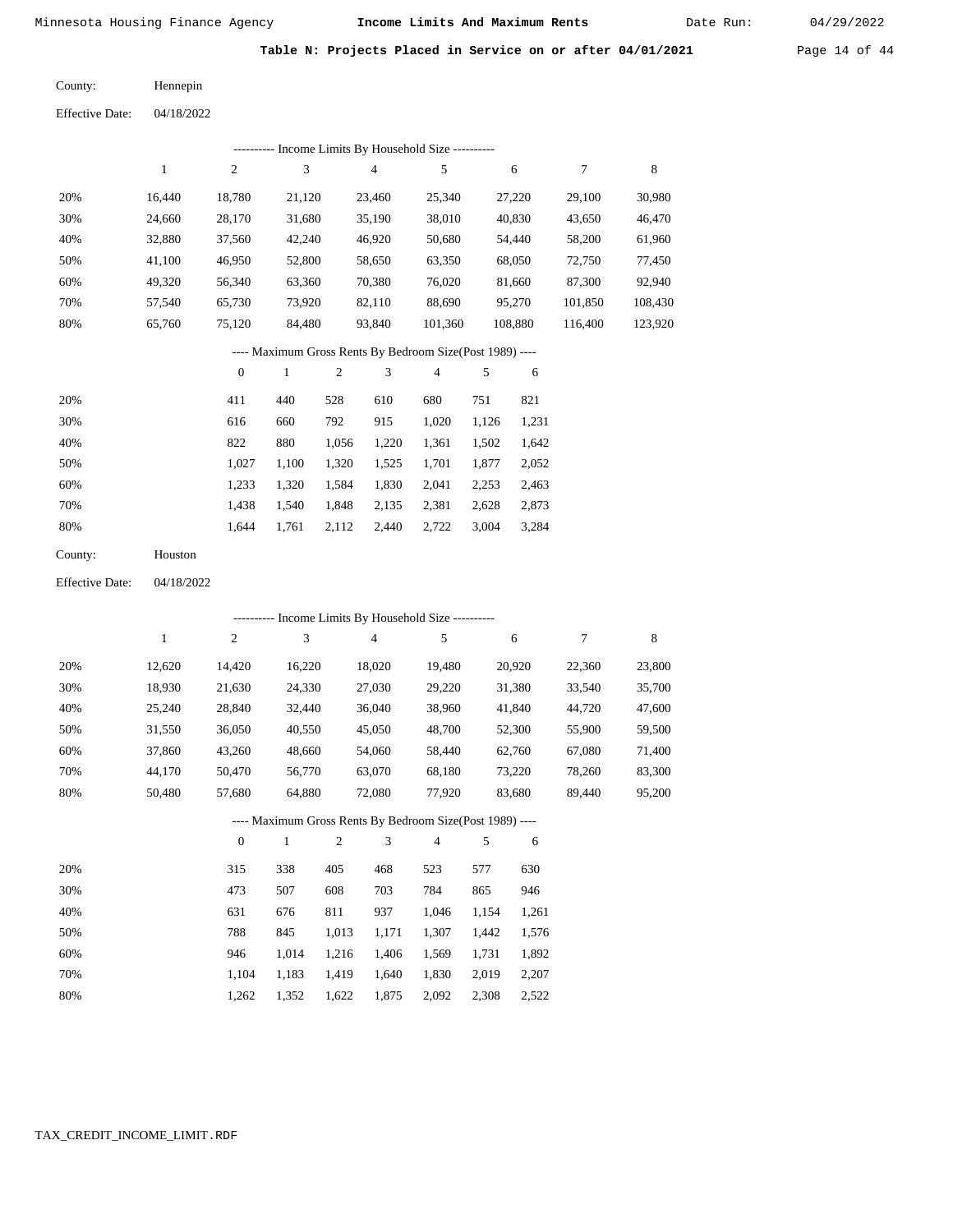Date Run:

Table N: Projects Placed in Service on or after 04/01/2021 Page 15 of 44

| County:                | Hubbard    |
|------------------------|------------|
| <b>Effective Date:</b> | 04/18/2022 |

|                        |              |                  |              |            | --------- Income Limits By Household Size ----------     |         |       |         |                  |             |
|------------------------|--------------|------------------|--------------|------------|----------------------------------------------------------|---------|-------|---------|------------------|-------------|
|                        | $\mathbf{1}$ | $\mathfrak{2}$   | 3            |            | 4                                                        | 5       |       | 6       | 7                | $\,$ 8 $\,$ |
| 20%                    | 11,680       | 13,340           | 15,000       |            | 16,660                                                   | 18,000  |       | 19,340  | 20,660           | 22,000      |
| 30%                    | 17,520       | 20,010           | 22,500       |            | 24,990                                                   | 27,000  |       | 29,010  | 30,990           | 33,000      |
| 40%                    | 23,360       | 26,680           | 30,000       |            | 33,320                                                   | 36,000  |       | 38,680  | 41,320           | 44,000      |
| 50%                    | 29,200       | 33,350           | 37,500       |            | 41,650                                                   | 45,000  |       | 48,350  | 51,650           | 55,000      |
| 60%                    | 35,040       | 40,020           | 45,000       |            | 49,980                                                   | 54,000  |       | 58,020  | 61,980           | 66,000      |
| 70%                    | 40,880       | 46,690           | 52,500       |            | 58,310                                                   | 63,000  |       | 67,690  | 72,310           | 77,000      |
| 80%                    | 46,720       | 53,360           | 60,000       |            | 66,640                                                   | 72,000  |       | 77,360  | 82,640           | 88,000      |
|                        |              |                  |              |            | ---- Maximum Gross Rents By Bedroom Size(Post 1989) ---- |         |       |         |                  |             |
|                        |              | $\boldsymbol{0}$ | $\mathbf{1}$ | $\sqrt{2}$ | 3                                                        | 4       | 5     | 6       |                  |             |
| 20%                    |              | 292              | 312          | 375        | 433                                                      | 483     | 533   | 583     |                  |             |
| 30%                    |              | 438              | 469          | 562        | 649                                                      | 725     | 799   | 874     |                  |             |
| 40%                    |              | 584              | 625          | 750        | 866                                                      | 967     | 1,066 | 1,166   |                  |             |
| 50%                    |              | 730              | 781          | 937        | 1,083                                                    | 1,208   | 1,333 | 1,457   |                  |             |
| 60%                    |              | 876              | 938          | 1,125      | 1,299                                                    | 1,450   | 1,599 | 1,749   |                  |             |
| 70%                    |              | 1,022            | 1,094        | 1,312      | 1,516                                                    | 1,692   | 1,866 | 2,040   |                  |             |
| 80%                    |              | 1,168            | 1,251        | 1,500      | 1,733                                                    | 1,934   | 2,133 | 2,332   |                  |             |
| County:                | Isanti       |                  |              |            |                                                          |         |       |         |                  |             |
| <b>Effective Date:</b> | 04/18/2022   |                  |              |            |                                                          |         |       |         |                  |             |
|                        |              |                  |              |            | --------- Income Limits By Household Size ----------     |         |       |         |                  |             |
|                        | $\mathbf{1}$ | $\overline{c}$   | $\sqrt{3}$   |            | $\overline{\mathbf{4}}$                                  | 5       |       | 6       | $\boldsymbol{7}$ | $\,$ 8 $\,$ |
| 20%                    | 16,440       | 18,780           | 21,120       |            | 23,460                                                   | 25,340  |       | 27,220  | 29,100           | 30,980      |
| 30%                    | 24,660       | 28,170           | 31,680       |            | 35,190                                                   | 38,010  |       | 40,830  | 43,650           | 46,470      |
| 40%                    | 32,880       | 37,560           | 42,240       |            | 46,920                                                   | 50,680  |       | 54,440  | 58,200           | 61,960      |
| 50%                    | 41,100       | 46,950           | 52,800       |            | 58,650                                                   | 63,350  |       | 68,050  | 72,750           | 77,450      |
| 60%                    | 49,320       | 56,340           | 63,360       |            | 70,380                                                   | 76,020  |       | 81,660  | 87,300           | 92,940      |
| 70%                    | 57,540       | 65,730           | 73,920       |            | 82,110                                                   | 88,690  |       | 95,270  | 101,850          | 108,430     |
| 80%                    | 65,760       | 75,120           | 84,480       |            | 93,840                                                   | 101,360 |       | 108,880 | 116,400          | 123,920     |
|                        |              |                  |              |            | ---- Maximum Gross Rents By Bedroom Size(Post 1989) ---- |         |       |         |                  |             |
|                        |              | $\boldsymbol{0}$ | $\mathbf{1}$ | $\sqrt{2}$ | 3                                                        | 4       | 5     | 6       |                  |             |
| 20%                    |              | 411              | 440          | 528        | 610                                                      | 680     | 751   | 821     |                  |             |
| 30%                    |              | 616              | 660          | 792        | 915                                                      | 1,020   | 1,126 | 1,231   |                  |             |
| 40%                    |              | 822              | 880          | 1,056      | 1,220                                                    | 1,361   | 1,502 | 1,642   |                  |             |
| 50%                    |              | 1,027            | 1,100        | 1,320      | 1,525                                                    | 1,701   | 1,877 | 2,052   |                  |             |
| 60%                    |              | 1,233            | 1,320        | 1,584      | 1,830                                                    | 2,041   | 2,253 | 2,463   |                  |             |
| 70%                    |              | 1,438            | 1,540        | 1,848      | 2,135                                                    | 2,381   | 2,628 | 2,873   |                  |             |
| 80%                    |              | 1,644            | 1,761        | 2,112      | 2,440                                                    | 2,722   | 3,004 | 3,284   |                  |             |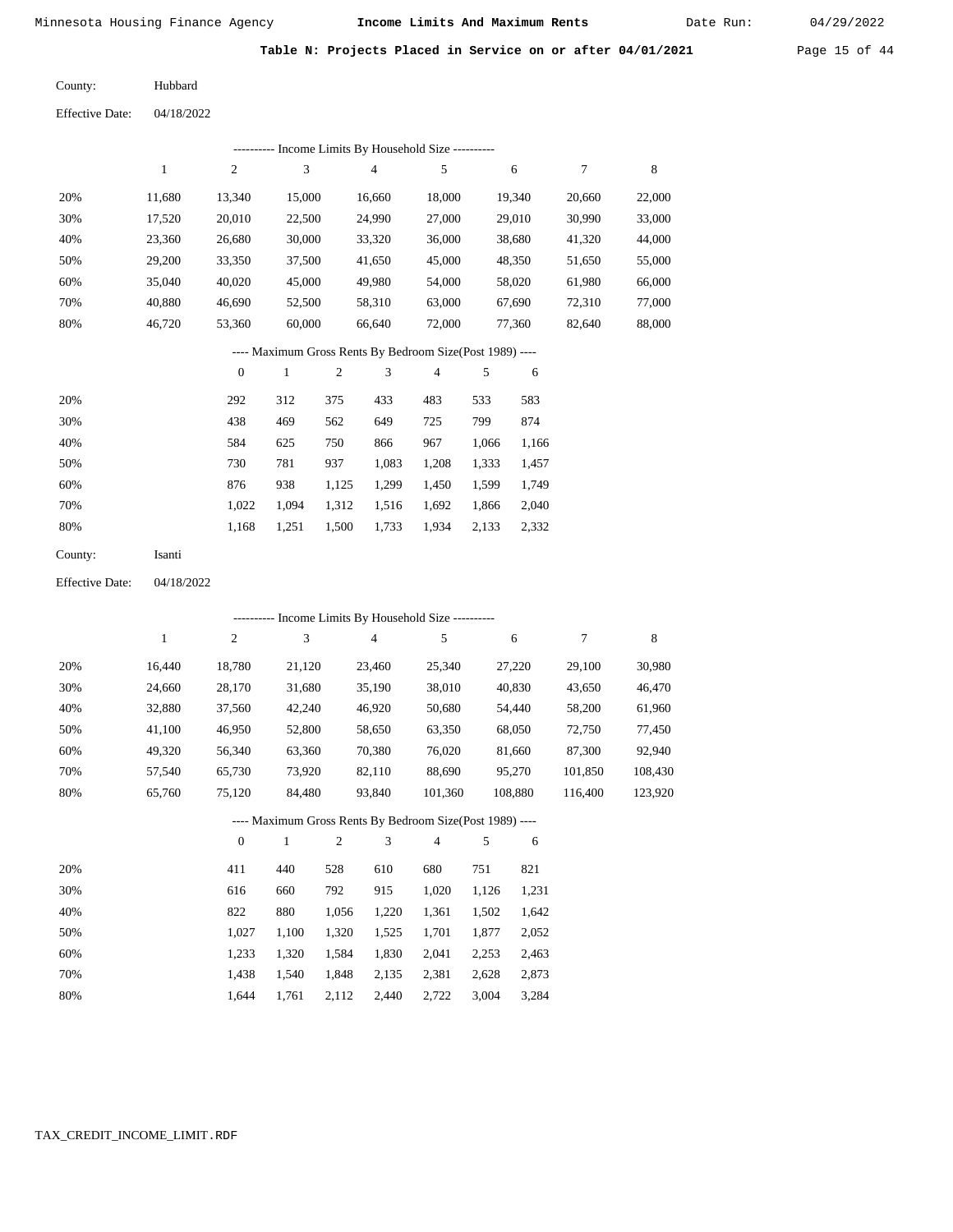Date Run:

Table N: Projects Placed in Service on or after 04/01/2021 Page 16 of 44

| County: | Itasca |
|---------|--------|
|---------|--------|

04/18/2022 Effective Date:

|                                                          |            |                  |               |                | --------- Income Limits By Household Size ---------      |                          |       |                |                  |             |  |
|----------------------------------------------------------|------------|------------------|---------------|----------------|----------------------------------------------------------|--------------------------|-------|----------------|------------------|-------------|--|
|                                                          | $\,1$      | $\overline{c}$   | $\mathfrak z$ |                | $\overline{\mathbf{4}}$                                  | 5                        |       | $\overline{6}$ | $\tau$           | $\,$ 8 $\,$ |  |
| 20%                                                      | 11,680     | 13,340           | 15,000        |                | 16,660                                                   | 18,000                   |       | 19,340         | 20,660           | 22,000      |  |
| 30%                                                      | 17,520     | 20,010           | 22,500        |                | 24,990                                                   | 27,000                   |       | 29,010         | 30,990           | 33,000      |  |
| 40%                                                      | 23,360     | 26,680           | 30,000        |                | 33,320                                                   | 36,000                   |       | 38,680         | 41,320           | 44,000      |  |
| 50%                                                      | 29,200     | 33,350           | 37,500        |                | 41,650                                                   | 45,000                   |       | 48,350         | 51,650           | 55,000      |  |
| 60%                                                      | 35,040     | 40,020           | 45,000        |                | 49,980                                                   | 54,000                   |       | 58,020         | 61,980           | 66,000      |  |
| 70%                                                      | 40,880     | 46,690           | 52,500        |                | 58,310                                                   | 63,000                   |       | 67,690         | 72,310           | 77,000      |  |
| 80%                                                      | 46,720     | 53,360           | 60,000        |                | 66,640                                                   | 72,000                   |       | 77,360         | 82,640           | 88,000      |  |
| ---- Maximum Gross Rents By Bedroom Size(Post 1989) ---- |            |                  |               |                |                                                          |                          |       |                |                  |             |  |
|                                                          |            | $\boldsymbol{0}$ | $\,1$         | $\mathfrak{2}$ | 3                                                        | $\overline{4}$           | 5     | 6              |                  |             |  |
| 20%                                                      |            | 292              | 312           | 375            | 433                                                      | 483                      | 533   | 583            |                  |             |  |
| 30%                                                      |            | 438              | 469           | 562            | 649                                                      | 725                      | 799   | 874            |                  |             |  |
| 40%                                                      |            | 584              | 625           | 750            | 866                                                      | 967                      | 1,066 | 1,166          |                  |             |  |
| 50%                                                      |            | 730              | 781           | 937            | 1,083                                                    | 1,208                    | 1,333 | 1,457          |                  |             |  |
| 60%                                                      |            | 876              | 938           | 1,125          | 1,299                                                    | 1,450                    | 1,599 | 1,749          |                  |             |  |
| 70%                                                      |            | 1,022            | 1,094         | 1,312          | 1,516                                                    | 1,692                    | 1,866 | 2,040          |                  |             |  |
| 80%                                                      |            | 1,168            | 1,251         | 1,500          | 1,733                                                    | 1,934                    | 2,133 | 2,332          |                  |             |  |
| County:                                                  | Jackson    |                  |               |                |                                                          |                          |       |                |                  |             |  |
| <b>Effective Date:</b>                                   | 04/18/2022 |                  |               |                |                                                          |                          |       |                |                  |             |  |
|                                                          |            |                  |               |                | --------- Income Limits By Household Size ----------     |                          |       |                |                  |             |  |
|                                                          | $\,1\,$    | $\mathfrak{2}$   | 3             |                | 4                                                        | 5                        |       | 6              | $\boldsymbol{7}$ | 8           |  |
| 20%                                                      | 11,720     | 13,380           | 15,060        |                | 16,720                                                   | 18,060                   |       | 19,400         | 20,740           | 22,080      |  |
| 30%                                                      | 17,580     | 20,070           | 22,590        |                | 25,080                                                   | 27,090                   |       | 29,100         | 31,110           | 33,120      |  |
| 40%                                                      | 23,440     | 26,760           | 30,120        |                | 33,440                                                   | 36,120                   |       | 38,800         | 41,480           | 44,160      |  |
| 50%                                                      | 29,300     | 33,450           | 37,650        |                | 41,800                                                   | 45,150                   |       | 48,500         | 51,850           | 55,200      |  |
| 60%                                                      | 35,160     | 40,140           | 45,180        |                | 50,160                                                   | 54,180                   |       | 58,200         | 62,220           | 66,240      |  |
| 70%                                                      | 41,020     | 46,830           | 52,710        |                | 58,520                                                   | 63,210                   |       | 67,900         | 72,590           | 77,280      |  |
| 80%                                                      | 46,880     | 53,520           | 60,240        |                | 66,880                                                   | 72,240                   |       | 77,600         | 82,960           | 88,320      |  |
|                                                          |            |                  |               |                | ---- Maximum Gross Rents By Bedroom Size(Post 1989) ---- |                          |       |                |                  |             |  |
|                                                          |            | $\boldsymbol{0}$ | $\,1$         | $\sqrt{2}$     | 3                                                        | $\overline{\mathcal{L}}$ | 5     | 6              |                  |             |  |
| 20%                                                      |            | 293              | 313           | 376            | 434                                                      | 485                      | 535   | 585            |                  |             |  |
| 30%                                                      |            | 439              | 470           | 564            | 652                                                      | 727                      | 802   | 877            |                  |             |  |
| 40%                                                      |            | 586              | 627           | 753            | 869                                                      | 970                      | 1,070 | 1,170          |                  |             |  |

| 40% | 586.  | 627 | 753                                 | 869 970 1.070 1.170         |       |       |
|-----|-------|-----|-------------------------------------|-----------------------------|-------|-------|
| 50% | 732   | 784 |                                     | 941 1,086 1,212 1,338 1,463 |       |       |
| 60% | 879   |     | 941 1,129 1,304 1,455 1,605 1,755   |                             |       |       |
| 70% | 1.025 |     | 1.098 1.317 1.521 1.697 1.873 2.048 |                             |       |       |
| 80% | 1.172 |     | 1,255 1,506 1,739                   | 1.940                       | 2,141 | 2,340 |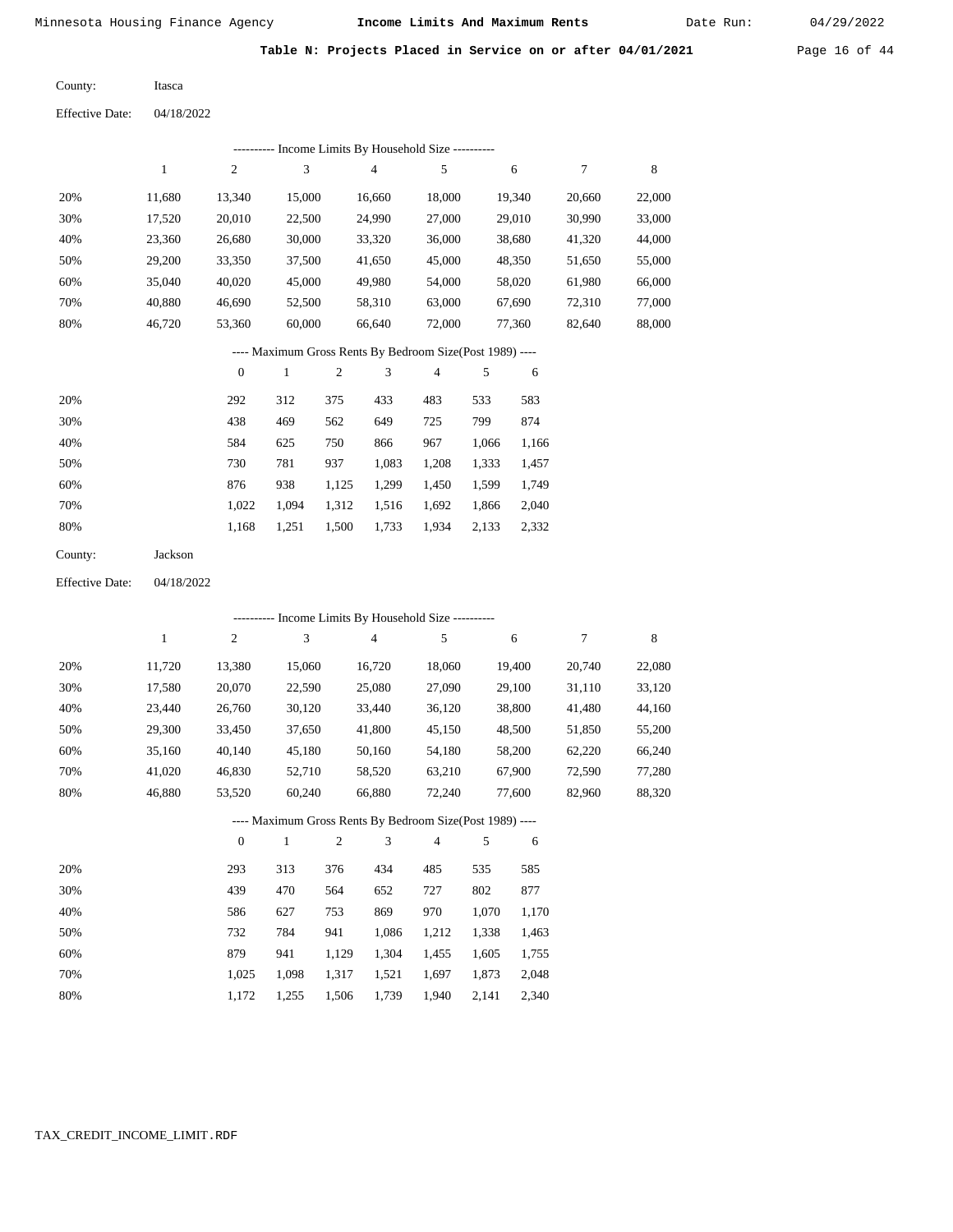Table N: Projects Placed in Service on or after 04/01/2021 Page 17 of 44

| County: | Kanabec |
|---------|---------|
|         |         |

|     | ---------- Income Limits By Household Size ---------- |        |        |        |        |        |        |        |  |  |
|-----|-------------------------------------------------------|--------|--------|--------|--------|--------|--------|--------|--|--|
|     |                                                       | 2      | 3      | 4      | 5      | 6      | 7      | 8      |  |  |
| 20% | 11.680                                                | 13,340 | 15,000 | 16.660 | 18,000 | 19,340 | 20,660 | 22,000 |  |  |
| 30% | 17.520                                                | 20,010 | 22,500 | 24,990 | 27,000 | 29,010 | 30,990 | 33,000 |  |  |
| 40% | 23,360                                                | 26,680 | 30,000 | 33,320 | 36,000 | 38,680 | 41,320 | 44,000 |  |  |
| 50% | 29,200                                                | 33,350 | 37,500 | 41,650 | 45,000 | 48,350 | 51,650 | 55,000 |  |  |
| 60% | 35,040                                                | 40,020 | 45,000 | 49,980 | 54,000 | 58,020 | 61,980 | 66,000 |  |  |
| 70% | 40,880                                                | 46,690 | 52,500 | 58,310 | 63,000 | 67,690 | 72,310 | 77,000 |  |  |
| 80% | 46,720                                                | 53,360 | 60,000 | 66,640 | 72,000 | 77,360 | 82,640 | 88,000 |  |  |

### ---- Maximum Gross Rents By Bedroom Size(Post 1989) ----

|     | $\mathbf{0}$ |       | $\overline{c}$ | 3     | 4     | 5     | 6     |
|-----|--------------|-------|----------------|-------|-------|-------|-------|
| 20% | 292          | 312   | 375            | 433   | 483   | 533   | 583   |
| 30% | 438          | 469   | 562            | 649   | 725   | 799   | 874   |
| 40% | 584          | 625   | 750            | 866   | 967   | 1,066 | 1,166 |
| 50% | 730          | 781   | 937            | 1,083 | 1,208 | 1,333 | 1,457 |
| 60% | 876          | 938   | 1,125          | 1,299 | 1,450 | 1,599 | 1,749 |
| 70% | 1.022        | 1.094 | 1,312          | 1,516 | 1,692 | 1,866 | 2,040 |
| 80% | 1,168        | 1,251 | 1,500          | 1,733 | 1,934 | 2,133 | 2,332 |
|     |              |       |                |       |       |       |       |

| County: | Kandiyohi |
|---------|-----------|
|         |           |

04/18/2022 Effective Date:

|     |        |                |        |                | ---------- Income Limits By Household Size ----------    |                |       |        |        |        |
|-----|--------|----------------|--------|----------------|----------------------------------------------------------|----------------|-------|--------|--------|--------|
|     | 1      | $\mathbf{2}$   | 3      |                | $\overline{4}$                                           | 5              |       | 6      | 7      | 8      |
| 20% | 11,720 | 13,380         | 15,060 |                | 16,720                                                   | 18,060         |       | 19,400 | 20,740 | 22,080 |
| 30% | 17,580 | 20,070         | 22,590 |                | 25,080                                                   | 27,090         |       | 29,100 | 31,110 | 33,120 |
| 40% | 23,440 | 26,760         | 30,120 |                | 33,440                                                   | 36,120         |       | 38,800 | 41,480 | 44,160 |
| 50% | 29,300 | 33,450         | 37,650 |                | 41,800                                                   | 45,150         |       | 48,500 | 51,850 | 55,200 |
| 60% | 35,160 | 40,140         | 45,180 |                | 50,160                                                   | 54,180         |       | 58,200 | 62,220 | 66,240 |
| 70% | 41,020 | 46,830         | 52,710 |                | 58,520                                                   | 63,210         |       | 67,900 | 72,590 | 77,280 |
| 80% | 46,880 | 53,520         | 60,240 |                | 66,880                                                   | 72,240         |       | 77,600 | 82,960 | 88,320 |
|     |        |                |        |                | ---- Maximum Gross Rents By Bedroom Size(Post 1989) ---- |                |       |        |        |        |
|     |        | $\overline{0}$ | 1      | $\mathfrak{2}$ | 3                                                        | $\overline{4}$ | 5     | 6      |        |        |
| 20% |        | 293            | 313    | 376            | 434                                                      | 485            | 535   | 585    |        |        |
| 30% |        | 439            | 470    | 564            | 652                                                      | 727            | 802   | 877    |        |        |
| 40% |        | 586            | 627    | 753            | 869                                                      | 970            | 1,070 | 1,170  |        |        |
| 50% |        | 732            | 784    | 941            | 1,086                                                    | 1,212          | 1,338 | 1,463  |        |        |
| 60% |        | 879            | 941    | 1,129          | 1,304                                                    | 1,455          | 1,605 | 1,755  |        |        |

 1,025 1,172

 1,098 1,255  1,317 1,506

 1,521 1,739  1,697 1,940  1,873 2,141  2,048 2,340

 70% 80%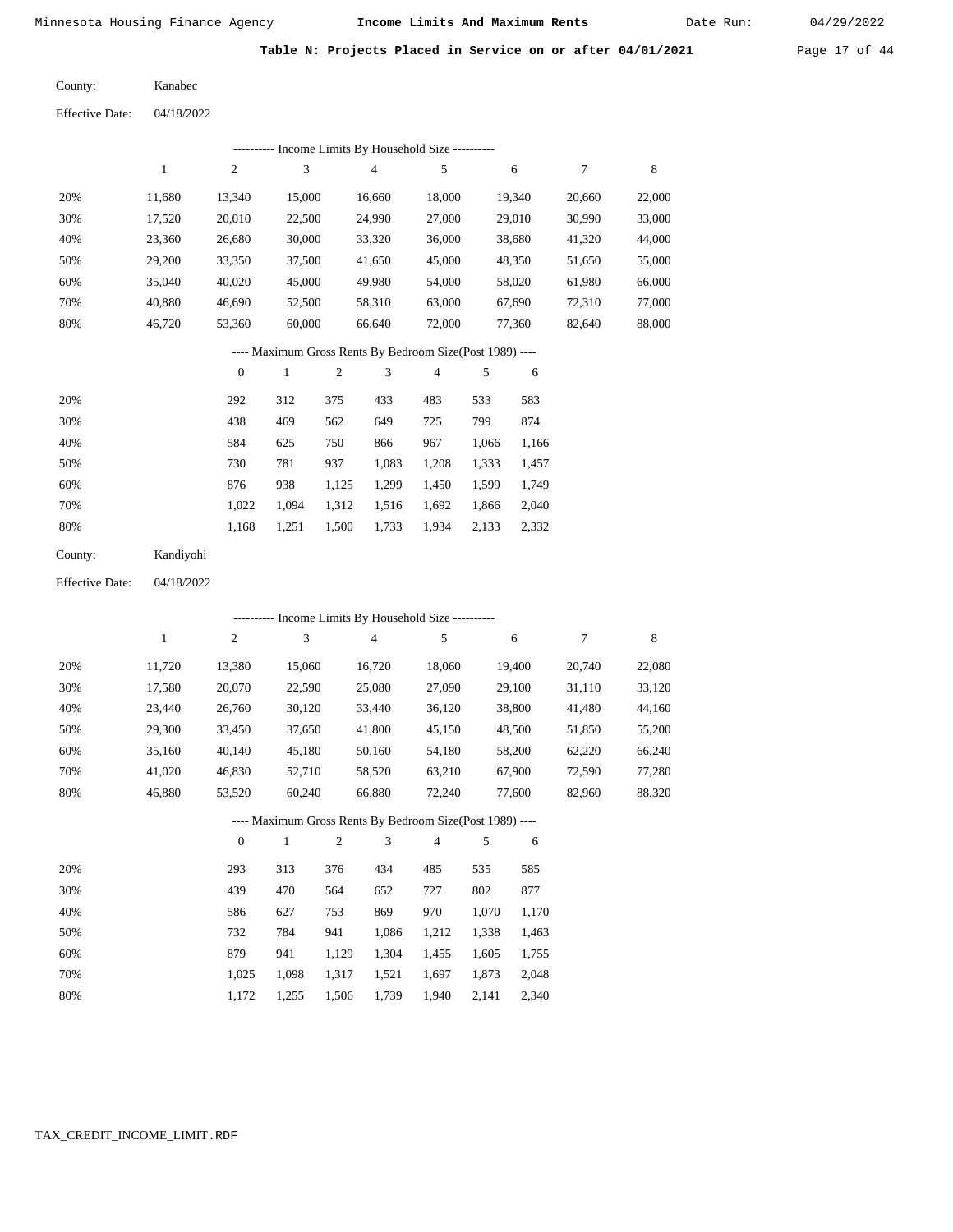Table N: Projects Placed in Service on or after 04/01/2021 Page 18 of 44

| County: | Kittson |
|---------|---------|
|         |         |

|     | Income Limits By Household Size ---------- |        |        |        |        |        |        |        |  |  |
|-----|--------------------------------------------|--------|--------|--------|--------|--------|--------|--------|--|--|
|     |                                            | 2      | 3      | 4      | 5      | 6      | 7      | 8      |  |  |
| 20% | 11.700                                     | 13,360 | 15.040 | 16,700 | 18,040 | 19,380 | 20,720 | 22,060 |  |  |
| 30% | 17,550                                     | 20,040 | 22,560 | 25,050 | 27,060 | 29,070 | 31,080 | 33,090 |  |  |
| 40% | 23,400                                     | 26,720 | 30,080 | 33,400 | 36,080 | 38,760 | 41,440 | 44,120 |  |  |
| 50% | 29,250                                     | 33,400 | 37,600 | 41,750 | 45,100 | 48,450 | 51,800 | 55,150 |  |  |
| 60% | 35,100                                     | 40,080 | 45,120 | 50,100 | 54,120 | 58,140 | 62,160 | 66,180 |  |  |
| 70% | 40.950                                     | 46,760 | 52.640 | 58,450 | 63,140 | 67,830 | 72,520 | 77,210 |  |  |
| 80% | 46,800                                     | 53,440 | 60,160 | 66,800 | 72,160 | 77,520 | 82,880 | 88,240 |  |  |

### ---- Maximum Gross Rents By Bedroom Size(Post 1989) ----

|     | $\theta$ |       | $\overline{c}$ | 3     | 4     | 5     | 6     |
|-----|----------|-------|----------------|-------|-------|-------|-------|
| 20% | 292      | 313   | 376            | 434   | 484   | 534   | 584   |
| 30% | 438      | 469   | 564            | 651   | 726   | 802   | 876   |
| 40% | 585      | 626   | 752            | 868   | 969   | 1,069 | 1,169 |
| 50% | 731      | 783   | 940            | 1,085 | 1.211 | 1,336 | 1,461 |
| 60% | 877      | 939   | 1,128          | 1,302 | 1,453 | 1,604 | 1,753 |
| 70% | 1,023    | 1.096 | 1,316          | 1,519 | 1,695 | 1,871 | 2,045 |
| 80% | 1,170    | 1,253 | 1,504          | 1,737 | 1,938 | 2,139 | 2,338 |

| County: | Koochiching |
|---------|-------------|
|---------|-------------|

04/18/2022 Effective Date:

|     | ---------- Income Limits By Household Size ---------- |                |              |                |                |                                                          |       |        |        |             |
|-----|-------------------------------------------------------|----------------|--------------|----------------|----------------|----------------------------------------------------------|-------|--------|--------|-------------|
|     | 1                                                     | $\overline{c}$ | 3            |                | $\overline{4}$ | 5                                                        |       | 6      | 7      | $\,$ 8 $\,$ |
| 20% | 11,680                                                | 13,340         | 15,000       |                | 16,660         | 18,000                                                   |       | 19,340 | 20,660 | 22,000      |
| 30% | 17,520                                                | 20,010         | 22,500       |                | 24,990         | 27,000                                                   |       | 29,010 | 30,990 | 33,000      |
| 40% | 23,360                                                | 26,680         | 30,000       |                | 33,320         | 36,000                                                   |       | 38,680 | 41,320 | 44,000      |
| 50% | 29,200                                                | 33,350         | 37,500       |                | 41,650         | 45,000                                                   |       | 48,350 | 51,650 | 55,000      |
| 60% | 35,040                                                | 40,020         | 45,000       |                | 49,980         | 54,000                                                   |       | 58,020 | 61,980 | 66,000      |
| 70% | 40,880                                                | 46,690         | 52,500       |                | 58,310         | 63,000                                                   |       | 67,690 | 72,310 | 77,000      |
| 80% | 46,720                                                | 53,360         | 60,000       |                | 66,640         | 72,000                                                   |       | 77,360 | 82,640 | 88,000      |
|     |                                                       |                |              |                |                | ---- Maximum Gross Rents By Bedroom Size(Post 1989) ---- |       |        |        |             |
|     |                                                       | $\overline{0}$ | $\mathbf{1}$ | $\overline{2}$ | 3              | $\overline{4}$                                           | 5     | 6      |        |             |
| 20% |                                                       | 292            | 312          | 375            | 433            | 483                                                      | 533   | 583    |        |             |
| 30% |                                                       | 438            | 469          | 562            | 649            | 725                                                      | 799   | 874    |        |             |
| 40% |                                                       | 584            | 625          | 750            | 866            | 967                                                      | 1,066 | 1,166  |        |             |
| 50% |                                                       | 730            | 781          | 937            | 1,083          | 1,208                                                    | 1,333 | 1,457  |        |             |
| 60% |                                                       | 876            | 938          | 1,125          | 1,299          | 1,450                                                    | 1,599 | 1,749  |        |             |
| 70% |                                                       | 1,022          | 1,094        | 1,312          | 1,516          | 1,692                                                    | 1,866 | 2,040  |        |             |

1,168

1,251

1,500

1,733

1,934

2,133 2,332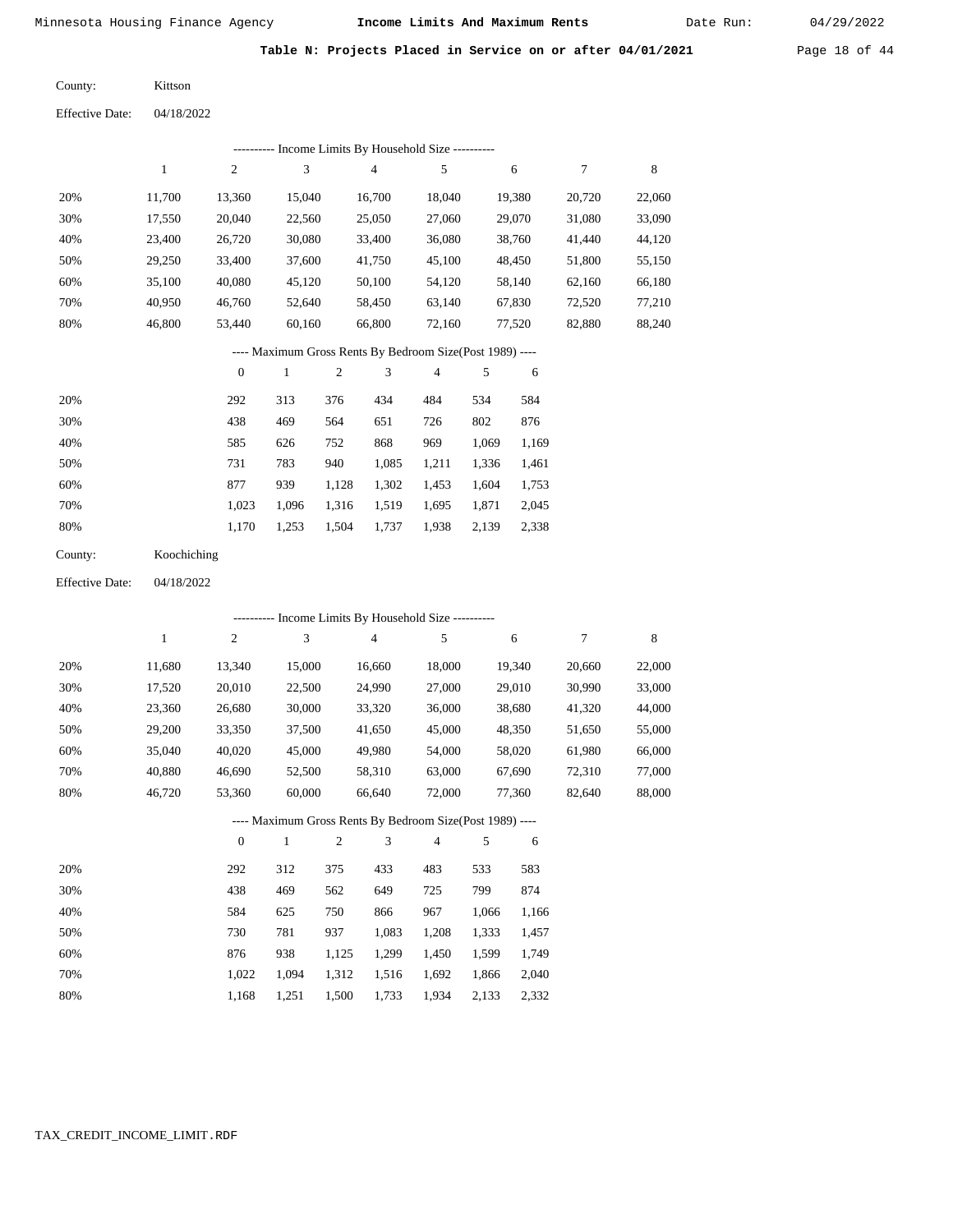Date Run: 04/29/2022

Table N: Projects Placed in Service on or after 04/01/2021 Page 19 of 44

| County: | Lac Qui Parle |
|---------|---------------|
|---------|---------------|

04/18/2022 Effective Date:

| ---------- Income Limits By Household Size ---------<br>$\mathbf{1}$<br>3<br>$\overline{4}$<br>$\sqrt{6}$<br>$\boldsymbol{7}$<br>$\,8\,$<br>2<br>5<br>20%<br>11,680<br>13,340<br>15,000<br>16,660<br>18,000<br>19,340<br>20,660<br>30%<br>22,500<br>27,000<br>17,520<br>20,010<br>24,990<br>29,010<br>30,990<br>40%<br>23,360<br>26,680<br>30,000<br>33,320<br>36,000<br>38,680<br>41,320<br>50%<br>29,200<br>33,350<br>37,500<br>41,650<br>45,000<br>48,350<br>51,650<br>60%<br>35,040<br>40,020<br>45,000<br>49,980<br>54,000<br>58,020<br>61,980<br>70%<br>40,880<br>46,690<br>52,500<br>58,310<br>63,000<br>67,690<br>72,310<br>80%<br>46,720<br>53,360<br>60,000<br>66,640<br>72,000<br>77,360<br>82,640<br>---- Maximum Gross Rents By Bedroom Size(Post 1989) ----<br>$\boldsymbol{0}$<br>$\sqrt{2}$<br>3<br>$\overline{4}$<br>5<br>$\mathbf{1}$<br>6<br>20%<br>292<br>312<br>375<br>433<br>483<br>533<br>583<br>874<br>30%<br>438<br>469<br>562<br>649<br>725<br>799<br>40%<br>584<br>625<br>750<br>866<br>967<br>1,066<br>1,166<br>50%<br>730<br>781<br>937<br>1,083<br>1,208<br>1,333<br>1,457<br>60%<br>876<br>938<br>1,125<br>1,299<br>1,450<br>1,599<br>1,749<br>70%<br>1,022<br>1,094<br>1,312<br>1,516<br>1,692<br>1,866<br>2,040<br>80%<br>1,168<br>1,251<br>1,500<br>1,733<br>1,934<br>2,133<br>2,332<br>County:<br>Lake<br><b>Effective Date:</b><br>04/18/2022<br>---------- Income Limits By Household Size ----------<br>$\sqrt{2}$<br>3<br>5<br>$\,$ 8 $\,$<br>$\mathbf{1}$<br>4<br>6<br>7<br>20%<br>11,680<br>13,340<br>15,000<br>16,660<br>18,000<br>19,340<br>20,660<br>30%<br>17,520<br>20,010<br>22,500<br>24,990<br>27,000<br>29,010<br>30,990<br>40%<br>23,360<br>26,680<br>30,000<br>33,320<br>36,000<br>38,680<br>41,320<br>50%<br>29,200<br>33,350<br>37,500<br>41,650<br>45,000<br>48,350<br>51,650<br>60%<br>35,040<br>40,020<br>45,000<br>49,980<br>54,000<br>58,020<br>61,980<br>70%<br>40,880<br>46,690<br>52,500<br>58,310<br>63,000<br>67,690<br>72,310<br>77,000<br>80%<br>46,720<br>53,360<br>60,000<br>66,640<br>72,000<br>77,360<br>82,640<br>---- Maximum Gross Rents By Bedroom Size(Post 1989) ----<br>$\boldsymbol{0}$<br>$\mathbf{1}$<br>$\sqrt{2}$<br>$\ensuremath{\mathfrak{Z}}$<br>$\overline{4}$<br>$\sqrt{5}$<br>6<br>292<br>312<br>533<br>583<br>20%<br>375<br>433<br>483<br>874<br>30%<br>438<br>649<br>799<br>469<br>562<br>725<br>40%<br>584<br>866<br>967<br>625<br>750<br>1,066<br>1,166<br>730<br>1,083<br>50%<br>781<br>937<br>1,208<br>1,333<br>1,457<br>60%<br>876<br>938<br>1,125<br>1,299<br>1,450<br>1,599<br>1,749<br>70%<br>1,022<br>1,312<br>1,094<br>1,516<br>1,692<br>1,866<br>2,040<br>80%<br>1,168<br>1,733<br>1,934<br>2,133<br>1,251<br>1,500<br>2,332 |  |  |  |  |  |        |
|-----------------------------------------------------------------------------------------------------------------------------------------------------------------------------------------------------------------------------------------------------------------------------------------------------------------------------------------------------------------------------------------------------------------------------------------------------------------------------------------------------------------------------------------------------------------------------------------------------------------------------------------------------------------------------------------------------------------------------------------------------------------------------------------------------------------------------------------------------------------------------------------------------------------------------------------------------------------------------------------------------------------------------------------------------------------------------------------------------------------------------------------------------------------------------------------------------------------------------------------------------------------------------------------------------------------------------------------------------------------------------------------------------------------------------------------------------------------------------------------------------------------------------------------------------------------------------------------------------------------------------------------------------------------------------------------------------------------------------------------------------------------------------------------------------------------------------------------------------------------------------------------------------------------------------------------------------------------------------------------------------------------------------------------------------------------------------------------------------------------------------------------------------------------------------------------------------------------------------------------------------------------------------------------------------------------------------------------------------------------------------------------------------------------------------------------------------------------------------------------------------------------------------------------------------------------------------------------------------------------------------------------------------------------------------------------------------------------------------------|--|--|--|--|--|--------|
|                                                                                                                                                                                                                                                                                                                                                                                                                                                                                                                                                                                                                                                                                                                                                                                                                                                                                                                                                                                                                                                                                                                                                                                                                                                                                                                                                                                                                                                                                                                                                                                                                                                                                                                                                                                                                                                                                                                                                                                                                                                                                                                                                                                                                                                                                                                                                                                                                                                                                                                                                                                                                                                                                                                                   |  |  |  |  |  |        |
|                                                                                                                                                                                                                                                                                                                                                                                                                                                                                                                                                                                                                                                                                                                                                                                                                                                                                                                                                                                                                                                                                                                                                                                                                                                                                                                                                                                                                                                                                                                                                                                                                                                                                                                                                                                                                                                                                                                                                                                                                                                                                                                                                                                                                                                                                                                                                                                                                                                                                                                                                                                                                                                                                                                                   |  |  |  |  |  |        |
|                                                                                                                                                                                                                                                                                                                                                                                                                                                                                                                                                                                                                                                                                                                                                                                                                                                                                                                                                                                                                                                                                                                                                                                                                                                                                                                                                                                                                                                                                                                                                                                                                                                                                                                                                                                                                                                                                                                                                                                                                                                                                                                                                                                                                                                                                                                                                                                                                                                                                                                                                                                                                                                                                                                                   |  |  |  |  |  | 22,000 |
|                                                                                                                                                                                                                                                                                                                                                                                                                                                                                                                                                                                                                                                                                                                                                                                                                                                                                                                                                                                                                                                                                                                                                                                                                                                                                                                                                                                                                                                                                                                                                                                                                                                                                                                                                                                                                                                                                                                                                                                                                                                                                                                                                                                                                                                                                                                                                                                                                                                                                                                                                                                                                                                                                                                                   |  |  |  |  |  | 33,000 |
|                                                                                                                                                                                                                                                                                                                                                                                                                                                                                                                                                                                                                                                                                                                                                                                                                                                                                                                                                                                                                                                                                                                                                                                                                                                                                                                                                                                                                                                                                                                                                                                                                                                                                                                                                                                                                                                                                                                                                                                                                                                                                                                                                                                                                                                                                                                                                                                                                                                                                                                                                                                                                                                                                                                                   |  |  |  |  |  | 44,000 |
|                                                                                                                                                                                                                                                                                                                                                                                                                                                                                                                                                                                                                                                                                                                                                                                                                                                                                                                                                                                                                                                                                                                                                                                                                                                                                                                                                                                                                                                                                                                                                                                                                                                                                                                                                                                                                                                                                                                                                                                                                                                                                                                                                                                                                                                                                                                                                                                                                                                                                                                                                                                                                                                                                                                                   |  |  |  |  |  | 55,000 |
|                                                                                                                                                                                                                                                                                                                                                                                                                                                                                                                                                                                                                                                                                                                                                                                                                                                                                                                                                                                                                                                                                                                                                                                                                                                                                                                                                                                                                                                                                                                                                                                                                                                                                                                                                                                                                                                                                                                                                                                                                                                                                                                                                                                                                                                                                                                                                                                                                                                                                                                                                                                                                                                                                                                                   |  |  |  |  |  | 66,000 |
|                                                                                                                                                                                                                                                                                                                                                                                                                                                                                                                                                                                                                                                                                                                                                                                                                                                                                                                                                                                                                                                                                                                                                                                                                                                                                                                                                                                                                                                                                                                                                                                                                                                                                                                                                                                                                                                                                                                                                                                                                                                                                                                                                                                                                                                                                                                                                                                                                                                                                                                                                                                                                                                                                                                                   |  |  |  |  |  | 77,000 |
|                                                                                                                                                                                                                                                                                                                                                                                                                                                                                                                                                                                                                                                                                                                                                                                                                                                                                                                                                                                                                                                                                                                                                                                                                                                                                                                                                                                                                                                                                                                                                                                                                                                                                                                                                                                                                                                                                                                                                                                                                                                                                                                                                                                                                                                                                                                                                                                                                                                                                                                                                                                                                                                                                                                                   |  |  |  |  |  | 88,000 |
|                                                                                                                                                                                                                                                                                                                                                                                                                                                                                                                                                                                                                                                                                                                                                                                                                                                                                                                                                                                                                                                                                                                                                                                                                                                                                                                                                                                                                                                                                                                                                                                                                                                                                                                                                                                                                                                                                                                                                                                                                                                                                                                                                                                                                                                                                                                                                                                                                                                                                                                                                                                                                                                                                                                                   |  |  |  |  |  |        |
|                                                                                                                                                                                                                                                                                                                                                                                                                                                                                                                                                                                                                                                                                                                                                                                                                                                                                                                                                                                                                                                                                                                                                                                                                                                                                                                                                                                                                                                                                                                                                                                                                                                                                                                                                                                                                                                                                                                                                                                                                                                                                                                                                                                                                                                                                                                                                                                                                                                                                                                                                                                                                                                                                                                                   |  |  |  |  |  |        |
|                                                                                                                                                                                                                                                                                                                                                                                                                                                                                                                                                                                                                                                                                                                                                                                                                                                                                                                                                                                                                                                                                                                                                                                                                                                                                                                                                                                                                                                                                                                                                                                                                                                                                                                                                                                                                                                                                                                                                                                                                                                                                                                                                                                                                                                                                                                                                                                                                                                                                                                                                                                                                                                                                                                                   |  |  |  |  |  |        |
|                                                                                                                                                                                                                                                                                                                                                                                                                                                                                                                                                                                                                                                                                                                                                                                                                                                                                                                                                                                                                                                                                                                                                                                                                                                                                                                                                                                                                                                                                                                                                                                                                                                                                                                                                                                                                                                                                                                                                                                                                                                                                                                                                                                                                                                                                                                                                                                                                                                                                                                                                                                                                                                                                                                                   |  |  |  |  |  |        |
|                                                                                                                                                                                                                                                                                                                                                                                                                                                                                                                                                                                                                                                                                                                                                                                                                                                                                                                                                                                                                                                                                                                                                                                                                                                                                                                                                                                                                                                                                                                                                                                                                                                                                                                                                                                                                                                                                                                                                                                                                                                                                                                                                                                                                                                                                                                                                                                                                                                                                                                                                                                                                                                                                                                                   |  |  |  |  |  |        |
|                                                                                                                                                                                                                                                                                                                                                                                                                                                                                                                                                                                                                                                                                                                                                                                                                                                                                                                                                                                                                                                                                                                                                                                                                                                                                                                                                                                                                                                                                                                                                                                                                                                                                                                                                                                                                                                                                                                                                                                                                                                                                                                                                                                                                                                                                                                                                                                                                                                                                                                                                                                                                                                                                                                                   |  |  |  |  |  |        |
|                                                                                                                                                                                                                                                                                                                                                                                                                                                                                                                                                                                                                                                                                                                                                                                                                                                                                                                                                                                                                                                                                                                                                                                                                                                                                                                                                                                                                                                                                                                                                                                                                                                                                                                                                                                                                                                                                                                                                                                                                                                                                                                                                                                                                                                                                                                                                                                                                                                                                                                                                                                                                                                                                                                                   |  |  |  |  |  |        |
|                                                                                                                                                                                                                                                                                                                                                                                                                                                                                                                                                                                                                                                                                                                                                                                                                                                                                                                                                                                                                                                                                                                                                                                                                                                                                                                                                                                                                                                                                                                                                                                                                                                                                                                                                                                                                                                                                                                                                                                                                                                                                                                                                                                                                                                                                                                                                                                                                                                                                                                                                                                                                                                                                                                                   |  |  |  |  |  |        |
|                                                                                                                                                                                                                                                                                                                                                                                                                                                                                                                                                                                                                                                                                                                                                                                                                                                                                                                                                                                                                                                                                                                                                                                                                                                                                                                                                                                                                                                                                                                                                                                                                                                                                                                                                                                                                                                                                                                                                                                                                                                                                                                                                                                                                                                                                                                                                                                                                                                                                                                                                                                                                                                                                                                                   |  |  |  |  |  |        |
|                                                                                                                                                                                                                                                                                                                                                                                                                                                                                                                                                                                                                                                                                                                                                                                                                                                                                                                                                                                                                                                                                                                                                                                                                                                                                                                                                                                                                                                                                                                                                                                                                                                                                                                                                                                                                                                                                                                                                                                                                                                                                                                                                                                                                                                                                                                                                                                                                                                                                                                                                                                                                                                                                                                                   |  |  |  |  |  |        |
|                                                                                                                                                                                                                                                                                                                                                                                                                                                                                                                                                                                                                                                                                                                                                                                                                                                                                                                                                                                                                                                                                                                                                                                                                                                                                                                                                                                                                                                                                                                                                                                                                                                                                                                                                                                                                                                                                                                                                                                                                                                                                                                                                                                                                                                                                                                                                                                                                                                                                                                                                                                                                                                                                                                                   |  |  |  |  |  |        |
|                                                                                                                                                                                                                                                                                                                                                                                                                                                                                                                                                                                                                                                                                                                                                                                                                                                                                                                                                                                                                                                                                                                                                                                                                                                                                                                                                                                                                                                                                                                                                                                                                                                                                                                                                                                                                                                                                                                                                                                                                                                                                                                                                                                                                                                                                                                                                                                                                                                                                                                                                                                                                                                                                                                                   |  |  |  |  |  |        |
|                                                                                                                                                                                                                                                                                                                                                                                                                                                                                                                                                                                                                                                                                                                                                                                                                                                                                                                                                                                                                                                                                                                                                                                                                                                                                                                                                                                                                                                                                                                                                                                                                                                                                                                                                                                                                                                                                                                                                                                                                                                                                                                                                                                                                                                                                                                                                                                                                                                                                                                                                                                                                                                                                                                                   |  |  |  |  |  |        |
|                                                                                                                                                                                                                                                                                                                                                                                                                                                                                                                                                                                                                                                                                                                                                                                                                                                                                                                                                                                                                                                                                                                                                                                                                                                                                                                                                                                                                                                                                                                                                                                                                                                                                                                                                                                                                                                                                                                                                                                                                                                                                                                                                                                                                                                                                                                                                                                                                                                                                                                                                                                                                                                                                                                                   |  |  |  |  |  | 22,000 |
|                                                                                                                                                                                                                                                                                                                                                                                                                                                                                                                                                                                                                                                                                                                                                                                                                                                                                                                                                                                                                                                                                                                                                                                                                                                                                                                                                                                                                                                                                                                                                                                                                                                                                                                                                                                                                                                                                                                                                                                                                                                                                                                                                                                                                                                                                                                                                                                                                                                                                                                                                                                                                                                                                                                                   |  |  |  |  |  | 33,000 |
|                                                                                                                                                                                                                                                                                                                                                                                                                                                                                                                                                                                                                                                                                                                                                                                                                                                                                                                                                                                                                                                                                                                                                                                                                                                                                                                                                                                                                                                                                                                                                                                                                                                                                                                                                                                                                                                                                                                                                                                                                                                                                                                                                                                                                                                                                                                                                                                                                                                                                                                                                                                                                                                                                                                                   |  |  |  |  |  | 44,000 |
|                                                                                                                                                                                                                                                                                                                                                                                                                                                                                                                                                                                                                                                                                                                                                                                                                                                                                                                                                                                                                                                                                                                                                                                                                                                                                                                                                                                                                                                                                                                                                                                                                                                                                                                                                                                                                                                                                                                                                                                                                                                                                                                                                                                                                                                                                                                                                                                                                                                                                                                                                                                                                                                                                                                                   |  |  |  |  |  | 55,000 |
|                                                                                                                                                                                                                                                                                                                                                                                                                                                                                                                                                                                                                                                                                                                                                                                                                                                                                                                                                                                                                                                                                                                                                                                                                                                                                                                                                                                                                                                                                                                                                                                                                                                                                                                                                                                                                                                                                                                                                                                                                                                                                                                                                                                                                                                                                                                                                                                                                                                                                                                                                                                                                                                                                                                                   |  |  |  |  |  | 66,000 |
|                                                                                                                                                                                                                                                                                                                                                                                                                                                                                                                                                                                                                                                                                                                                                                                                                                                                                                                                                                                                                                                                                                                                                                                                                                                                                                                                                                                                                                                                                                                                                                                                                                                                                                                                                                                                                                                                                                                                                                                                                                                                                                                                                                                                                                                                                                                                                                                                                                                                                                                                                                                                                                                                                                                                   |  |  |  |  |  |        |
|                                                                                                                                                                                                                                                                                                                                                                                                                                                                                                                                                                                                                                                                                                                                                                                                                                                                                                                                                                                                                                                                                                                                                                                                                                                                                                                                                                                                                                                                                                                                                                                                                                                                                                                                                                                                                                                                                                                                                                                                                                                                                                                                                                                                                                                                                                                                                                                                                                                                                                                                                                                                                                                                                                                                   |  |  |  |  |  | 88,000 |
|                                                                                                                                                                                                                                                                                                                                                                                                                                                                                                                                                                                                                                                                                                                                                                                                                                                                                                                                                                                                                                                                                                                                                                                                                                                                                                                                                                                                                                                                                                                                                                                                                                                                                                                                                                                                                                                                                                                                                                                                                                                                                                                                                                                                                                                                                                                                                                                                                                                                                                                                                                                                                                                                                                                                   |  |  |  |  |  |        |
|                                                                                                                                                                                                                                                                                                                                                                                                                                                                                                                                                                                                                                                                                                                                                                                                                                                                                                                                                                                                                                                                                                                                                                                                                                                                                                                                                                                                                                                                                                                                                                                                                                                                                                                                                                                                                                                                                                                                                                                                                                                                                                                                                                                                                                                                                                                                                                                                                                                                                                                                                                                                                                                                                                                                   |  |  |  |  |  |        |
|                                                                                                                                                                                                                                                                                                                                                                                                                                                                                                                                                                                                                                                                                                                                                                                                                                                                                                                                                                                                                                                                                                                                                                                                                                                                                                                                                                                                                                                                                                                                                                                                                                                                                                                                                                                                                                                                                                                                                                                                                                                                                                                                                                                                                                                                                                                                                                                                                                                                                                                                                                                                                                                                                                                                   |  |  |  |  |  |        |
|                                                                                                                                                                                                                                                                                                                                                                                                                                                                                                                                                                                                                                                                                                                                                                                                                                                                                                                                                                                                                                                                                                                                                                                                                                                                                                                                                                                                                                                                                                                                                                                                                                                                                                                                                                                                                                                                                                                                                                                                                                                                                                                                                                                                                                                                                                                                                                                                                                                                                                                                                                                                                                                                                                                                   |  |  |  |  |  |        |
|                                                                                                                                                                                                                                                                                                                                                                                                                                                                                                                                                                                                                                                                                                                                                                                                                                                                                                                                                                                                                                                                                                                                                                                                                                                                                                                                                                                                                                                                                                                                                                                                                                                                                                                                                                                                                                                                                                                                                                                                                                                                                                                                                                                                                                                                                                                                                                                                                                                                                                                                                                                                                                                                                                                                   |  |  |  |  |  |        |
|                                                                                                                                                                                                                                                                                                                                                                                                                                                                                                                                                                                                                                                                                                                                                                                                                                                                                                                                                                                                                                                                                                                                                                                                                                                                                                                                                                                                                                                                                                                                                                                                                                                                                                                                                                                                                                                                                                                                                                                                                                                                                                                                                                                                                                                                                                                                                                                                                                                                                                                                                                                                                                                                                                                                   |  |  |  |  |  |        |
|                                                                                                                                                                                                                                                                                                                                                                                                                                                                                                                                                                                                                                                                                                                                                                                                                                                                                                                                                                                                                                                                                                                                                                                                                                                                                                                                                                                                                                                                                                                                                                                                                                                                                                                                                                                                                                                                                                                                                                                                                                                                                                                                                                                                                                                                                                                                                                                                                                                                                                                                                                                                                                                                                                                                   |  |  |  |  |  |        |
|                                                                                                                                                                                                                                                                                                                                                                                                                                                                                                                                                                                                                                                                                                                                                                                                                                                                                                                                                                                                                                                                                                                                                                                                                                                                                                                                                                                                                                                                                                                                                                                                                                                                                                                                                                                                                                                                                                                                                                                                                                                                                                                                                                                                                                                                                                                                                                                                                                                                                                                                                                                                                                                                                                                                   |  |  |  |  |  |        |
|                                                                                                                                                                                                                                                                                                                                                                                                                                                                                                                                                                                                                                                                                                                                                                                                                                                                                                                                                                                                                                                                                                                                                                                                                                                                                                                                                                                                                                                                                                                                                                                                                                                                                                                                                                                                                                                                                                                                                                                                                                                                                                                                                                                                                                                                                                                                                                                                                                                                                                                                                                                                                                                                                                                                   |  |  |  |  |  |        |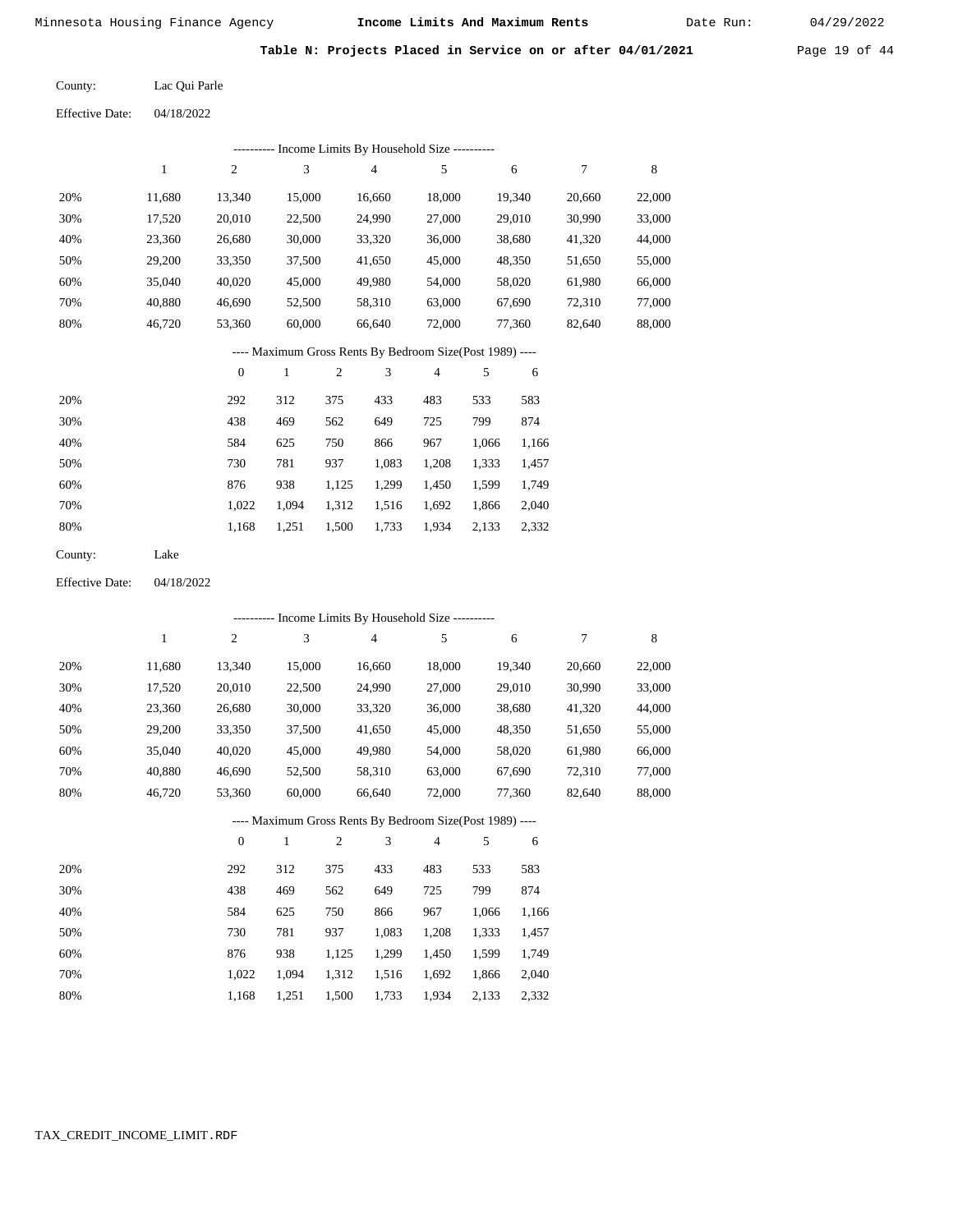Date Run:

Table N: Projects Placed in Service on or after 04/01/2021 Page 20 of 44

Effective Date: 04/18/2022

|     |        |                  |        |                |                | --------- Income Limits By Household Size ----------     |       |        |                |        |
|-----|--------|------------------|--------|----------------|----------------|----------------------------------------------------------|-------|--------|----------------|--------|
|     | 1      | $\overline{c}$   | 3      |                | $\overline{4}$ | 5                                                        |       | 6      | $\overline{7}$ | 8      |
| 20% | 11,680 | 13,340           | 15,000 |                | 16,660         | 18,000                                                   |       | 19,340 | 20,660         | 22,000 |
| 30% | 17,520 | 20,010           | 22,500 |                | 24,990         | 27,000                                                   |       | 29,010 | 30,990         | 33,000 |
| 40% | 23,360 | 26,680           | 30,000 |                | 33,320         | 36,000                                                   |       | 38,680 | 41,320         | 44,000 |
| 50% | 29,200 | 33,350           | 37,500 |                | 41,650         | 45,000                                                   |       | 48,350 | 51,650         | 55,000 |
| 60% | 35,040 | 40,020           | 45,000 |                | 49,980         | 54,000                                                   |       | 58,020 | 61,980         | 66,000 |
| 70% | 40,880 | 46,690           | 52,500 |                | 58,310         | 63,000                                                   |       | 67,690 | 72,310         | 77,000 |
| 80% | 46,720 | 53,360           | 60,000 |                | 66,640         | 72,000                                                   |       | 77,360 | 82,640         | 88,000 |
|     |        |                  |        |                |                | ---- Maximum Gross Rents By Bedroom Size(Post 1989) ---- |       |        |                |        |
|     |        | $\boldsymbol{0}$ | 1      | $\overline{c}$ | 3              | 4                                                        | 5     | 6      |                |        |
| 20% |        | 292              | 312    | 375            | 433            | 483                                                      | 533   | 583    |                |        |
| 30% |        | 438              | 469    | 562            | 649            | 725                                                      | 799   | 874    |                |        |
| 40% |        | 584              | 625    | 750            | 866            | 967                                                      | 1,066 | 1,166  |                |        |
| 50% |        | 730              | 781    | 937            | 1,083          | 1,208                                                    | 1,333 | 1,457  |                |        |
| 60% |        | 876              | 938    | 1,125          | 1,299          | 1,450                                                    | 1,599 | 1,749  |                |        |
| 70% |        | 1,022            | 1,094  | 1,312          | 1,516          | 1,692                                                    | 1,866 | 2,040  |                |        |
| 80% |        | 1,168            | 1,251  | 1,500          | 1,733          | 1,934                                                    | 2,133 | 2,332  |                |        |

| Le Sueur |
|----------|
|          |

Effective Date: 04/18/2022

|     | ---------- Income Limits By Household Size ---------- |              |        |     |        |                                                          |     |        |        |         |
|-----|-------------------------------------------------------|--------------|--------|-----|--------|----------------------------------------------------------|-----|--------|--------|---------|
|     | 1                                                     | $\mathbf{2}$ | 3      |     | 4      | 5                                                        |     | 6      | 7      | 8       |
| 20% | 13,580                                                | 15,520       | 17,460 |     | 19,400 | 20,960                                                   |     | 22,520 | 24,060 | 25,620  |
| 30% | 20,370                                                | 23,280       | 26,190 |     | 29,100 | 31,440                                                   |     | 33,780 | 36,090 | 38,430  |
| 40% | 27,160                                                | 31,040       | 34,920 |     | 38,800 | 41,920                                                   |     | 45,040 | 48,120 | 51,240  |
| 50% | 33,950                                                | 38,800       | 43,650 |     | 48,500 | 52,400                                                   |     | 56,300 | 60,150 | 64,050  |
| 60% | 40,740                                                | 46,560       | 52,380 |     | 58,200 | 62,880                                                   |     | 67,560 | 72,180 | 76,860  |
| 70% | 47,530                                                | 54,320       | 61,110 |     | 67,900 | 73,360                                                   |     | 78,820 | 84,210 | 89,670  |
| 80% | 54,320                                                | 62,080       | 69,840 |     | 77.600 | 83,840                                                   |     | 90,080 | 96,240 | 102,480 |
|     |                                                       |              |        |     |        | ---- Maximum Gross Rents By Bedroom Size(Post 1989) ---- |     |        |        |         |
|     |                                                       | $\theta$     | 1      | 2   | 3      | $\overline{4}$                                           | 5   | 6      |        |         |
| 20% |                                                       | 339          | 363    | 436 | 504    | 563                                                      | 621 | 679    |        |         |

| 30% | 509   | 545   | 654   | 756   | 844   | 931   | 1,018 |
|-----|-------|-------|-------|-------|-------|-------|-------|
| 40% | 679   | 727   | 873   | 1.009 | 1.126 | 1.242 | 1,358 |
| 50% | 848   | 909   | 1.091 | 1.261 | 1.407 | 1.552 | 1.697 |
| 60% | 1.018 | 1.091 | 1.309 | 1.513 | 1.689 | 1.863 | 2,037 |
| 70% | 1.188 | 1.273 | 1.527 | 1.765 | 1.970 | 2,173 | 2,376 |
| 80% | 1.358 | 1.455 | 1,746 | 2,018 | 2,252 | 2.484 | 2,716 |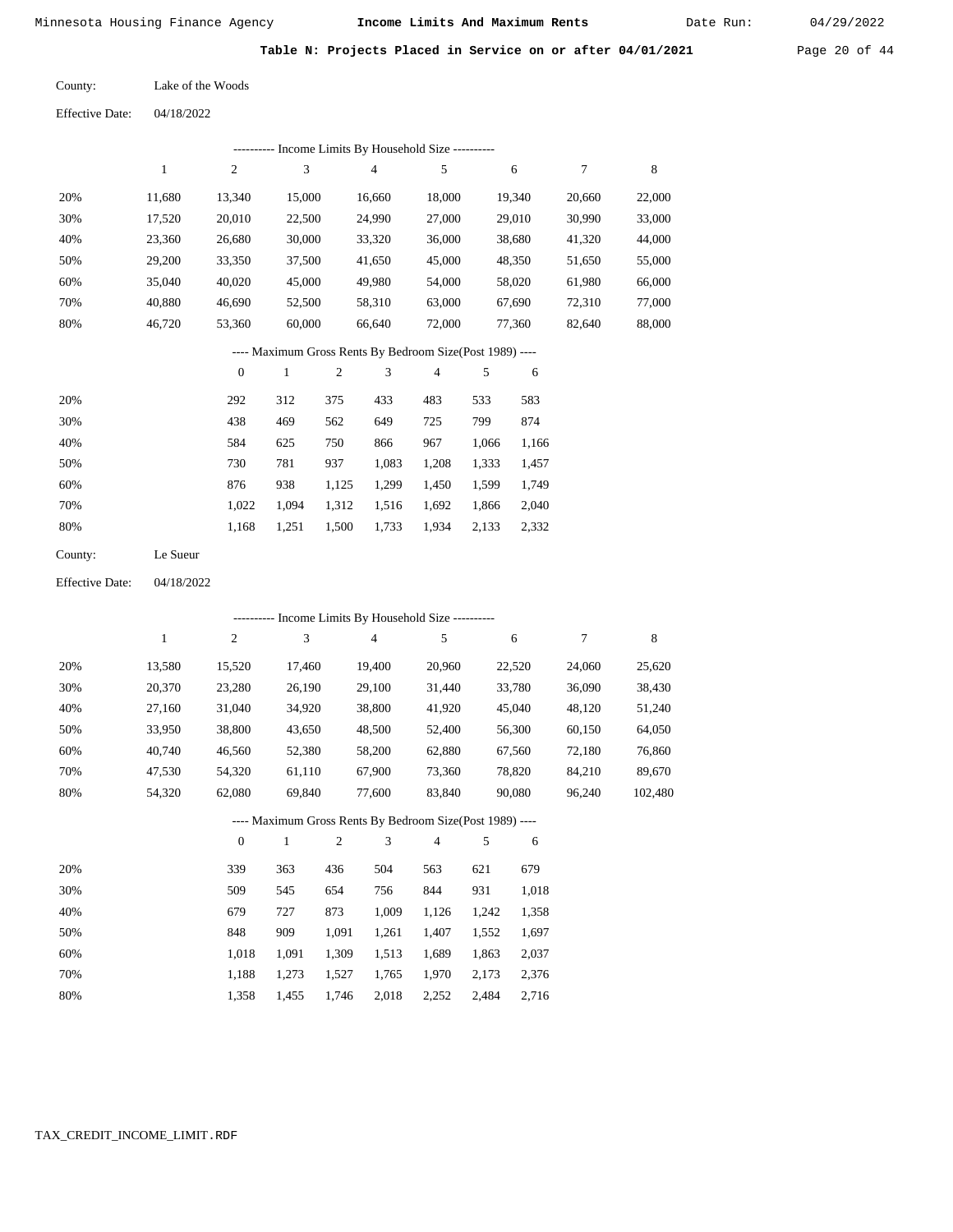Table N: Projects Placed in Service on or after 04/01/2021 Page 21 of 44

| County: | Lincoln |
|---------|---------|
|         |         |

04/18/2022 Effective Date:

|     | --------- Income Limits By Household Size ---------- |                |        |     |                |                                                          |       |        |        |        |  |
|-----|------------------------------------------------------|----------------|--------|-----|----------------|----------------------------------------------------------|-------|--------|--------|--------|--|
|     | 1                                                    | $\mathfrak{2}$ | 3      |     | $\overline{4}$ | 5                                                        |       | 6      | $\tau$ | 8      |  |
| 20% | 11,680                                               | 13,340         | 15,000 |     | 16,660         | 18,000                                                   |       | 19,340 | 20,660 | 22,000 |  |
| 30% | 17,520                                               | 20,010         | 22,500 |     | 24,990         | 27,000                                                   |       | 29,010 | 30,990 | 33,000 |  |
| 40% | 23,360                                               | 26,680         | 30,000 |     | 33,320         | 36,000                                                   |       | 38,680 | 41,320 | 44,000 |  |
| 50% | 29,200                                               | 33,350         | 37,500 |     | 41,650         | 45,000                                                   |       | 48,350 | 51,650 | 55,000 |  |
| 60% | 35,040                                               | 40,020         | 45,000 |     | 49,980         | 54,000                                                   |       | 58,020 | 61,980 | 66,000 |  |
| 70% | 40,880                                               | 46,690         | 52,500 |     | 58,310         | 63,000                                                   |       | 67,690 | 72,310 | 77,000 |  |
| 80% | 46,720                                               | 53,360         | 60,000 |     | 66,640         | 72,000                                                   |       | 77,360 | 82,640 | 88,000 |  |
|     |                                                      |                |        |     |                | ---- Maximum Gross Rents By Bedroom Size(Post 1989) ---- |       |        |        |        |  |
|     |                                                      | $\theta$       | 1      | 2   | 3              | 4                                                        | 5     | 6      |        |        |  |
| 20% |                                                      | 292            | 312    | 375 | 433            | 483                                                      | 533   | 583    |        |        |  |
| 30% |                                                      | 438            | 469    | 562 | 649            | 725                                                      | 799   | 874    |        |        |  |
| 40% |                                                      | 584            | 625    | 750 | 866            | 967                                                      | 1,066 | 1,166  |        |        |  |

| 50% | 730.  | 781 |  | 937 1.083 1.208 1.333 1.457               |  |
|-----|-------|-----|--|-------------------------------------------|--|
| 60% | 876   |     |  | 938 1,125 1,299 1,450 1,599 1,749         |  |
| 70% |       |     |  | 1,022 1,094 1,312 1,516 1,692 1,866 2,040 |  |
| 80% | 1.168 |     |  | 1,251 1,500 1,733 1,934 2,133 2,332       |  |
|     |       |     |  |                                           |  |

Lyon County:

04/18/2022 Effective Date:

|     |        |                |              |                | ---------- Income Limits By Household Size ----------    |                |       |        |        |        |
|-----|--------|----------------|--------------|----------------|----------------------------------------------------------|----------------|-------|--------|--------|--------|
|     | 1      | 2              | 3            |                | $\overline{4}$                                           | 5              |       | 6      | $\tau$ | 8      |
| 20% | 11,720 | 13,380         | 15,060       |                | 16,720                                                   | 18,060         |       | 19,400 | 20,740 | 22,080 |
| 30% | 17,580 | 20,070         | 22,590       |                | 25,080                                                   | 27,090         |       | 29,100 | 31,110 | 33,120 |
| 40% | 23,440 | 26,760         | 30,120       |                | 33,440                                                   | 36,120         |       | 38,800 | 41,480 | 44,160 |
| 50% | 29,300 | 33,450         | 37,650       |                | 41,800                                                   | 45,150         |       | 48,500 | 51,850 | 55,200 |
| 60% | 35,160 | 40,140         | 45,180       |                | 50,160                                                   | 54,180         |       | 58,200 | 62,220 | 66,240 |
| 70% | 41,020 | 46,830         | 52,710       |                | 58,520                                                   | 63,210         |       | 67,900 | 72,590 | 77,280 |
| 80% | 46,880 | 53,520         | 60,240       |                | 66,880                                                   | 72,240         |       | 77,600 | 82,960 | 88,320 |
|     |        |                |              |                | ---- Maximum Gross Rents By Bedroom Size(Post 1989) ---- |                |       |        |        |        |
|     |        | $\overline{0}$ | $\mathbf{1}$ | $\overline{c}$ | 3                                                        | $\overline{4}$ | 5     | 6      |        |        |
| 20% |        | 293            | 313          | 376            | 434                                                      | 485            | 535   | 585    |        |        |
| 30% |        | 439            | 470          | 564            | 652                                                      | 727            | 802   | 877    |        |        |
| 40% |        | 586            | 627          | 753            | 869                                                      | 970            | 1,070 | 1,170  |        |        |
| 50% |        | 732            | 784          | 941            | 1,086                                                    | 1,212          | 1,338 | 1,463  |        |        |

941 1,129 1,304 1,455 1,605 1,755

| 70% |                                           |  |  | 1,025 1,098 1,317 1,521 1,697 1,873 2,048 |  |
|-----|-------------------------------------------|--|--|-------------------------------------------|--|
| 80% | 1,172 1,255 1,506 1,739 1,940 2,141 2,340 |  |  |                                           |  |

879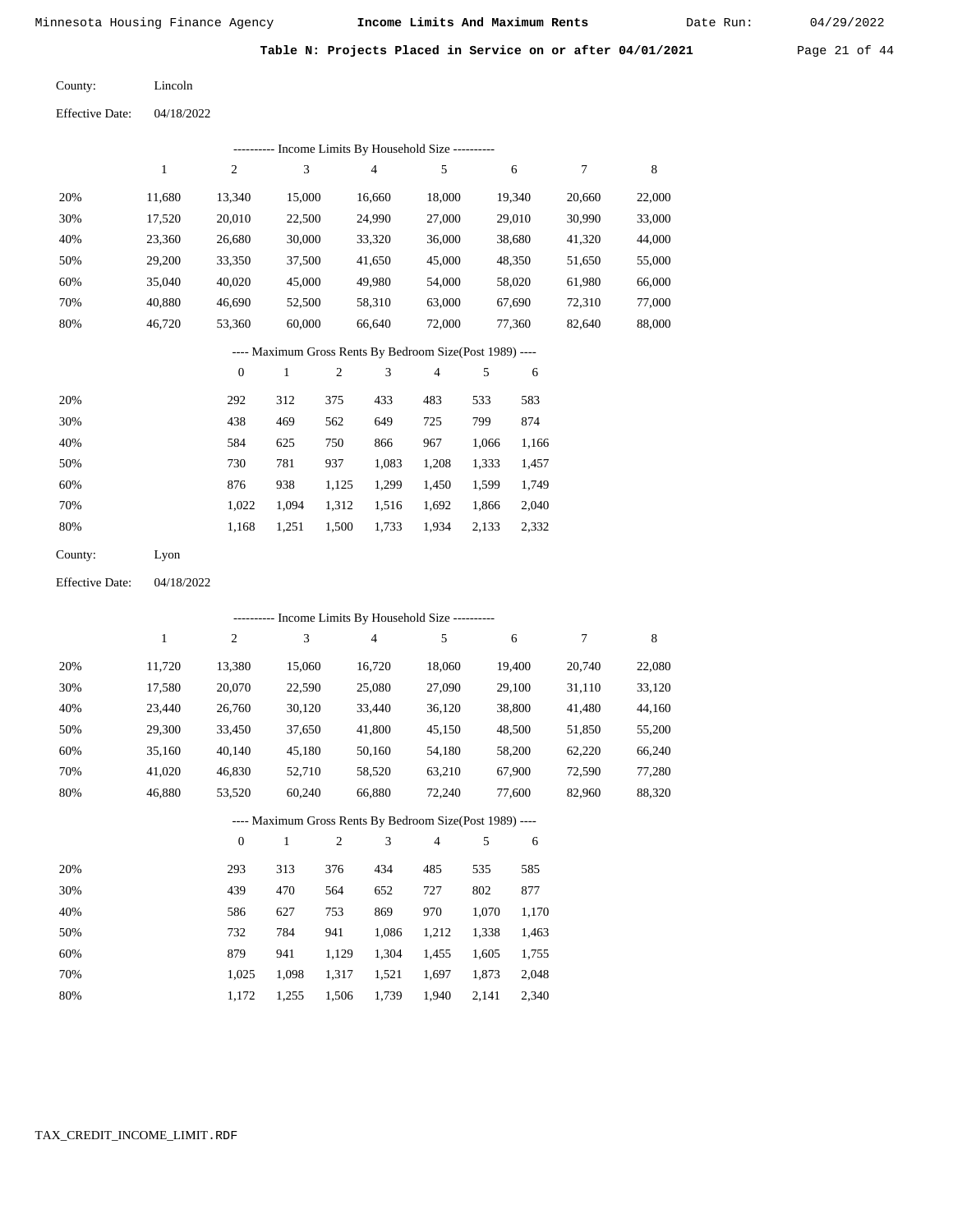Date Run:

Table N: Projects Placed in Service on or after 04/01/2021 Page 22 of 44

| County:                | Mahnomen   |
|------------------------|------------|
| <b>Effective Date:</b> | 04/18/2022 |

|                        |              |                  |                |            | ---------- Income Limits By Household Size ----------    |                |       |        |        |             |
|------------------------|--------------|------------------|----------------|------------|----------------------------------------------------------|----------------|-------|--------|--------|-------------|
|                        | $\mathbf{1}$ | $\sqrt{2}$       | $\mathfrak{Z}$ |            | $\overline{4}$                                           | 5              |       | 6      | 7      | $\,$ 8 $\,$ |
| 20%                    | 11,680       | 13,340           | 15,000         |            | 16,660                                                   | 18,000         |       | 19,340 | 20,660 | 22,000      |
| 30%                    | 17,520       | 20,010           | 22,500         |            | 24,990                                                   | 27,000         |       | 29,010 | 30,990 | 33,000      |
| 40%                    | 23,360       | 26,680           | 30,000         |            | 33,320                                                   | 36,000         |       | 38,680 | 41,320 | 44,000      |
| 50%                    | 29,200       | 33,350           | 37,500         |            | 41,650                                                   | 45,000         |       | 48,350 | 51,650 | 55,000      |
| 60%                    | 35,040       | 40,020           | 45,000         |            | 49,980                                                   | 54,000         |       | 58,020 | 61,980 | 66,000      |
| 70%                    | 40,880       | 46,690           | 52,500         |            | 58,310                                                   | 63,000         |       | 67,690 | 72,310 | 77,000      |
| 80%                    | 46,720       | 53,360           | 60,000         |            | 66,640                                                   | 72,000         |       | 77,360 | 82,640 | 88,000      |
|                        |              |                  |                |            | ---- Maximum Gross Rents By Bedroom Size(Post 1989) ---- |                |       |        |        |             |
|                        |              | $\boldsymbol{0}$ | $\mathbf{1}$   | $\sqrt{2}$ | 3                                                        | $\overline{4}$ | 5     | 6      |        |             |
| 20%                    |              | 292              | 312            | 375        | 433                                                      | 483            | 533   | 583    |        |             |
| 30%                    |              | 438              | 469            | 562        | 649                                                      | 725            | 799   | 874    |        |             |
| 40%                    |              | 584              | 625            | 750        | 866                                                      | 967            | 1,066 | 1,166  |        |             |
| 50%                    |              | 730              | 781            | 937        | 1,083                                                    | 1,208          | 1,333 | 1,457  |        |             |
| 60%                    |              | 876              | 938            | 1,125      | 1,299                                                    | 1,450          | 1,599 | 1,749  |        |             |
| 70%                    |              | 1,022            | 1,094          | 1,312      | 1,516                                                    | 1,692          | 1,866 | 2,040  |        |             |
| 80%                    |              | 1,168            | 1,251          | 1,500      | 1,733                                                    | 1,934          | 2,133 | 2,332  |        |             |
| County:                | Marshall     |                  |                |            |                                                          |                |       |        |        |             |
| <b>Effective Date:</b> | 04/18/2022   |                  |                |            |                                                          |                |       |        |        |             |
|                        |              |                  |                |            | ---------- Income Limits By Household Size ----------    |                |       |        |        |             |
|                        | 1            | $\boldsymbol{2}$ | 3              |            | $\overline{4}$                                           | 5              |       | 6      | 7      | 8           |
| 20%                    | 11,860       | 13,560           | 15,260         |            | 16,940                                                   | 18,300         |       | 19,660 | 21,020 | 22,380      |
| 30%                    | 17,790       | 20,340           | 22,890         |            | 25,410                                                   | 27,450         |       | 29,490 | 31,530 | 33,570      |
| 40%                    | 23,720       | 27,120           | 30,520         |            | 33,880                                                   | 36,600         |       | 39,320 | 42,040 | 44,760      |
| 50%                    | 29,650       | 33,900           | 38,150         |            | 42,350                                                   | 45,750         |       | 49,150 | 52,550 | 55,950      |
| 60%                    | 35,580       | 40,680           | 45,780         |            | 50,820                                                   | 54,900         |       | 58,980 | 63,060 | 67,140      |
| 70%                    | 41,510       | 47,460           | 53,410         |            | 59,290                                                   | 64,050         |       | 68,810 | 73,570 | 78,330      |
| 80%                    | 47,440       | 54,240           | 61,040         |            | 67,760                                                   | 73,200         |       | 78,640 | 84,080 | 89,520      |
|                        |              |                  |                |            | -- Maximum Gross Rents By Bedroom Size(Post 1989)        |                |       |        |        |             |
|                        |              | $\boldsymbol{0}$ | $\mathbf{1}$   | 2          | 3                                                        | 4              | 5     | 6      |        |             |
| 20%                    |              | 296              | 317            | 381        | 440                                                      | 491            | 542   | 592    |        |             |
| 30%                    |              | 444              | 476            | 572        | 660                                                      | 737            | 813   | 889    |        |             |
| 40%                    |              | 593              | 635            | 763        | 881                                                      | 983            | 1,085 | 1,185  |        |             |
| 50%                    |              | 741              | 794            | 953        | 1,101                                                    | 1,228          | 1,356 | 1,482  |        |             |
| 60%                    |              | 889              | 953            | 1,144      | 1,321                                                    | 1,474          | 1,627 | 1,778  |        |             |
| 70%                    |              | 1,037            | 1,112          | 1,335      | 1,541                                                    | 1,720          | 1,898 | 2,075  |        |             |
| 80%                    |              | 1,186            | 1,271          | 1,526      | 1,762                                                    | 1,966          | 2,170 | 2,371  |        |             |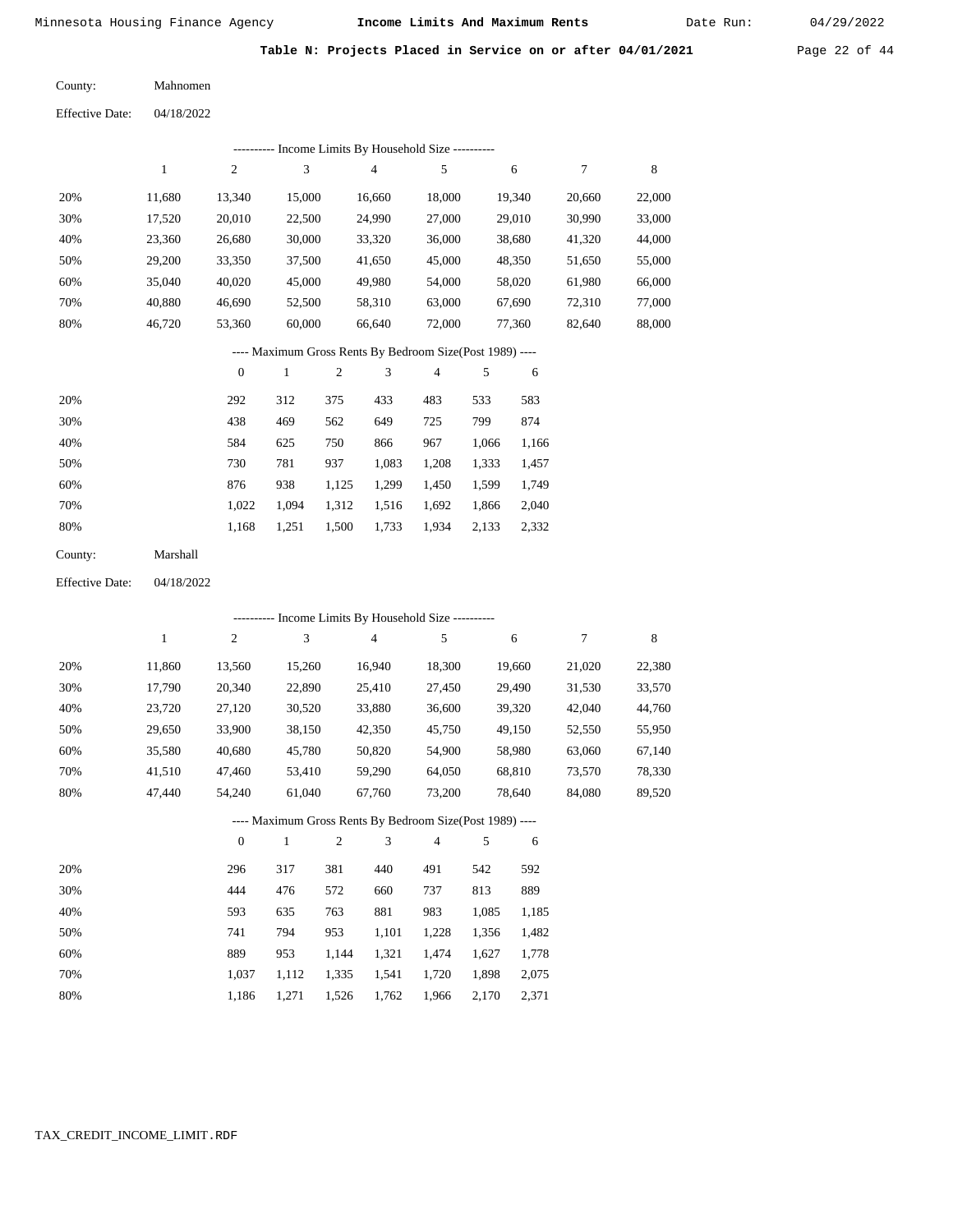Table N: Projects Placed in Service on or after 04/01/2021 Page 23 of 44

| County:         | Martin     |
|-----------------|------------|
| Effective Date: | 04/18/2022 |

| - Income Limits By Household Size ---------- |        |        |        |        |        |        |        |        |  |  |
|----------------------------------------------|--------|--------|--------|--------|--------|--------|--------|--------|--|--|
|                                              |        | 2      | 3      | 4      | 5      | 6      | 7      | 8      |  |  |
| 20%                                          | 11,680 | 13,340 | 15.000 | 16,660 | 18,000 | 19.340 | 20,660 | 22,000 |  |  |
| 30%                                          | 17,520 | 20,010 | 22,500 | 24,990 | 27,000 | 29,010 | 30,990 | 33,000 |  |  |
| 40%                                          | 23,360 | 26.680 | 30,000 | 33,320 | 36,000 | 38,680 | 41,320 | 44,000 |  |  |
| 50%                                          | 29,200 | 33,350 | 37,500 | 41,650 | 45,000 | 48,350 | 51,650 | 55,000 |  |  |
| 60%                                          | 35,040 | 40.020 | 45,000 | 49,980 | 54,000 | 58,020 | 61,980 | 66,000 |  |  |
| 70%                                          | 40,880 | 46.690 | 52,500 | 58,310 | 63,000 | 67,690 | 72,310 | 77,000 |  |  |
| 80%                                          | 46.720 | 53,360 | 60,000 | 66,640 | 72,000 | 77,360 | 82,640 | 88,000 |  |  |

### ---- Maximum Gross Rents By Bedroom Size(Post 1989) ----

|     | $\theta$ |       | $\overline{c}$ | 3     | $\overline{4}$ | 5     | 6     |
|-----|----------|-------|----------------|-------|----------------|-------|-------|
| 20% | 292      | 312   | 375            | 433   | 483            | 533   | 583   |
| 30% | 438      | 469   | 562            | 649   | 725            | 799   | 874   |
| 40% | 584      | 625   | 750            | 866   | 967            | 1,066 | 1,166 |
| 50% | 730      | 781   | 937            | 1,083 | 1,208          | 1,333 | 1,457 |
| 60% | 876      | 938   | 1,125          | 1,299 | 1,450          | 1,599 | 1,749 |
| 70% | 1.022    | 1.094 | 1,312          | 1,516 | 1,692          | 1,866 | 2,040 |
| 80% | 1,168    | 1,251 | 1,500          | 1,733 | 1,934          | 2,133 | 2,332 |
|     |          |       |                |       |                |       |       |

04/18/2022 Effective Date:

|     |              |                |              |                |                | ---------- Income Limits By Household Size ----------    |       |        |        |        |
|-----|--------------|----------------|--------------|----------------|----------------|----------------------------------------------------------|-------|--------|--------|--------|
|     | $\mathbf{1}$ | $\overline{c}$ | 3            |                | $\overline{4}$ | 5                                                        |       | 6      | 7      | 8      |
| 20% | 12,440       | 14,220         | 16,000       |                | 17,760         | 19,200                                                   |       | 20,620 | 22,040 | 23,460 |
| 30% | 18,660       | 21,330         | 24,000       |                | 26,640         | 28,800                                                   |       | 30,930 | 33,060 | 35,190 |
| 40% | 24,880       | 28,440         | 32,000       |                | 35,520         | 38,400                                                   |       | 41,240 | 44,080 | 46,920 |
| 50% | 31,100       | 35,550         | 40,000       |                | 44,400         | 48,000                                                   |       | 51,550 | 55,100 | 58,650 |
| 60% | 37,320       | 42,660         | 48,000       |                | 53,280         | 57,600                                                   |       | 61,860 | 66,120 | 70,380 |
| 70% | 43,540       | 49,770         | 56,000       |                | 62,160         | 67,200                                                   |       | 72,170 | 77,140 | 82,110 |
| 80% | 49,760       | 56,880         | 64,000       |                | 71,040         | 76,800                                                   |       | 82,480 | 88,160 | 93,840 |
|     |              |                |              |                |                | ---- Maximum Gross Rents By Bedroom Size(Post 1989) ---- |       |        |        |        |
|     |              | $\overline{0}$ | $\mathbf{1}$ | $\overline{2}$ | 3              | $\overline{4}$                                           | 5     | 6      |        |        |
| 20% |              | 311            | 333          | 400            | 462            | 515                                                      | 568   | 621    |        |        |
| 30% |              | 466            | 499          | 600            | 693            | 773                                                      | 853   | 932    |        |        |
| 40% |              | 622            | 666          | 800            | 924            | 1,031                                                    | 1,137 | 1,243  |        |        |
| 50% |              | 777            | 833          | 1,000          | 1,155          | 1,288                                                    | 1,421 | 1,554  |        |        |
| 60% |              | 933            | 999          | 1,200          | 1,386          | 1,546                                                    | 1,706 | 1,864  |        |        |
| 70% |              | 1,088          | 1,166        | 1,400          | 1,617          | 1,804                                                    | 1,990 | 2,175  |        |        |

1,244

1,333

1,600

1,848

2,062

2,275

2,486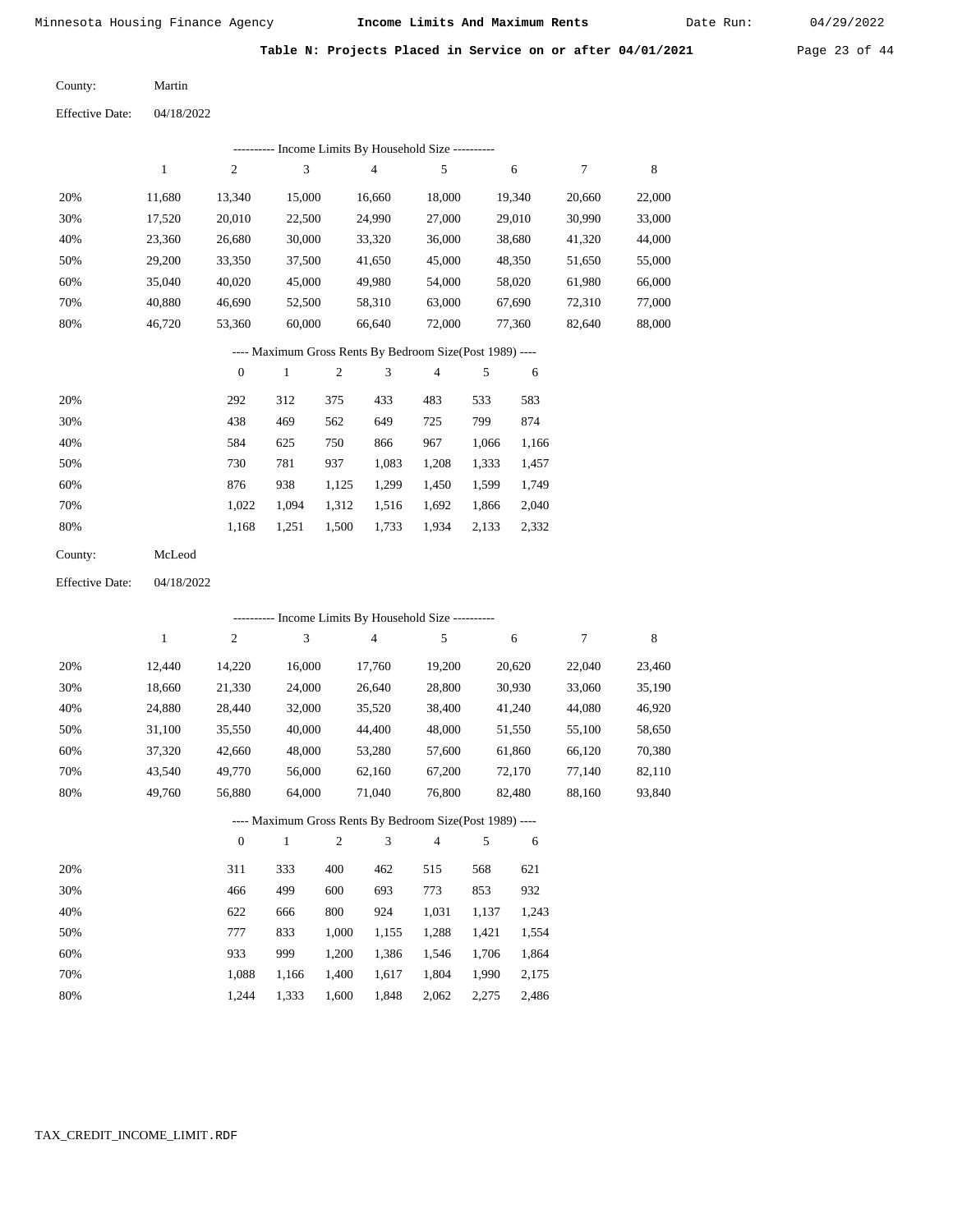Table N: Projects Placed in Service on or after 04/01/2021 Page 24 of 44

| County: | Meeker |
|---------|--------|
|         |        |

04/18/2022 Effective Date:

| ---------- Income Limits By Household Size ----------     |        |        |        |        |        |        |        |        |  |  |
|-----------------------------------------------------------|--------|--------|--------|--------|--------|--------|--------|--------|--|--|
|                                                           | 1      | 2      | 3      | 4      | 5      | 6      | 7      | 8      |  |  |
| 20%                                                       | 12.200 | 13.940 | 15.680 | 17.420 | 18.820 | 20,220 | 21,620 | 23,000 |  |  |
| 30%                                                       | 18.300 | 20.910 | 23,520 | 26,130 | 28,230 | 30,330 | 32.430 | 34,500 |  |  |
| 40%                                                       | 24,400 | 27,880 | 31,360 | 34,840 | 37.640 | 40.440 | 43.240 | 46,000 |  |  |
| 50%                                                       | 30.500 | 34.850 | 39.200 | 43,550 | 47,050 | 50,550 | 54,050 | 57,500 |  |  |
| 60%                                                       | 36,600 | 41,820 | 47,040 | 52,260 | 56,460 | 60.660 | 64,860 | 69,000 |  |  |
| 70%                                                       | 42,700 | 48,790 | 54,880 | 60,970 | 65,870 | 70,770 | 75,670 | 80,500 |  |  |
| 80%                                                       | 48,800 | 55,760 | 62,720 | 69,680 | 75,280 | 80,880 | 86,480 | 92,000 |  |  |
| ---- Maximum Gross Rents By Bedroom Size (Post 1989) ---- |        |        |        |        |        |        |        |        |  |  |

|     | $\mathbf{0}$ |       | 2     | 3     | 4     | 5     | 6     |
|-----|--------------|-------|-------|-------|-------|-------|-------|
| 20% | 305          | 326   | 392   | 453   | 505   | 557   | 609   |
| 30% | 457          | 490   | 588   | 679   | 758   | 836   | 914   |
| 40% | 610          | 653   | 784   | 906   | 1,011 | 1,115 | 1,219 |
| 50% | 762          | 816   | 980   | 1,132 | 1,263 | 1,394 | 1,524 |
| 60% | 915          | 980   | 1,176 | 1,359 | 1,516 | 1,673 | 1,829 |
| 70% | 1,067        | 1.143 | 1,372 | 1,585 | 1,769 | 1,952 | 2,133 |
| 80% | 1,220        | 1,307 | 1,568 | 1,812 | 2,022 | 2,231 | 2,438 |
|     |              |       |       |       |       |       |       |

04/18/2022 Effective Date:

|     | ---------- Income Limits By Household Size ---------- |                |        |                |                                                          |                |       |        |        |        |
|-----|-------------------------------------------------------|----------------|--------|----------------|----------------------------------------------------------|----------------|-------|--------|--------|--------|
|     | 1                                                     | $\overline{c}$ | 3      |                | $\overline{4}$                                           | 5              |       | 6      | 7      | 8      |
| 20% | 11,680                                                | 13,340         | 15,000 |                | 16,660                                                   | 18,000         |       | 19,340 | 20,660 | 22,000 |
| 30% | 17,520                                                | 20,010         | 22,500 |                | 24,990                                                   | 27,000         |       | 29,010 | 30,990 | 33,000 |
| 40% | 23,360                                                | 26,680         | 30,000 |                | 33,320                                                   | 36,000         |       | 38,680 | 41,320 | 44,000 |
| 50% | 29,200                                                | 33,350         | 37,500 |                | 41,650                                                   | 45,000         |       | 48,350 | 51,650 | 55,000 |
| 60% | 35,040                                                | 40,020         | 45,000 |                | 49,980                                                   | 54,000         |       | 58,020 | 61,980 | 66,000 |
| 70% | 40,880                                                | 46,690         | 52,500 |                | 58,310                                                   | 63,000         |       | 67,690 | 72,310 | 77,000 |
| 80% | 46,720                                                | 53,360         | 60,000 |                | 66,640                                                   | 72,000         |       | 77,360 | 82,640 | 88,000 |
|     |                                                       |                |        |                | ---- Maximum Gross Rents By Bedroom Size(Post 1989) ---- |                |       |        |        |        |
|     |                                                       | $\overline{0}$ | 1      | $\overline{c}$ | 3                                                        | $\overline{4}$ | 5     | 6      |        |        |
| 20% |                                                       | 292            | 312    | 375            | 433                                                      | 483            | 533   | 583    |        |        |
| 30% |                                                       | 438            | 469    | 562            | 649                                                      | 725            | 799   | 874    |        |        |
| 40% |                                                       | 584            | 625    | 750            | 866                                                      | 967            | 1,066 | 1,166  |        |        |
| 50% |                                                       | 730            | 781    | 937            | 1,083                                                    | 1,208          | 1,333 | 1,457  |        |        |
| 60% |                                                       | 876            | 938    | 1,125          | 1,299                                                    | 1,450          | 1,599 | 1,749  |        |        |

 1,312 1,516 1,692 1,866 2,040 1,500 1,733 1,934 2,133 2,332

 1,022 1,094 1,168

1,251

 70% 80%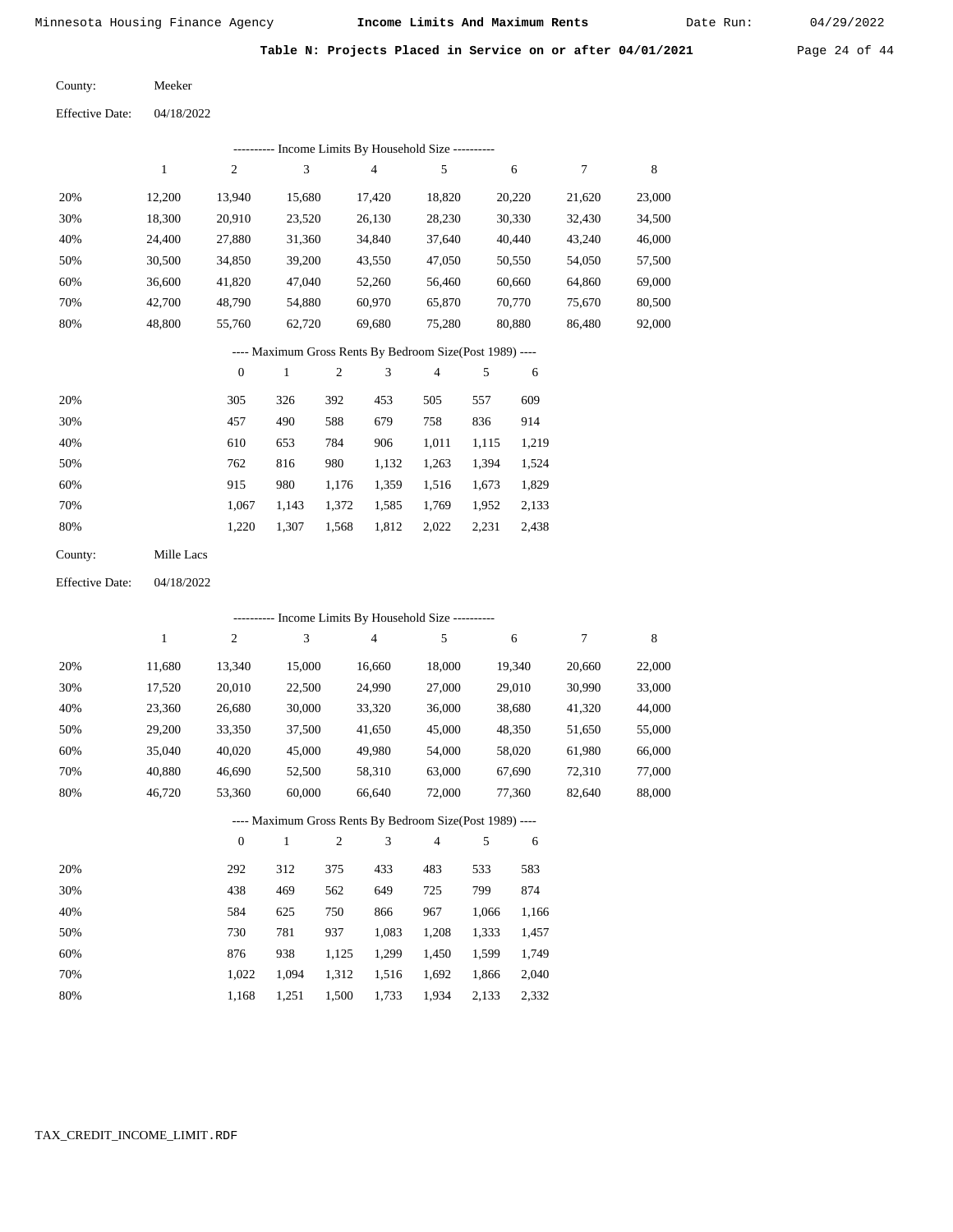Table N: Projects Placed in Service on or after 04/01/2021 Page 25 of 44

| County:                | Morrison   |
|------------------------|------------|
| <b>Effective Date:</b> | 04/18/2022 |

|                        |              |                  |                |            | ---------- Income Limits By Household Size ----------    |        |       |        |        |        |
|------------------------|--------------|------------------|----------------|------------|----------------------------------------------------------|--------|-------|--------|--------|--------|
|                        | $\mathbf{1}$ | $\sqrt{2}$       | 3              |            | 4                                                        | 5      |       | 6      | 7      | 8      |
| 20%                    | 11,680       | 13,340           | 15,000         |            | 16,660                                                   | 18,000 |       | 19,340 | 20,660 | 22,000 |
| 30%                    | 17,520       | 20,010           | 22,500         |            | 24,990                                                   | 27,000 |       | 29,010 | 30,990 | 33,000 |
| 40%                    | 23,360       | 26,680           | 30,000         |            | 33,320                                                   | 36,000 |       | 38,680 | 41,320 | 44,000 |
| 50%                    | 29,200       | 33,350           | 37,500         |            | 41,650                                                   | 45,000 |       | 48,350 | 51,650 | 55,000 |
| 60%                    | 35,040       | 40,020           | 45,000         |            | 49,980                                                   | 54,000 |       | 58,020 | 61,980 | 66,000 |
| 70%                    | 40,880       | 46,690           | 52,500         |            | 58,310                                                   | 63,000 |       | 67,690 | 72,310 | 77,000 |
| $80\%$                 | 46,720       | 53,360           | 60,000         |            | 66,640                                                   | 72,000 |       | 77,360 | 82,640 | 88,000 |
|                        |              |                  |                |            | ---- Maximum Gross Rents By Bedroom Size(Post 1989) ---- |        |       |        |        |        |
|                        |              | $\boldsymbol{0}$ | $\mathbf{1}$   | $\sqrt{2}$ | 3                                                        | 4      | 5     | 6      |        |        |
| 20%                    |              | 292              | 312            | 375        | 433                                                      | 483    | 533   | 583    |        |        |
| 30%                    |              | 438              | 469            | 562        | 649                                                      | 725    | 799   | 874    |        |        |
| 40%                    |              | 584              | 625            | 750        | 866                                                      | 967    | 1,066 | 1,166  |        |        |
| 50%                    |              | 730              | 781            | 937        | 1,083                                                    | 1,208  | 1,333 | 1,457  |        |        |
| 60%                    |              | 876              | 938            | 1,125      | 1,299                                                    | 1,450  | 1,599 | 1,749  |        |        |
| 70%                    |              | 1,022            | 1,094          | 1,312      | 1,516                                                    | 1,692  | 1,866 | 2,040  |        |        |
| 80%                    |              | 1,168            | 1,251          | 1,500      | 1,733                                                    | 1,934  | 2,133 | 2,332  |        |        |
| County:                | Mower        |                  |                |            |                                                          |        |       |        |        |        |
| <b>Effective Date:</b> | 04/18/2022   |                  |                |            |                                                          |        |       |        |        |        |
|                        |              |                  |                |            | ---------- Income Limits By Household Size ----------    |        |       |        |        |        |
|                        | $\mathbf{1}$ | $\mathfrak{2}$   | $\mathfrak{Z}$ |            | 4                                                        | 5      |       | 6      | 7      | 8      |
| 20%                    | 11,680       | 13,340           | 15,000         |            | 16,660                                                   | 18,000 |       | 19,340 | 20,660 | 22,000 |
| 30%                    | 17,520       | 20,010           | 22,500         |            | 24,990                                                   | 27,000 |       | 29,010 | 30,990 | 33,000 |
| 40%                    | 23,360       | 26,680           | 30,000         |            | 33,320                                                   | 36,000 |       | 38,680 | 41,320 | 44,000 |
| 50%                    | 29,200       | 33,350           | 37,500         |            | 41,650                                                   | 45,000 |       | 48,350 | 51,650 | 55,000 |
| 60%                    | 35,040       | 40,020           | 45,000         |            | 49,980                                                   | 54,000 |       | 58,020 | 61,980 | 66,000 |
| 70%                    | 40,880       | 46,690           | 52,500         |            | 58,310                                                   | 63,000 |       | 67,690 | 72,310 | 77,000 |
| 80%                    | 46,720       | 53,360           | 60,000         |            | 66,640                                                   | 72,000 |       | 77,360 | 82,640 | 88,000 |
|                        |              |                  |                |            | ---- Maximum Gross Rents By Bedroom Size(Post 1989) ---- |        |       |        |        |        |
|                        |              | $\boldsymbol{0}$ | $\mathbf{1}$   | 2          | 3                                                        | 4      | 5     | 6      |        |        |
| 20%                    |              | 292              | 312            | 375        | 433                                                      | 483    | 533   | 583    |        |        |
| 30%                    |              | 438              | 469            | 562        | 649                                                      | 725    | 799   | 874    |        |        |
| 40%                    |              | 584              | 625            | 750        | 866                                                      | 967    | 1,066 | 1,166  |        |        |
| 50%                    |              | 730              | 781            | 937        | 1,083                                                    | 1,208  | 1,333 | 1,457  |        |        |
| 60%                    |              | 876              | 938            | 1,125      | 1,299                                                    | 1,450  | 1,599 | 1,749  |        |        |
| 70%                    |              | 1,022            | 1,094          | 1,312      | 1,516                                                    | 1,692  | 1,866 | 2,040  |        |        |
| 80%                    |              | 1,168            | 1,251          | 1,500      | 1,733                                                    | 1,934  | 2,133 | 2,332  |        |        |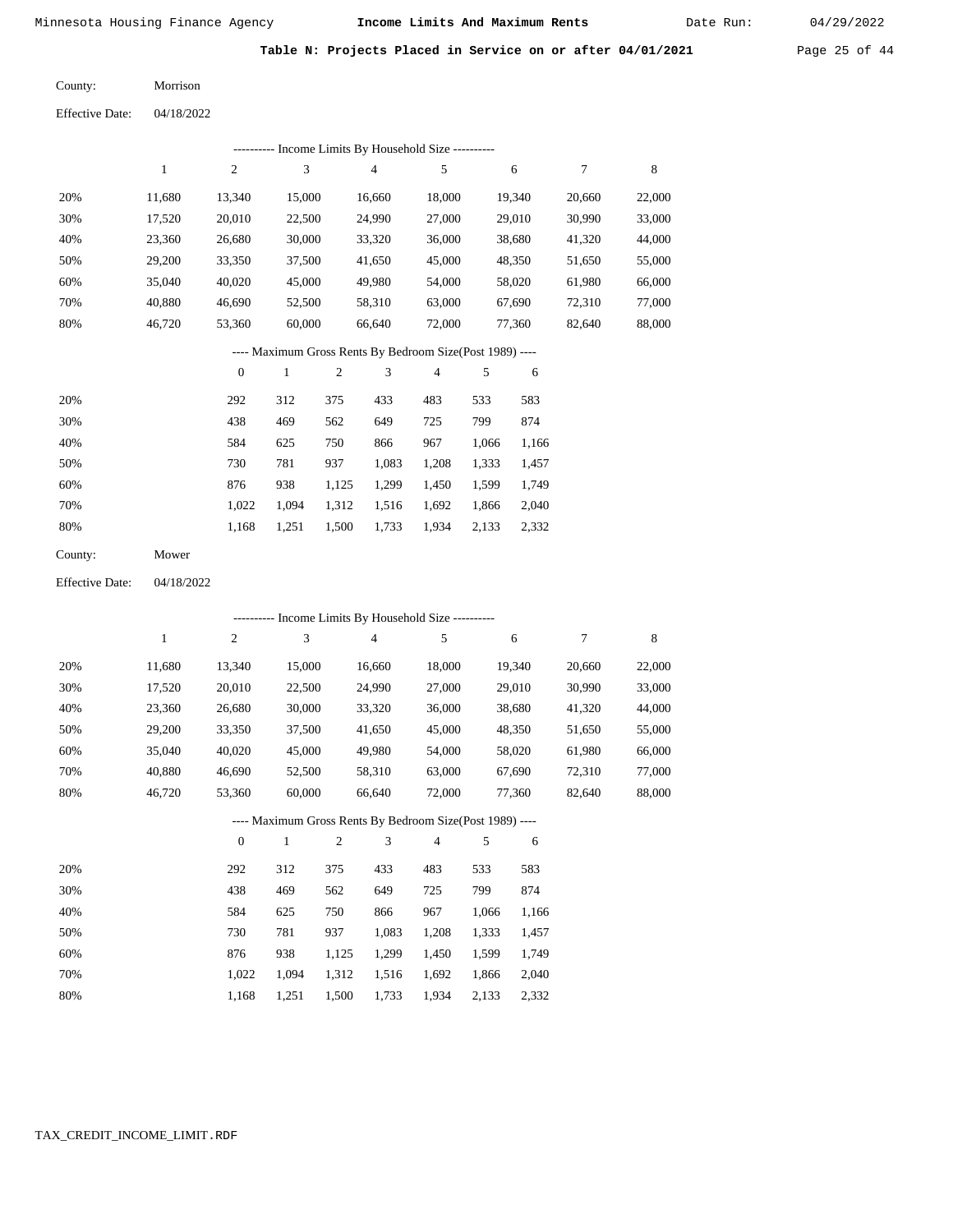Table N: Projects Placed in Service on or after 04/01/2021 Page 26 of 44

| County: | Murray |
|---------|--------|
|         |        |

04/18/2022 Effective Date:

|     |        |                  |        |                |        | ---------- Income Limits By Household Size ----------    |       |        |        |        |
|-----|--------|------------------|--------|----------------|--------|----------------------------------------------------------|-------|--------|--------|--------|
|     | 1      | $\mathfrak{2}$   | 3      |                | 4      | 5                                                        |       | 6      | 7      | 8      |
| 20% | 11,980 | 13,680           | 15,400 |                | 17,100 | 18,480                                                   |       | 19,840 | 21,220 | 22,580 |
| 30% | 17,970 | 20,520           | 23,100 |                | 25,650 | 27,720                                                   |       | 29,760 | 31,830 | 33,870 |
| 40% | 23,960 | 27,360           | 30,800 |                | 34,200 | 36,960                                                   |       | 39,680 | 42,440 | 45,160 |
| 50% | 29,950 | 34,200           | 38,500 |                | 42,750 | 46,200                                                   |       | 49,600 | 53,050 | 56,450 |
| 60% | 35,940 | 41,040           | 46,200 |                | 51,300 | 55,440                                                   |       | 59,520 | 63,660 | 67,740 |
| 70% | 41,930 | 47,880           | 53,900 |                | 59,850 | 64,680                                                   |       | 69,440 | 74,270 | 79,030 |
| 80% | 47,920 | 54,720           | 61,600 |                | 68,400 | 73,920                                                   |       | 79,360 | 84,880 | 90,320 |
|     |        |                  |        |                |        | ---- Maximum Gross Rents By Bedroom Size(Post 1989) ---- |       |        |        |        |
|     |        | $\boldsymbol{0}$ | 1      | $\overline{c}$ | 3      | $\overline{4}$                                           | 5     | 6      |        |        |
| 20% |        | 299              | 320    | 385            | 444    | 496                                                      | 547   | 598    |        |        |
| 30% |        | 449              | 481    | 577            | 667    | 744                                                      | 821   | 897    |        |        |
| 40% |        | 599              | 641    | 770            | 889    | 992                                                      | 1,095 | 1,197  |        |        |

 50% 60% 70% 80% 748 898 1,048 1,198 801 962 1,122 1,283 962 1,155 1,347 1,540 1,111 1,240 1,334 1,556 1,779 1,488 1,736 1,984 1,368 1,642 1,916 2,190 1,496 1,795 2,094 2,394

| County: | Nicollet |
|---------|----------|
|---------|----------|

04/18/2022 Effective Date:

|     |        |                  | ---------- Income Limits By Household Size ----------    |                |                |                |       |        |        |        |
|-----|--------|------------------|----------------------------------------------------------|----------------|----------------|----------------|-------|--------|--------|--------|
|     | 1      | $\overline{c}$   | 3                                                        |                | $\overline{4}$ | 5              |       | 6      | 7      | 8      |
| 20% | 12,600 | 14,400           | 16,200                                                   |                | 18,000         | 19,440         |       | 20,880 | 22,320 | 23,760 |
| 30% | 18,900 | 21,600           | 24,300                                                   |                | 27,000         | 29,160         |       | 31,320 | 33,480 | 35,640 |
| 40% | 25,200 | 28,800           | 32,400                                                   |                | 36,000         | 38,880         |       | 41,760 | 44,640 | 47,520 |
| 50% | 31,500 | 36,000           | 40,500                                                   |                | 45,000         | 48,600         |       | 52,200 | 55,800 | 59,400 |
| 60% | 37,800 | 43,200           | 48,600                                                   |                | 54,000         | 58,320         |       | 62,640 | 66,960 | 71,280 |
| 70% | 44,100 | 50,400           | 56,700                                                   |                | 63,000         | 68,040         |       | 73,080 | 78,120 | 83,160 |
| 80% | 50,400 | 57,600           | 64,800                                                   |                | 72,000         | 77,760         |       | 83,520 | 89,280 | 95,040 |
|     |        |                  | ---- Maximum Gross Rents By Bedroom Size(Post 1989) ---- |                |                |                |       |        |        |        |
|     |        | $\boldsymbol{0}$ | 1                                                        | $\overline{c}$ | 3              | $\overline{4}$ | 5     | 6      |        |        |
| 20% |        | 315              | 337                                                      | 405            | 468            | 522            | 576   | 630    |        |        |
| 30% |        | 472              | 506                                                      | 607            | 702            | 783            | 864   | 945    |        |        |
| 40% |        | 630              | 675                                                      | 810            | 936            | 1,044          | 1,152 | 1,260  |        |        |
| 50% |        | 787              | 843                                                      | 1,012          | 1,170          | 1,305          | 1,440 | 1,575  |        |        |

| 70% |  |  | 1.102 1.181 1.417 1.638 1.827 2.016 2.205 |  |
|-----|--|--|-------------------------------------------|--|
| 80% |  |  | 1.260 1.350 1.620 1.872 2.088 2.304 2.520 |  |

1,215

1,404

1,566

1,728

1,890

1,012

945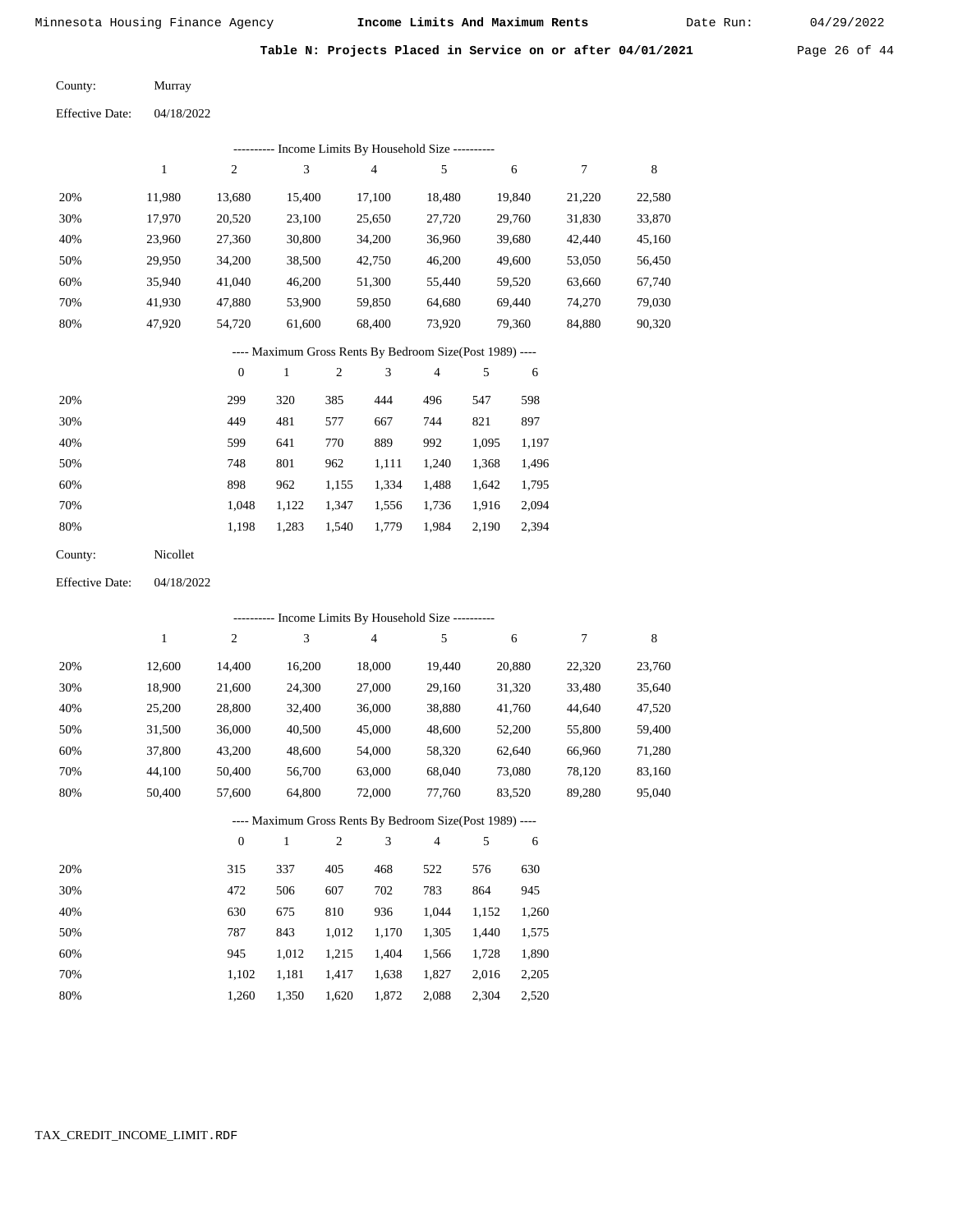Table N: Projects Placed in Service on or after 04/01/2021 Page 27 of 44

| County: | <b>Nobles</b> |
|---------|---------------|
|         |               |

04/18/2022 Effective Date:

|     | --------- Income Limits By Household Size ---------- |                  |        |     |                |                                                          |       |        |        |        |
|-----|------------------------------------------------------|------------------|--------|-----|----------------|----------------------------------------------------------|-------|--------|--------|--------|
|     | $\mathbf{1}$                                         | $\mathfrak{2}$   | 3      |     | $\overline{4}$ | 5                                                        |       | 6      | 7      | 8      |
| 20% | 11,680                                               | 13,340           | 15,000 |     | 16,660         | 18,000                                                   |       | 19,340 | 20,660 | 22,000 |
| 30% | 17,520                                               | 20,010           | 22,500 |     | 24,990         | 27,000                                                   |       | 29,010 | 30,990 | 33,000 |
| 40% | 23,360                                               | 26,680           | 30,000 |     | 33,320         | 36,000                                                   |       | 38,680 | 41,320 | 44,000 |
| 50% | 29,200                                               | 33,350           | 37,500 |     | 41,650         | 45,000                                                   |       | 48,350 | 51,650 | 55,000 |
| 60% | 35,040                                               | 40,020           | 45,000 |     | 49,980         | 54,000                                                   |       | 58,020 | 61,980 | 66,000 |
| 70% | 40,880                                               | 46,690           | 52,500 |     | 58,310         | 63,000                                                   |       | 67,690 | 72,310 | 77,000 |
| 80% | 46,720                                               | 53,360           | 60,000 |     | 66,640         | 72,000                                                   |       | 77,360 | 82,640 | 88,000 |
|     |                                                      |                  |        |     |                | ---- Maximum Gross Rents By Bedroom Size(Post 1989) ---- |       |        |        |        |
|     |                                                      | $\boldsymbol{0}$ | 1      | 2   | 3              | $\overline{4}$                                           | 5     | 6      |        |        |
| 20% |                                                      | 292              | 312    | 375 | 433            | 483                                                      | 533   | 583    |        |        |
| 30% |                                                      | 438              | 469    | 562 | 649            | 725                                                      | 799   | 874    |        |        |
| 40% |                                                      | 584              | 625    | 750 | 866            | 967                                                      | 1,066 | 1,166  |        |        |

| 50% | 730 | 781 |  | 937 1.083 1.208 1.333 1.457               |  |
|-----|-----|-----|--|-------------------------------------------|--|
| 60% | 876 |     |  | 938 1.125 1.299 1.450 1.599 1.749         |  |
| 70% |     |     |  | 1,022 1,094 1,312 1,516 1,692 1,866 2,040 |  |
| 80% |     |     |  | 1,168 1,251 1,500 1,733 1,934 2,133 2,332 |  |
|     |     |     |  |                                           |  |

| County: | Norman |
|---------|--------|
|---------|--------|

04/18/2022 Effective Date:

|     |              |                |        |                | ---------- Income Limits By Household Size ----------    |                |       |        |        |        |
|-----|--------------|----------------|--------|----------------|----------------------------------------------------------|----------------|-------|--------|--------|--------|
|     | $\mathbf{1}$ | $\overline{c}$ | 3      |                | $\overline{4}$                                           | 5              |       | 6      | 7      | 8      |
| 20% | 11,680       | 13,340         | 15,000 |                | 16,660                                                   | 18,000         |       | 19,340 | 20,660 | 22,000 |
| 30% | 17,520       | 20,010         | 22,500 |                | 24,990                                                   | 27,000         |       | 29,010 | 30,990 | 33,000 |
| 40% | 23,360       | 26,680         | 30,000 |                | 33,320                                                   | 36,000         |       | 38,680 | 41,320 | 44,000 |
| 50% | 29,200       | 33,350         | 37,500 |                | 41,650                                                   | 45,000         |       | 48,350 | 51,650 | 55,000 |
| 60% | 35,040       | 40,020         | 45,000 |                | 49,980                                                   | 54,000         |       | 58,020 | 61,980 | 66,000 |
| 70% | 40,880       | 46,690         | 52,500 |                | 58,310                                                   | 63,000         |       | 67,690 | 72,310 | 77,000 |
| 80% | 46,720       | 53,360         | 60,000 |                | 66,640                                                   | 72,000         |       | 77,360 | 82,640 | 88,000 |
|     |              |                |        |                | ---- Maximum Gross Rents By Bedroom Size(Post 1989) ---- |                |       |        |        |        |
|     |              | $\mathbf{0}$   | 1      | $\mathfrak{2}$ | 3                                                        | $\overline{4}$ | 5     | 6      |        |        |
| 20% |              | 292            | 312    | 375            | 433                                                      | 483            | 533   | 583    |        |        |
| 30% |              | 438            | 469    | 562            | 649                                                      | 725            | 799   | 874    |        |        |
| 40% |              | 584            | 625    | 750            | 866                                                      | 967            | 1,066 | 1,166  |        |        |
| 50% |              | 730            | 781    | 937            | 1,083                                                    | 1,208          | 1,333 | 1,457  |        |        |
| 60% |              | 876            | 938    | 1,125          | 1,299                                                    | 1,450          | 1,599 | 1,749  |        |        |

1,094 1,312 1,516 1,692 1,866 2,040

1,500 1,733 1,934 2,133 2,332

 1,022 1,168

1,251

 70% 80%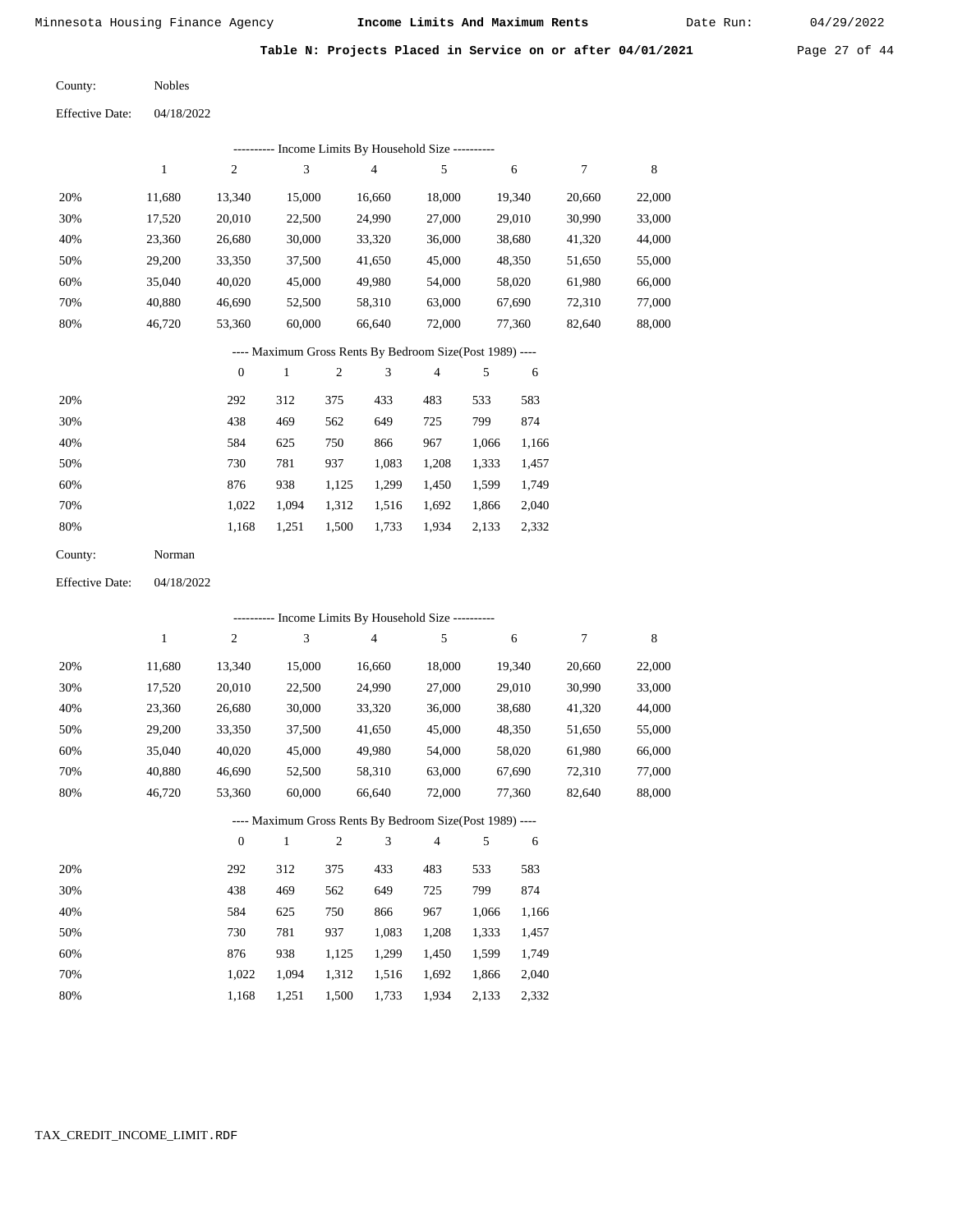Table N: Projects Placed in Service on or after 04/01/2021 Page 28 of 44

| County: | Olmsted |
|---------|---------|
|         |         |

|     | Income Limits By Household Size ---------- |                |        |        |        |         |         |         |  |
|-----|--------------------------------------------|----------------|--------|--------|--------|---------|---------|---------|--|
|     |                                            | $\overline{c}$ | 3      | 4      | 5      | 6       | 7       | 8       |  |
| 20% | 15,620                                     | 17.840         | 20,080 | 22,300 | 24.100 | 25,880  | 27,660  | 29,440  |  |
| 30% | 23,430                                     | 26,760         | 30,120 | 33,450 | 36,150 | 38,820  | 41,490  | 44,160  |  |
| 40% | 31,240                                     | 35,680         | 40,160 | 44,600 | 48,200 | 51,760  | 55,320  | 58,880  |  |
| 50% | 39,050                                     | 44,600         | 50,200 | 55,750 | 60,250 | 64,700  | 69,150  | 73,600  |  |
| 60% | 46,860                                     | 53,520         | 60,240 | 66,900 | 72,300 | 77,640  | 82,980  | 88,320  |  |
| 70% | 54.670                                     | 62.440         | 70.280 | 78.050 | 84,350 | 90,580  | 96,810  | 103,040 |  |
| 80% | 62,480                                     | 71,360         | 80,320 | 89,200 | 96,400 | 103,520 | 110,640 | 117,760 |  |

# ---- Maximum Gross Rents By Bedroom Size(Post 1989) ----

|     | $\mathbf{0}$ |       | $\overline{c}$ | 3     | 4     | 5     | 6     |
|-----|--------------|-------|----------------|-------|-------|-------|-------|
| 20% | 390          | 418   | 502            | 580   | 647   | 713   | 780   |
| 30% | 585          | 627   | 753            | 870   | 970   | 1.070 | 1,170 |
| 40% | 781          | 836   | 1,004          | 1,160 | 1,294 | 1,427 | 1,561 |
| 50% | 976          | 1,045 | 1,255          | 1,450 | 1,617 | 1,784 | 1,951 |
| 60% | 1.171        | 1.254 | 1,506          | 1,740 | 1,941 | 2,141 | 2,341 |
| 70% | 1,366        | 1,463 | 1,757          | 2,030 | 2,264 | 2,498 | 2,731 |
| 80% | 1,562        | 1,673 | 2,008          | 2,320 | 2,588 | 2,855 | 3,122 |
|     |              |       |                |       |       |       |       |

| County: | Otter Tail |
|---------|------------|
|         |            |

04/18/2022 Effective Date:

|     | ---------- Income Limits By Household Size ---------- |                |              |                |                |                                                          |       |        |        |             |
|-----|-------------------------------------------------------|----------------|--------------|----------------|----------------|----------------------------------------------------------|-------|--------|--------|-------------|
|     | 1                                                     | $\overline{c}$ | 3            |                | $\overline{4}$ | 5                                                        |       | 6      | 7      | $\,$ 8 $\,$ |
| 20% | 11,680                                                | 13,340         | 15,000       |                | 16,660         | 18,000                                                   |       | 19,340 | 20,660 | 22,000      |
| 30% | 17,520                                                | 20,010         | 22,500       |                | 24,990         | 27,000                                                   |       | 29,010 | 30,990 | 33,000      |
| 40% | 23,360                                                | 26,680         | 30,000       |                | 33,320         | 36,000                                                   |       | 38,680 | 41,320 | 44,000      |
| 50% | 29,200                                                | 33,350         | 37,500       |                | 41,650         | 45,000                                                   |       | 48,350 | 51,650 | 55,000      |
| 60% | 35,040                                                | 40,020         | 45,000       |                | 49,980         | 54,000                                                   |       | 58,020 | 61,980 | 66,000      |
| 70% | 40,880                                                | 46,690         | 52,500       |                | 58,310         | 63,000                                                   |       | 67,690 | 72,310 | 77,000      |
| 80% | 46,720                                                | 53,360         | 60,000       |                | 66,640         | 72,000                                                   |       | 77,360 | 82,640 | 88,000      |
|     |                                                       |                |              |                |                | ---- Maximum Gross Rents By Bedroom Size(Post 1989) ---- |       |        |        |             |
|     |                                                       | $\overline{0}$ | $\mathbf{1}$ | $\overline{2}$ | 3              | $\overline{4}$                                           | 5     | 6      |        |             |
| 20% |                                                       | 292            | 312          | 375            | 433            | 483                                                      | 533   | 583    |        |             |
| 30% |                                                       | 438            | 469          | 562            | 649            | 725                                                      | 799   | 874    |        |             |
| 40% |                                                       | 584            | 625          | 750            | 866            | 967                                                      | 1,066 | 1,166  |        |             |
| 50% |                                                       | 730            | 781          | 937            | 1,083          | 1,208                                                    | 1,333 | 1,457  |        |             |
| 60% |                                                       | 876            | 938          | 1,125          | 1,299          | 1,450                                                    | 1,599 | 1,749  |        |             |
| 70% |                                                       | 1,022          | 1,094        | 1,312          | 1,516          | 1,692                                                    | 1,866 | 2,040  |        |             |

1,168

1,251

1,500

1,733

1,934

2,133

2,332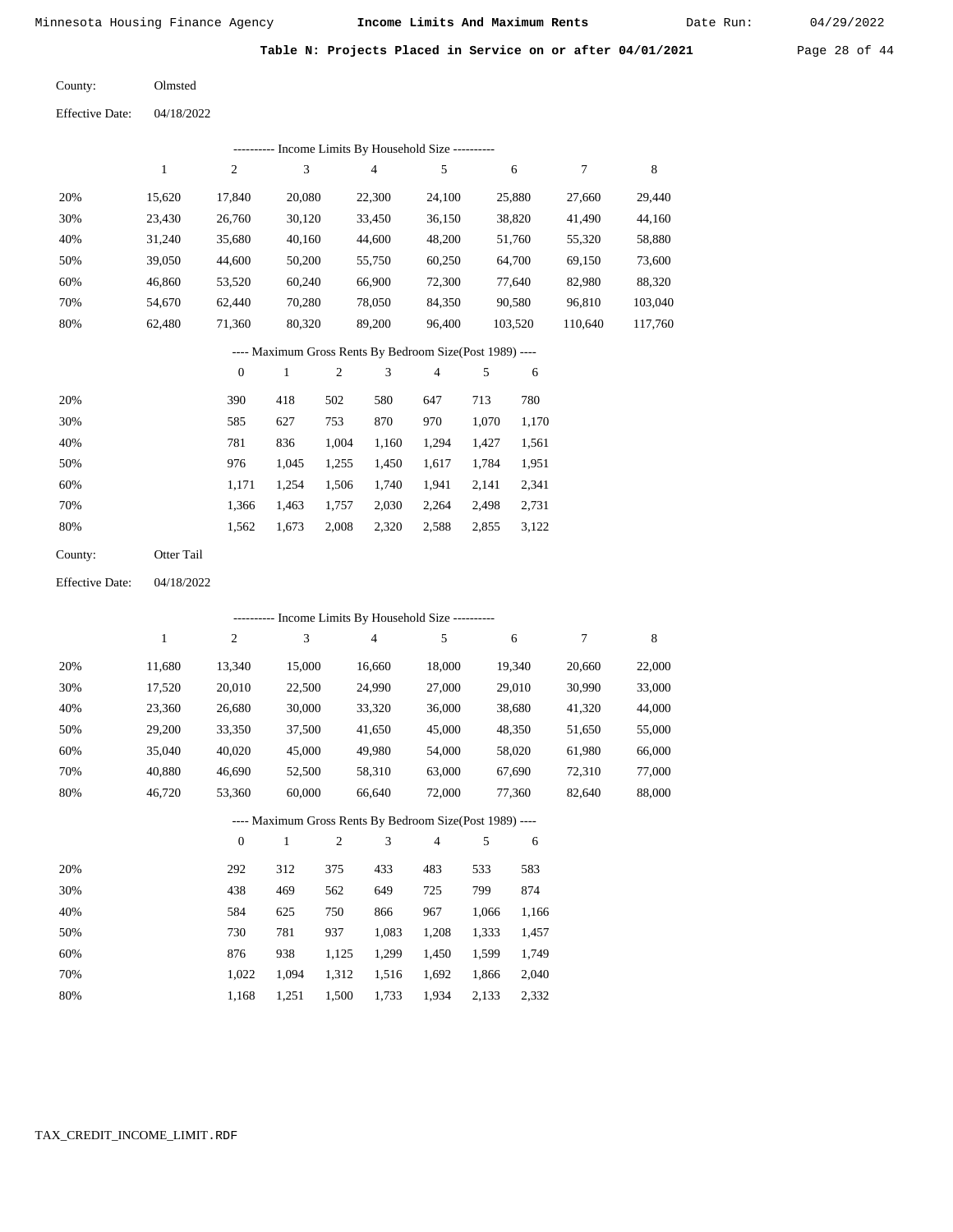Date Run:

Table N: Projects Placed in Service on or after 04/01/2021 Page 29 of 44

| County:                | Pennington |
|------------------------|------------|
| <b>Effective Date:</b> | 04/18/2022 |

|                        |              |                  |              |                |                | ---------- Income Limits By Household Size ----------    |       |        |                  |             |
|------------------------|--------------|------------------|--------------|----------------|----------------|----------------------------------------------------------|-------|--------|------------------|-------------|
|                        | $\mathbf{1}$ | $\sqrt{2}$       | 3            |                | $\overline{4}$ | $\sqrt{5}$                                               |       | 6      | $\boldsymbol{7}$ | $\,$ 8 $\,$ |
| 20%                    | 11,720       | 13,380           | 15,060       |                | 16,720         | 18,060                                                   |       | 19,400 | 20,740           | 22,080      |
| 30%                    | 17,580       | 20,070           | 22,590       |                | 25,080         | 27,090                                                   |       | 29,100 | 31,110           | 33,120      |
| 40%                    | 23,440       | 26,760           | 30,120       |                | 33,440         | 36,120                                                   |       | 38,800 | 41,480           | 44,160      |
| 50%                    | 29,300       | 33,450           | 37,650       |                | 41,800         | 45,150                                                   |       | 48,500 | 51,850           | 55,200      |
| 60%                    | 35,160       | 40,140           | 45,180       |                | 50,160         | 54,180                                                   |       | 58,200 | 62,220           | 66,240      |
| 70%                    | 41,020       | 46,830           | 52,710       |                | 58,520         | 63,210                                                   |       | 67,900 | 72,590           | 77,280      |
| $80\%$                 | 46,880       | 53,520           | 60,240       |                | 66,880         | 72,240                                                   |       | 77,600 | 82,960           | 88,320      |
|                        |              |                  |              |                |                | ---- Maximum Gross Rents By Bedroom Size(Post 1989) ---- |       |        |                  |             |
|                        |              | $\boldsymbol{0}$ | $\mathbf{1}$ | $\mathfrak{2}$ | 3              | $\overline{\mathbf{4}}$                                  | 5     | 6      |                  |             |
| 20%                    |              | 293              | 313          | 376            | 434            | 485                                                      | 535   | 585    |                  |             |
| 30%                    |              | 439              | 470          | 564            | 652            | 727                                                      | 802   | 877    |                  |             |
| 40%                    |              | 586              | 627          | 753            | 869            | 970                                                      | 1,070 | 1,170  |                  |             |
| 50%                    |              | 732              | 784          | 941            | 1,086          | 1,212                                                    | 1,338 | 1,463  |                  |             |
| 60%                    |              | 879              | 941          | 1,129          | 1,304          | 1,455                                                    | 1,605 | 1,755  |                  |             |
| 70%                    |              | 1,025            | 1,098        | 1,317          | 1,521          | 1,697                                                    | 1,873 | 2,048  |                  |             |
| 80%                    |              | 1,172            | 1,255        | 1,506          | 1,739          | 1,940                                                    | 2,141 | 2,340  |                  |             |
| County:                | Pine         |                  |              |                |                |                                                          |       |        |                  |             |
| <b>Effective Date:</b> | 04/18/2022   |                  |              |                |                |                                                          |       |        |                  |             |
|                        |              |                  |              |                |                | ---------- Income Limits By Household Size ----------    |       |        |                  |             |
|                        | $\mathbf{1}$ | $\sqrt{2}$       | 3            |                | $\overline{4}$ | 5                                                        |       | 6      | 7                | $\,$ 8 $\,$ |
| 20%                    | 11,680       | 13,340           | 15,000       |                | 16,660         | 18,000                                                   |       | 19,340 | 20,660           | 22,000      |
| 30%                    | 17,520       | 20,010           | 22,500       |                | 24,990         | 27,000                                                   |       | 29,010 | 30,990           | 33,000      |
| 40%                    | 23,360       | 26,680           | 30,000       |                | 33,320         | 36,000                                                   |       | 38,680 | 41,320           | 44,000      |
| 50%                    | 29,200       | 33,350           | 37,500       |                | 41,650         | 45,000                                                   |       | 48,350 | 51,650           | 55,000      |
| 60%                    | 35,040       | 40,020           | 45,000       |                | 49,980         | 54,000                                                   |       | 58,020 | 61,980           | 66,000      |
| 70%                    | 40,880       | 46,690           | 52,500       |                | 58,310         | 63,000                                                   |       | 67,690 | 72,310           | 77,000      |
| 80%                    | 46,720       | 53,360           | 60,000       |                | 66,640         | 72,000                                                   |       | 77,360 | 82,640           | 88,000      |
|                        |              |                  |              |                |                | ---- Maximum Gross Rents By Bedroom Size(Post 1989) ---- |       |        |                  |             |
|                        |              | $\boldsymbol{0}$ | $\mathbf{1}$ | 2              | $\mathfrak{Z}$ | 4                                                        | 5     | 6      |                  |             |
| 20%                    |              | 292              | 312          | 375            | 433            | 483                                                      | 533   | 583    |                  |             |
| 30%                    |              | 438              | 469          | 562            | 649            | 725                                                      | 799   | 874    |                  |             |
| 40%                    |              | 584              | 625          | 750            | 866            | 967                                                      | 1,066 | 1,166  |                  |             |
| 50%                    |              | 730              | 781          | 937            | 1,083          | 1,208                                                    | 1,333 | 1,457  |                  |             |
| 60%                    |              | 876              | 938          | 1,125          | 1,299          | 1,450                                                    | 1,599 | 1,749  |                  |             |
| 70%                    |              | 1,022            | 1,094        | 1,312          | 1,516          | 1,692                                                    | 1,866 | 2,040  |                  |             |
| $80\%$                 |              | 1,168            | 1,251        | 1,500          | 1,733          | 1,934                                                    | 2,133 | 2,332  |                  |             |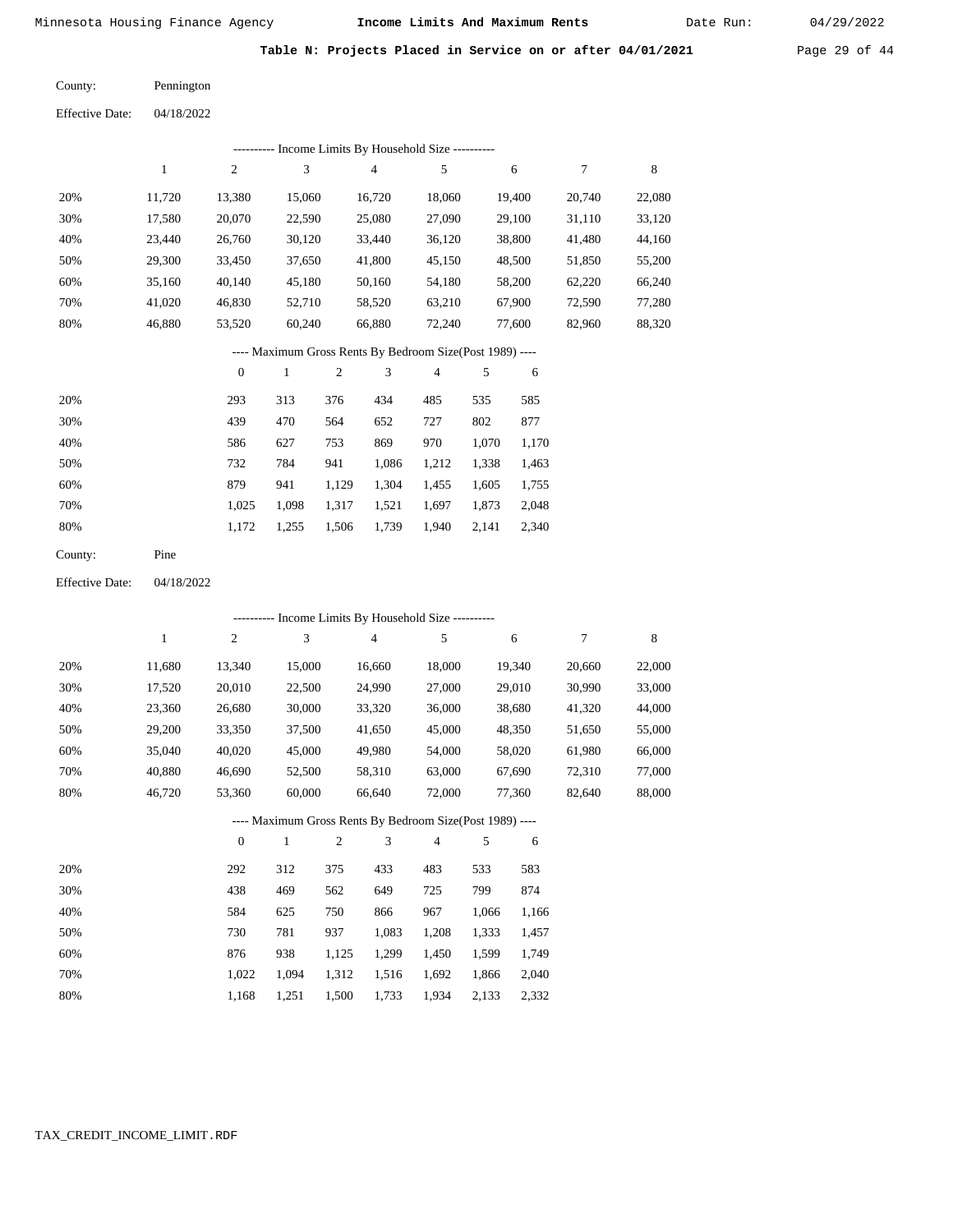Table N: Projects Placed in Service on or after 04/01/2021 Page 30 of 44

| County:                | Pipestone  |
|------------------------|------------|
| <b>Effective Date:</b> | 04/18/2022 |

|     |        |        |        |                | --------- Income Limits By Household Size ---------- |        |        |        |
|-----|--------|--------|--------|----------------|------------------------------------------------------|--------|--------|--------|
|     | 1      | 2      | 3      | $\overline{4}$ | 5                                                    | 6      | 7      | 8      |
| 20% | 11.680 | 13.340 | 15,000 | 16.660         | 18,000                                               | 19.340 | 20,660 | 22,000 |
| 30% | 17,520 | 20,010 | 22,500 | 24,990         | 27,000                                               | 29,010 | 30,990 | 33,000 |
| 40% | 23.360 | 26.680 | 30,000 | 33,320         | 36,000                                               | 38,680 | 41,320 | 44,000 |
| 50% | 29.200 | 33,350 | 37,500 | 41,650         | 45,000                                               | 48,350 | 51,650 | 55,000 |
| 60% | 35,040 | 40,020 | 45,000 | 49,980         | 54,000                                               | 58,020 | 61,980 | 66,000 |
| 70% | 40.880 | 46.690 | 52,500 | 58,310         | 63,000                                               | 67.690 | 72.310 | 77,000 |
| 80% | 46.720 | 53,360 | 60,000 | 66.640         | 72,000                                               | 77,360 | 82,640 | 88,000 |

|     |       |       | $\overline{c}$ | 3     | 4     | 5     | 6     |
|-----|-------|-------|----------------|-------|-------|-------|-------|
| 20% | 292   | 312   | 375            | 433   | 483   | 533   | 583   |
| 30% | 438   | 469   | 562            | 649   | 725   | 799   | 874   |
| 40% | 584   | 625   | 750            | 866   | 967   | 1,066 | 1,166 |
| 50% | 730   | 781   | 937            | 1,083 | 1,208 | 1,333 | 1,457 |
| 60% | 876   | 938   | 1,125          | 1,299 | 1,450 | 1,599 | 1,749 |
| 70% | 1.022 | 1.094 | 1,312          | 1,516 | 1,692 | 1,866 | 2,040 |
| 80% | 1,168 | 1,251 | 1,500          | 1,733 | 1,934 | 2,133 | 2,332 |
|     |       |       |                |       |       |       |       |

| County: | Polk |
|---------|------|
|---------|------|

04/18/2022 Effective Date:

|     |        |                |              |                |                | ---------- Income Limits By Household Size ----------    |       |        |        |        |
|-----|--------|----------------|--------------|----------------|----------------|----------------------------------------------------------|-------|--------|--------|--------|
|     | 1      | $\overline{c}$ | 3            |                | $\overline{4}$ | 5                                                        |       | 6      | 7      | 8      |
| 20% | 13,040 | 14,900         | 16,760       |                | 18,620         | 20,120                                                   |       | 21,600 | 23,100 | 24,580 |
| 30% | 19,560 | 22,350         | 25,140       |                | 27,930         | 30,180                                                   |       | 32,400 | 34,650 | 36,870 |
| 40% | 26,080 | 29,800         | 33,520       |                | 37,240         | 40,240                                                   |       | 43,200 | 46,200 | 49,160 |
| 50% | 32,600 | 37,250         | 41,900       |                | 46,550         | 50,300                                                   |       | 54,000 | 57,750 | 61,450 |
| 60% | 39,120 | 44,700         | 50,280       |                | 55,860         | 60,360                                                   |       | 64,800 | 69,300 | 73,740 |
| 70% | 45,640 | 52,150         | 58,660       |                | 65,170         | 70,420                                                   |       | 75,600 | 80,850 | 86,030 |
| 80% | 52,160 | 59,600         | 67,040       |                | 74,480         | 80,480                                                   |       | 86,400 | 92,400 | 98,320 |
|     |        |                |              |                |                | ---- Maximum Gross Rents By Bedroom Size(Post 1989) ---- |       |        |        |        |
|     |        | $\mathbf{0}$   | $\mathbf{1}$ | $\mathfrak{2}$ | 3              | 4                                                        | 5     | 6      |        |        |
| 20% |        | 326            | 349          | 419            | 484            | 540                                                      | 596   | 651    |        |        |
| 30% |        | 489            | 523          | 628            | 726            | 810                                                      | 894   | 977    |        |        |
| 40% |        | 652            | 698          | 838            | 968            | 1,080                                                    | 1,192 | 1,303  |        |        |
| 50% |        | 815            | 873          | 1,047          | 1,210          | 1,350                                                    | 1,490 | 1,629  |        |        |
| 60% |        | 978            | 1,047        | 1,257          | 1,452          | 1,620                                                    | 1,788 | 1,955  |        |        |

1,141 1,222 1,466 1,694 1,890 2,086 2,280

1,937

2,160 2,384

2,606

1,304

1,397 1,676

 70% 80%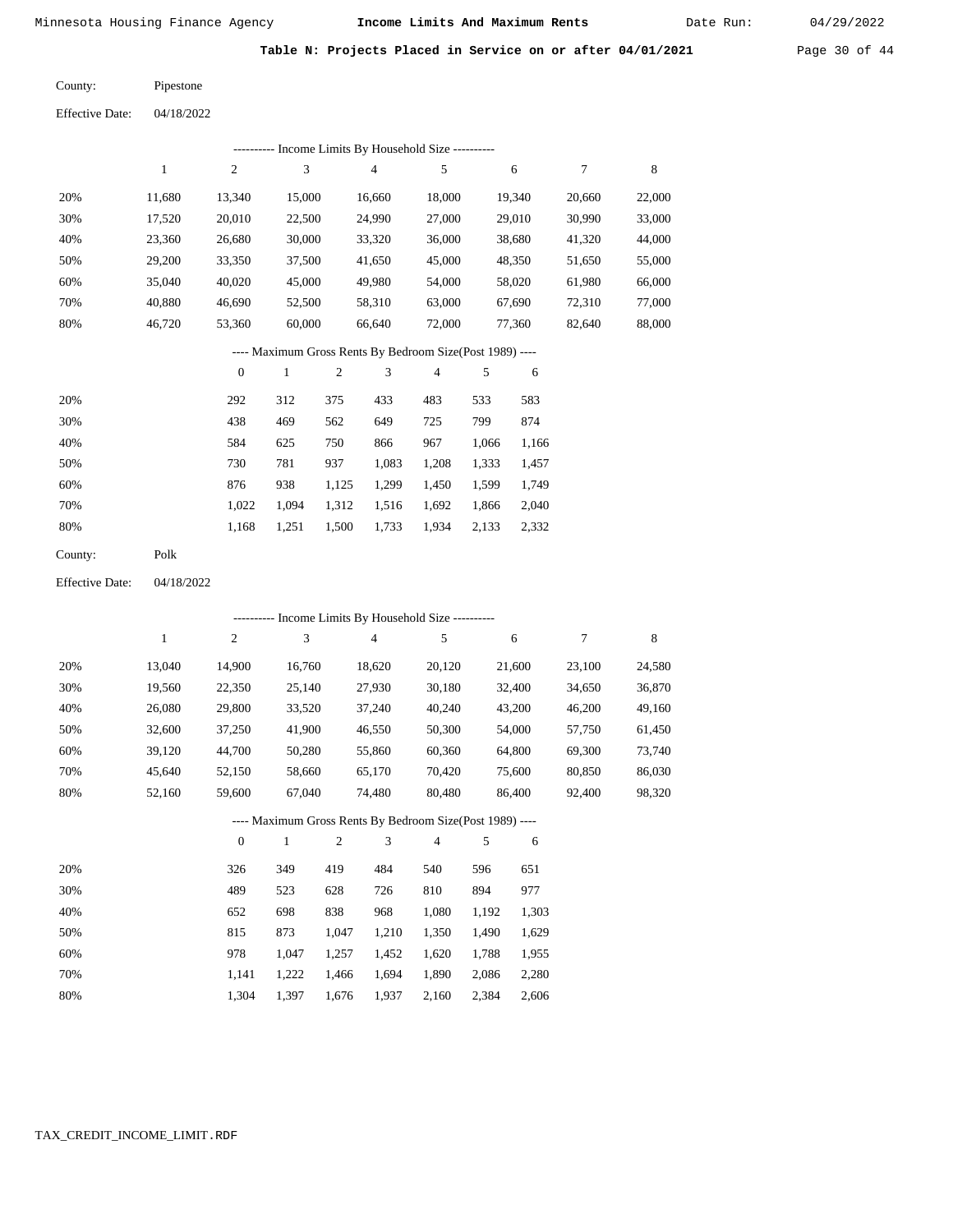Table N: Projects Placed in Service on or after 04/01/2021 Page 31 of 44

| County: | Pope |
|---------|------|
|         |      |

| <b>Effective Date:</b> | 04/18/2022 |
|------------------------|------------|
|------------------------|------------|

| ---------- Income Limits By Household Size ---------- |        |        |        |                                                          |        |        |        |        |
|-------------------------------------------------------|--------|--------|--------|----------------------------------------------------------|--------|--------|--------|--------|
|                                                       |        | 2      | 3      | $\overline{4}$                                           | 5      | 6      | 7      | 8      |
| 20%                                                   | 12.140 | 13.880 | 15.620 | 17.340                                                   | 18.740 | 20,120 | 21,520 | 22,900 |
| 30%                                                   | 18.210 | 20,820 | 23.430 | 26,010                                                   | 28,110 | 30.180 | 32.280 | 34,350 |
| 40%                                                   | 24.280 | 27,760 | 31.240 | 34,680                                                   | 37,480 | 40.240 | 43,040 | 45,800 |
| 50%                                                   | 30,350 | 34,700 | 39.050 | 43,350                                                   | 46,850 | 50,300 | 53,800 | 57,250 |
| 60%                                                   | 36.420 | 41,640 | 46,860 | 52,020                                                   | 56,220 | 60,360 | 64,560 | 68,700 |
| 70%                                                   | 42,490 | 48,580 | 54.670 | 60.690                                                   | 65,590 | 70.420 | 75,320 | 80,150 |
| 80%                                                   | 48.560 | 55,520 | 62.480 | 69.360                                                   | 74.960 | 80,480 | 86,080 | 91,600 |
|                                                       |        |        |        | ---- Maximum Gross Rents By Bedroom Size(Post 1989) ---- |        |        |        |        |

|     | $\mathbf{0}$ |       | 2     | 3     | 4     | 5     | 6     |
|-----|--------------|-------|-------|-------|-------|-------|-------|
| 20% | 303          | 325   | 390   | 451   | 503   | 555   | 606   |
| 30% | 455          | 487   | 585   | 676   | 754   | 832   | 910   |
| 40% | 607          | 650   | 781   | 902   | 1,006 | 1,110 | 1,213 |
| 50% | 758          | 813   | 976   | 1,127 | 1,257 | 1,388 | 1,517 |
| 60% | 910          | 975   | 1,171 | 1,353 | 1,509 | 1,665 | 1,820 |
| 70% | 1,062        | 1,138 | 1,366 | 1,578 | 1,760 | 1,943 | 2,124 |
| 80% | 1.214        | 1,301 | 1,562 | 1,804 | 2,012 | 2,221 | 2,427 |

| County: | Ramsey |
|---------|--------|
|---------|--------|

Effective Date: 04/18/2022

|     |        |              |        |     |        | ---------- Income Limits By Household Size ----------    |       |         |         |         |
|-----|--------|--------------|--------|-----|--------|----------------------------------------------------------|-------|---------|---------|---------|
|     | 1      | 2            | 3      |     | 4      | 5                                                        |       | 6       | 7       | 8       |
| 20% | 16,440 | 18,780       | 21,120 |     | 23,460 | 25,340                                                   |       | 27,220  | 29,100  | 30,980  |
| 30% | 24,660 | 28,170       | 31,680 |     | 35,190 | 38,010                                                   |       | 40,830  | 43,650  | 46,470  |
| 40% | 32,880 | 37,560       | 42,240 |     | 46,920 | 50,680                                                   |       | 54,440  | 58,200  | 61,960  |
| 50% | 41,100 | 46,950       | 52,800 |     | 58,650 | 63,350                                                   |       | 68,050  | 72,750  | 77,450  |
| 60% | 49,320 | 56,340       | 63,360 |     | 70,380 | 76,020                                                   |       | 81,660  | 87,300  | 92,940  |
| 70% | 57,540 | 65,730       | 73,920 |     | 82,110 | 88,690                                                   |       | 95,270  | 101,850 | 108,430 |
| 80% | 65,760 | 75,120       | 84,480 |     | 93,840 | 101,360                                                  |       | 108,880 | 116,400 | 123,920 |
|     |        |              |        |     |        | ---- Maximum Gross Rents By Bedroom Size(Post 1989) ---- |       |         |         |         |
|     |        | $\mathbf{0}$ | 1      | 2   | 3      | $\overline{4}$                                           | 5     | 6       |         |         |
| 20% |        | 411          | 440    | 528 | 610    | 680                                                      | 751   | 821     |         |         |
| 200 |        | 616          | 660    | 702 | 015    | 1.020                                                    | 1.126 | 1.231   |         |         |

| 30% | 616   | 660   | 792   | 915         | 1.020 | 1,126 1,231 |       |
|-----|-------|-------|-------|-------------|-------|-------------|-------|
| 40% | 822   | 880   | 1.056 | 1.220       | 1.361 | 1.502       | 1,642 |
| 50% | 1.027 | 1.100 | 1.320 | 1.525 1.701 |       | 1.877       | 2,052 |
| 60% | 1.233 | 1.320 | 1.584 | 1.830       | 2.041 | 2.253       | 2,463 |
| 70% | 1.438 | 1.540 | 1.848 | 2.135       | 2,381 | 2.628       | 2,873 |
| 80% | 1.644 | 1.761 | 2,112 | 2,440       | 2,722 | 3,004       | 3,284 |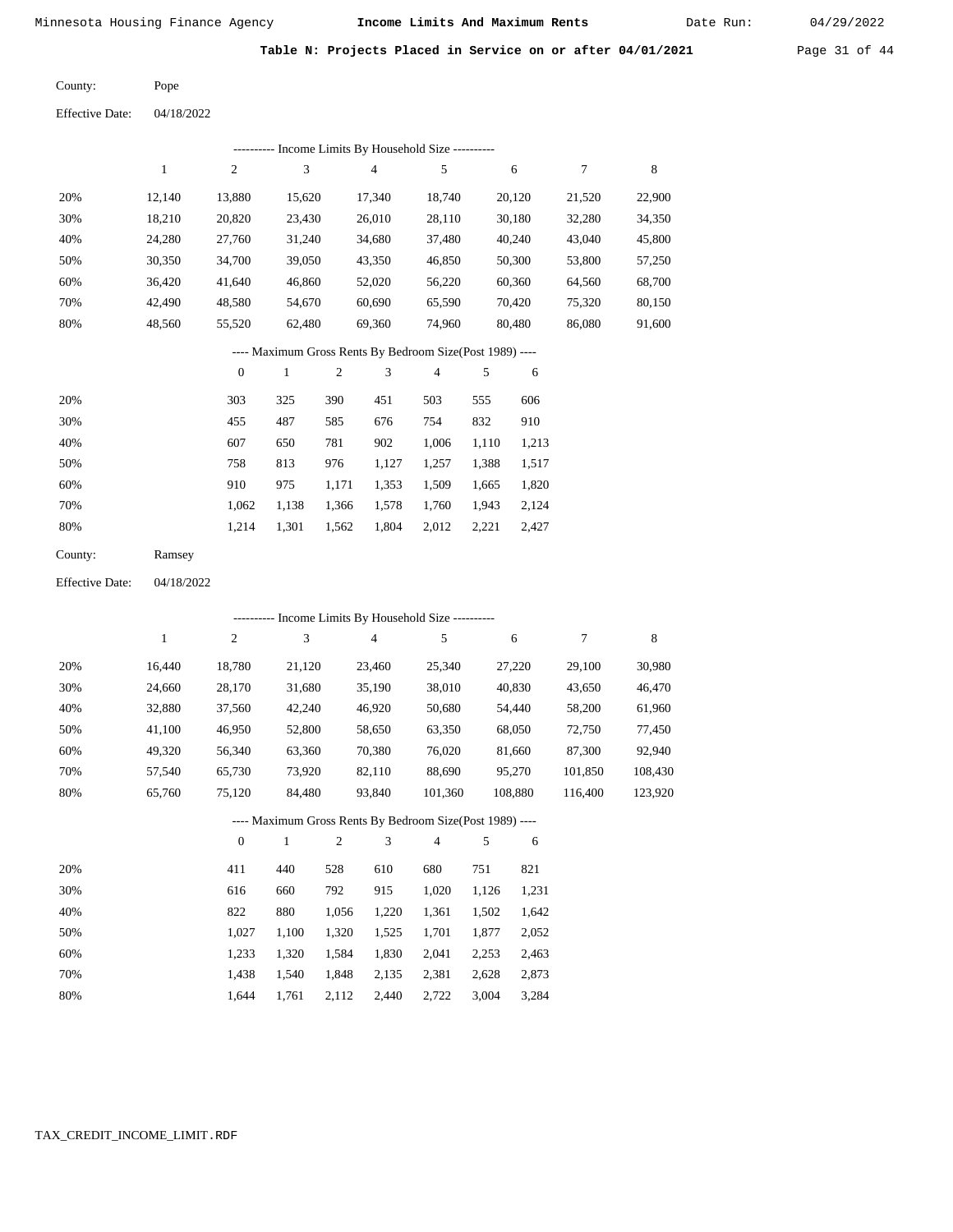Table N: Projects Placed in Service on or after 04/01/2021 Page 32 of 44

| County: | <b>Red Lake</b> |
|---------|-----------------|
|         |                 |

| 04/18/2022 |
|------------|
|            |

|     | Income Limits By Household Size ---------- |                |        |        |        |        |        |        |  |  |  |  |  |
|-----|--------------------------------------------|----------------|--------|--------|--------|--------|--------|--------|--|--|--|--|--|
|     |                                            | $\overline{c}$ | 3      | 4      | 5      | 6      |        | 8      |  |  |  |  |  |
| 20% | 11.960                                     | 13,680         | 15,380 | 17.080 | 18.460 | 19,820 | 21,180 | 22,560 |  |  |  |  |  |
| 30% | 17,940                                     | 20,520         | 23,070 | 25,620 | 27,690 | 29,730 | 31,770 | 33,840 |  |  |  |  |  |
| 40% | 23,920                                     | 27,360         | 30,760 | 34,160 | 36,920 | 39,640 | 42,360 | 45,120 |  |  |  |  |  |
| 50% | 29,900                                     | 34,200         | 38,450 | 42,700 | 46,150 | 49,550 | 52,950 | 56,400 |  |  |  |  |  |
| 60% | 35,880                                     | 41,040         | 46.140 | 51,240 | 55,380 | 59,460 | 63,540 | 67,680 |  |  |  |  |  |
| 70% | 41.860                                     | 47,880         | 53,830 | 59.780 | 64.610 | 69,370 | 74,130 | 78,960 |  |  |  |  |  |
| 80% | 47.840                                     | 54.720         | 61,520 | 68,320 | 73,840 | 79,280 | 84,720 | 90,240 |  |  |  |  |  |

### ---- Maximum Gross Rents By Bedroom Size(Post 1989) ----

|     | $\mathbf{0}$ |       | $\overline{c}$ | 3     | 4     | 5     | 6     |
|-----|--------------|-------|----------------|-------|-------|-------|-------|
| 20% | 299          | 320   | 384            | 444   | 495   | 546   | 597   |
| 30% | 448          | 480   | 576            | 666   | 743   | 820   | 896   |
| 40% | 598          | 641   | 769            | 888   | 991   | 1,093 | 1,195 |
| 50% | 747          | 801   | 961            | 1,110 | 1,238 | 1,366 | 1,494 |
| 60% | 897          | 961   | 1,153          | 1,332 | 1,486 | 1,640 | 1,793 |
| 70% | 1.046        | 1,121 | 1,345          | 1,554 | 1,734 | 1,913 | 2,092 |
| 80% | 1,196        | 1,282 | 1,538          | 1,777 | 1,982 | 2,187 | 2,391 |
|     |              |       |                |       |       |       |       |

| Redwood |
|---------|
|         |

04/18/2022 Effective Date:

|     | ---------- Income Limits By Household Size ---------- |                |              |                |                |                                                          |       |        |        |        |
|-----|-------------------------------------------------------|----------------|--------------|----------------|----------------|----------------------------------------------------------|-------|--------|--------|--------|
|     | 1                                                     | $\overline{c}$ | 3            |                | $\overline{4}$ | 5                                                        |       | 6      | 7      | 8      |
| 20% | 11,680                                                | 13,340         | 15,000       |                | 16,660         | 18,000                                                   |       | 19,340 | 20,660 | 22,000 |
| 30% | 17,520                                                | 20,010         | 22,500       |                | 24,990         | 27,000                                                   |       | 29,010 | 30,990 | 33,000 |
| 40% | 23,360                                                | 26,680         | 30,000       |                | 33,320         | 36,000                                                   |       | 38,680 | 41,320 | 44,000 |
| 50% | 29,200                                                | 33,350         | 37,500       |                | 41,650         | 45,000                                                   |       | 48,350 | 51,650 | 55,000 |
| 60% | 35,040                                                | 40,020         | 45,000       |                | 49,980         | 54,000                                                   |       | 58,020 | 61,980 | 66,000 |
| 70% | 40,880                                                | 46,690         | 52,500       |                | 58,310         | 63,000                                                   |       | 67,690 | 72,310 | 77,000 |
| 80% | 46,720                                                | 53,360         | 60,000       |                | 66,640         | 72,000                                                   |       | 77,360 | 82,640 | 88,000 |
|     |                                                       |                |              |                |                | ---- Maximum Gross Rents By Bedroom Size(Post 1989) ---- |       |        |        |        |
|     |                                                       | $\overline{0}$ | $\mathbf{1}$ | $\overline{c}$ | 3              | $\overline{4}$                                           | 5     | 6      |        |        |
| 20% |                                                       | 292            | 312          | 375            | 433            | 483                                                      | 533   | 583    |        |        |
| 30% |                                                       | 438            | 469          | 562            | 649            | 725                                                      | 799   | 874    |        |        |
| 40% |                                                       | 584            | 625          | 750            | 866            | 967                                                      | 1,066 | 1,166  |        |        |
| 50% |                                                       | 730            | 781          | 937            | 1,083          | 1,208                                                    | 1,333 | 1,457  |        |        |
| 60% |                                                       | 876            | 938          | 1,125          | 1,299          | 1,450                                                    | 1,599 | 1,749  |        |        |
| 70% |                                                       | 1,022          | 1,094        | 1,312          | 1,516          | 1,692                                                    | 1,866 | 2,040  |        |        |

1,168

1,251

1,500

1,733

1,934

2,133

2,332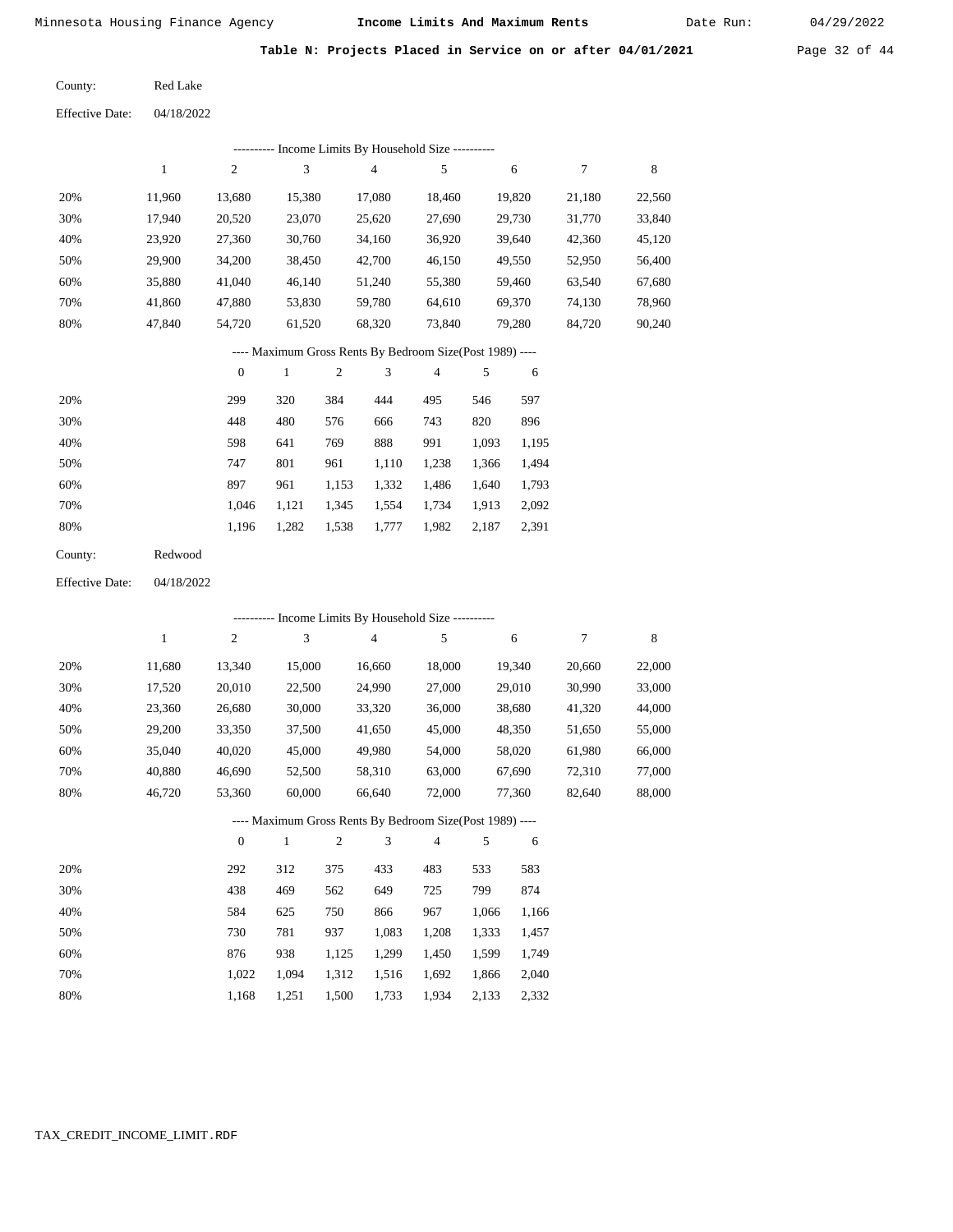Table N: Projects Placed in Service on or after 04/01/2021 Page 33 of 44

| County: | Renville |
|---------|----------|
|         |          |

| <b>Effective Date:</b> | 04/18/2022 |
|------------------------|------------|
|------------------------|------------|

| ---------- Income Limits By Household Size ---------- |        |        |        |        |        |        |        |        |  |  |  |
|-------------------------------------------------------|--------|--------|--------|--------|--------|--------|--------|--------|--|--|--|
|                                                       |        | 2      | 3      | 4      | 5      | 6      |        | 8      |  |  |  |
| 20%                                                   | 11.720 | 13,380 | 15,060 | 16.720 | 18.060 | 19.400 | 20.740 | 22,080 |  |  |  |
| 30%                                                   | 17,580 | 20,070 | 22,590 | 25,080 | 27,090 | 29,100 | 31,110 | 33,120 |  |  |  |
| 40%                                                   | 23.440 | 26,760 | 30,120 | 33,440 | 36,120 | 38,800 | 41,480 | 44,160 |  |  |  |
| 50%                                                   | 29,300 | 33,450 | 37,650 | 41,800 | 45,150 | 48,500 | 51,850 | 55,200 |  |  |  |
| 60%                                                   | 35,160 | 40,140 | 45,180 | 50,160 | 54,180 | 58,200 | 62,220 | 66,240 |  |  |  |
| 70%                                                   | 41.020 | 46,830 | 52,710 | 58,520 | 63,210 | 67,900 | 72,590 | 77,280 |  |  |  |
| 80%                                                   | 46,880 | 53,520 | 60,240 | 66,880 | 72,240 | 77,600 | 82,960 | 88,320 |  |  |  |

# ---- Maximum Gross Rents By Bedroom Size(Post 1989) ----

|     | $\mathbf{0}$ |       | $\overline{2}$ | 3     | 4     | 5     | 6     |
|-----|--------------|-------|----------------|-------|-------|-------|-------|
| 20% | 293          | 313   | 376            | 434   | 485   | 535   | 585   |
| 30% | 439          | 470   | 564            | 652   | 727   | 802   | 877   |
| 40% | 586          | 627   | 753            | 869   | 970   | 1,070 | 1,170 |
| 50% | 732          | 784   | 941            | 1,086 | 1,212 | 1,338 | 1,463 |
| 60% | 879          | 941   | 1,129          | 1,304 | 1,455 | 1,605 | 1,755 |
| 70% | 1,025        | 1,098 | 1,317          | 1,521 | 1,697 | 1,873 | 2,048 |
| 80% | 1,172        | 1,255 | 1,506          | 1,739 | 1,940 | 2,141 | 2,340 |
|     |              |       |                |       |       |       |       |

| County: | Rice |
|---------|------|
|---------|------|

04/18/2022 Effective Date:

|     | ---------- Income Limits By Household Size ---------- |                |                                                          |                |        |                |       |        |        |         |  |
|-----|-------------------------------------------------------|----------------|----------------------------------------------------------|----------------|--------|----------------|-------|--------|--------|---------|--|
|     | $\mathbf{1}$                                          | $\overline{c}$ | 3                                                        |                | 4      | 5              |       | 6      | 7      | 8       |  |
| 20% | 13,540                                                | 15,480         | 17,420                                                   |                | 19,340 | 20,900         |       | 22,440 | 24,000 | 25,540  |  |
| 30% | 20,310                                                | 23,220         | 26,130                                                   |                | 29,010 | 31,350         |       | 33,660 | 36,000 | 38,310  |  |
| 40% | 27,080                                                | 30,960         | 34,840                                                   |                | 38,680 | 41,800         |       | 44,880 | 48,000 | 51,080  |  |
| 50% | 33,850                                                | 38,700         | 43,550                                                   |                | 48,350 | 52,250         |       | 56,100 | 60,000 | 63,850  |  |
| 60% | 40,620                                                | 46,440         | 52,260                                                   |                | 58,020 | 62,700         |       | 67,320 | 72,000 | 76,620  |  |
| 70% | 47,390                                                | 54,180         | 60,970                                                   |                | 67,690 | 73,150         |       | 78,540 | 84,000 | 89,390  |  |
| 80% | 54,160                                                | 61,920         | 69,680                                                   |                | 77,360 | 83,600         |       | 89,760 | 96,000 | 102,160 |  |
|     |                                                       |                | ---- Maximum Gross Rents By Bedroom Size(Post 1989) ---- |                |        |                |       |        |        |         |  |
|     |                                                       | $\theta$       | $\mathbf{1}$                                             | $\mathfrak{2}$ | 3      | $\overline{4}$ | 5     | 6      |        |         |  |
| 20% |                                                       | 338            | 362                                                      | 435            | 503    | 561            | 619   | 676    |        |         |  |
| 30% |                                                       | 507            | 544                                                      | 653            | 754    | 841            | 928   | 1,015  |        |         |  |
| 40% |                                                       | 677            | 725                                                      | 871            | 1,006  | 1,122          | 1,238 | 1,353  |        |         |  |
| 50% |                                                       | 846            | 906                                                      | 1,088          | 1,257  | 1,402          | 1,548 | 1,692  |        |         |  |

| 70%  | 1.184 1.269 1.524 1.760 1.963 2.167 2.369 |  |  |  |
|------|-------------------------------------------|--|--|--|
| -80% | 1,354 1,451 1,742 2,012 2,244 2,477 2,707 |  |  |  |

1,306

1,509

1,683

1,857

2,030

1,088

1,015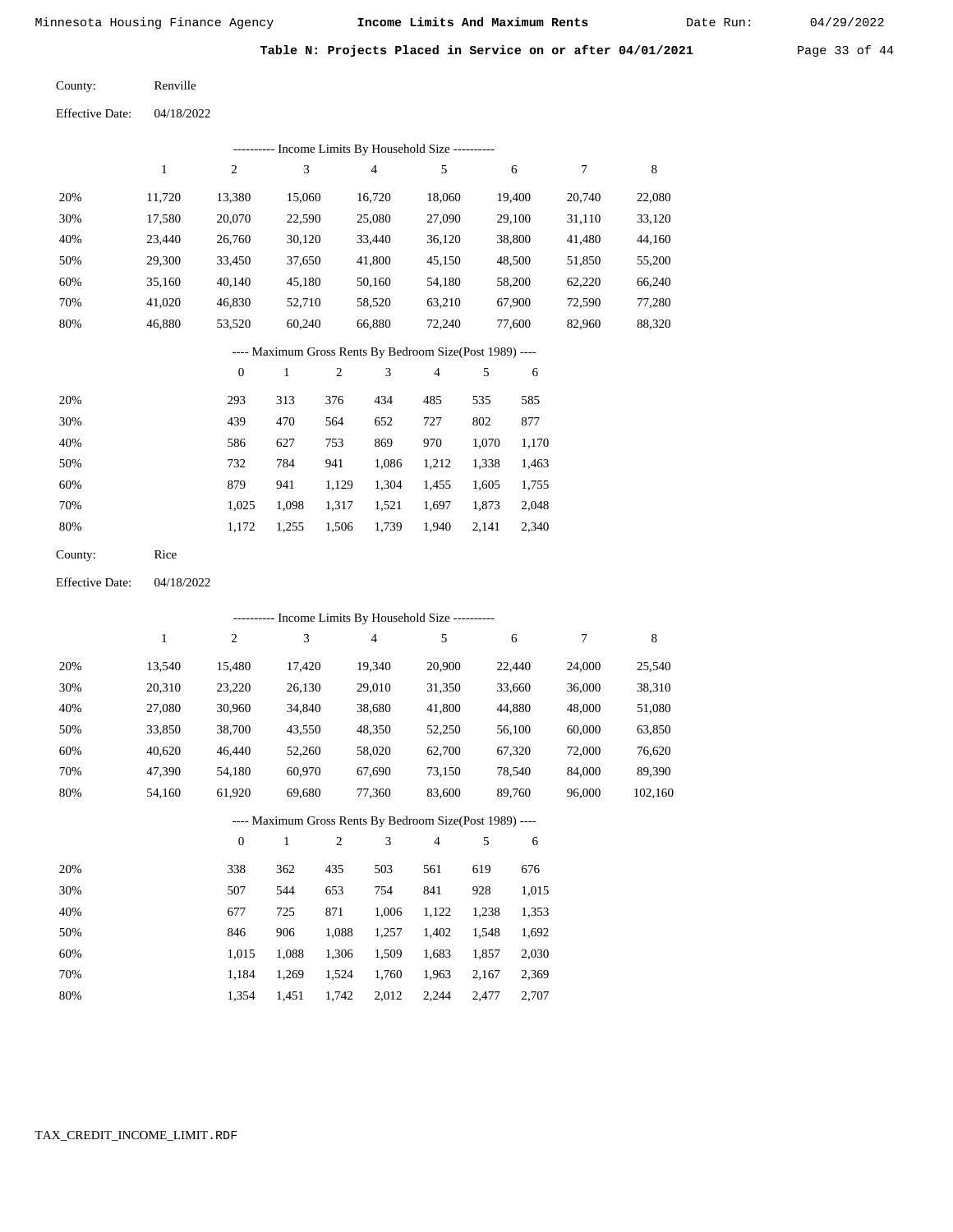Date Run: 04/29/2022

Table N: Projects Placed in Service on or after 04/01/2021 Page 34 of 44

| County: | Rock |
|---------|------|
|         |      |

04/18/2022 Effective Date:

|                        |              |                  |                             |            | --------- Income Limits By Household Size ----------     |                          |       |        |                  |             |
|------------------------|--------------|------------------|-----------------------------|------------|----------------------------------------------------------|--------------------------|-------|--------|------------------|-------------|
|                        | $\mathbf{1}$ | $\sqrt{2}$       | 3                           |            | $\overline{4}$                                           | 5                        |       | 6      | $\boldsymbol{7}$ | 8           |
| 20%                    | 11,680       | 13,340           | 15,000                      |            | 16,660                                                   | 18,000                   |       | 19,340 | 20,660           | 22,000      |
| 30%                    | 17,520       | 20,010           | 22,500                      |            | 24,990                                                   | 27,000                   |       | 29,010 | 30,990           | 33,000      |
| 40%                    | 23,360       | 26,680           | 30,000                      |            | 33,320                                                   | 36,000                   |       | 38,680 | 41,320           | 44,000      |
| 50%                    | 29,200       | 33,350           | 37,500                      |            | 41,650                                                   | 45,000                   |       | 48,350 | 51,650           | 55,000      |
| 60%                    | 35,040       | 40,020           | 45,000                      |            | 49,980                                                   | 54,000                   |       | 58,020 | 61,980           | 66,000      |
| 70%                    | 40,880       | 46,690           | 52,500                      |            | 58,310                                                   | 63,000                   |       | 67,690 | 72,310           | 77,000      |
| 80%                    | 46,720       | 53,360           | 60,000                      |            | 66,640                                                   | 72,000                   |       | 77,360 | 82,640           | 88,000      |
|                        |              |                  |                             |            | ---- Maximum Gross Rents By Bedroom Size(Post 1989) ---- |                          |       |        |                  |             |
|                        |              | $\boldsymbol{0}$ | $\mathbf{1}$                | $\sqrt{2}$ | 3                                                        | 4                        | 5     | 6      |                  |             |
| 20%                    |              | 292              | 312                         | 375        | 433                                                      | 483                      | 533   | 583    |                  |             |
| 30%                    |              | 438              | 469                         | 562        | 649                                                      | 725                      | 799   | 874    |                  |             |
| 40%                    |              | 584              | 625                         | 750        | 866                                                      | 967                      | 1,066 | 1,166  |                  |             |
| 50%                    |              | 730              | 781                         | 937        | 1,083                                                    | 1,208                    | 1,333 | 1,457  |                  |             |
| 60%                    |              | 876              | 938                         | 1,125      | 1,299                                                    | 1,450                    | 1,599 | 1,749  |                  |             |
| 70%                    |              | 1,022            | 1,094                       | 1,312      | 1,516                                                    | 1,692                    | 1,866 | 2,040  |                  |             |
| 80%                    |              | 1,168            | 1,251                       | 1,500      | 1,733                                                    | 1,934                    | 2,133 | 2,332  |                  |             |
| County:                | Roseau       |                  |                             |            |                                                          |                          |       |        |                  |             |
| <b>Effective Date:</b> | 04/18/2022   |                  |                             |            |                                                          |                          |       |        |                  |             |
|                        |              |                  |                             |            | ---------- Income Limits By Household Size ----------    |                          |       |        |                  |             |
|                        | $\mathbf{1}$ | $\overline{2}$   | $\ensuremath{\mathfrak{Z}}$ |            | $\overline{4}$                                           | 5                        |       | 6      | 7                | $\,$ 8 $\,$ |
| 20%                    | 11,760       | 13,440           | 15,120                      |            | 16,800                                                   | 18,160                   |       | 19,500 | 20,840           | 22,180      |
| 30%                    | 17,640       | 20,160           | 22,680                      |            | 25,200                                                   | 27,240                   |       | 29,250 | 31,260           | 33,270      |
| 40%                    | 23,520       | 26,880           | 30,240                      |            | 33,600                                                   | 36,320                   |       | 39,000 | 41,680           | 44,360      |
| 50%                    | 29,400       | 33,600           | 37,800                      |            | 42,000                                                   | 45,400                   |       | 48,750 | 52,100           | 55,450      |
| 60%                    | 35,280       | 40,320           | 45,360                      |            | 50,400                                                   | 54,480                   |       | 58,500 | 62,520           | 66,540      |
| 70%                    | 41,160       | 47,040           | 52,920                      |            | 58,800                                                   | 63,560                   |       | 68,250 | 72,940           | 77,630      |
| 80%                    | 47,040       | 53,760           | 60,480                      |            | 67,200                                                   | 72,640                   |       | 78,000 | 83,360           | 88,720      |
|                        |              |                  |                             |            | ---- Maximum Gross Rents By Bedroom Size(Post 1989) ---- |                          |       |        |                  |             |
|                        |              | $\boldsymbol{0}$ | $\mathbf{1}$                | $\sqrt{2}$ | 3                                                        | $\overline{\mathcal{L}}$ | 5     | 6      |                  |             |
| 20%                    |              | 294              | 315                         | 378        | 437                                                      | 487                      | 537   | 588    |                  |             |
| 30%                    |              | 441              | 472                         | 567        | 655                                                      | 731                      | 806   | 882    |                  |             |
| 40%                    |              | 588              | 630                         | 756        | 874                                                      | 975                      | 1,075 | 1,176  |                  |             |
| 50%                    |              | 735              | 787                         | 945        | 1,092                                                    | 1,218                    | 1,344 | 1,470  |                  |             |
| 60%                    |              | 882              | 945                         | 1,134      | 1,311                                                    | 1,462                    | 1,613 | 1,764  |                  |             |
| 70%                    |              | 1,029            | 1,102                       | 1,323      | 1,529                                                    | 1,706                    | 1,882 | 2,058  |                  |             |

1,176 1,260 1,512 1,748 1,950 2,151 2,352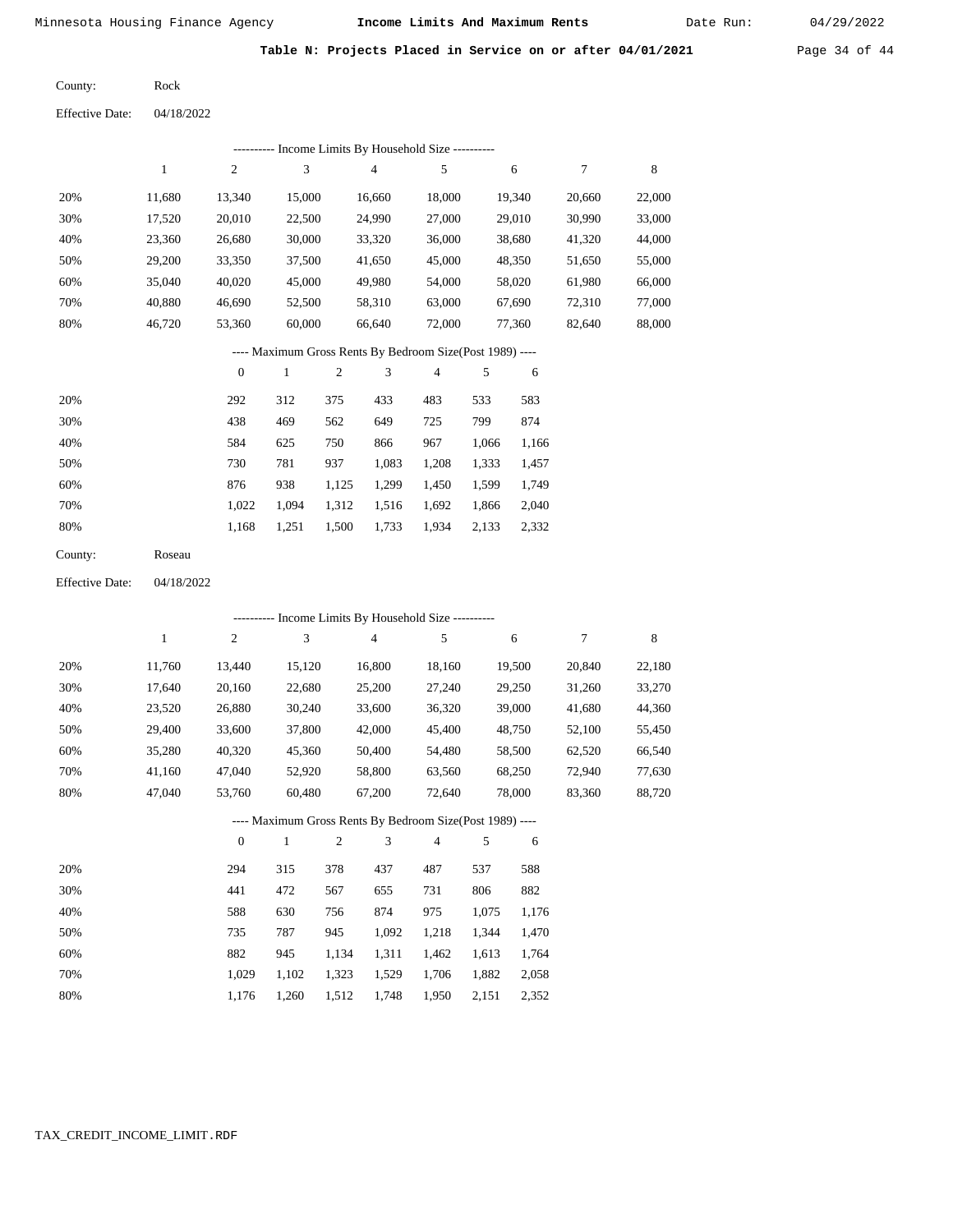Date Run:

Table N: Projects Placed in Service on or after 04/01/2021 Page 35 of 44

| County:                | Saint Louis |
|------------------------|-------------|
| <b>Effective Date:</b> | 04/18/2022  |

|                        |              |                  |                             |                | --------- Income Limits By Household Size ----------     |                |       |         |         |             |
|------------------------|--------------|------------------|-----------------------------|----------------|----------------------------------------------------------|----------------|-------|---------|---------|-------------|
|                        | $\mathbf{1}$ | $\sqrt{2}$       | 3                           |                | 4                                                        | 5              |       | 6       | 7       | $\,$ 8 $\,$ |
| 20%                    | 11,960       | 13,660           | 15,360                      |                | 17,060                                                   | 18,440         |       | 19,800  | 21,160  | 22,520      |
| 30%                    | 17,940       | 20,490           | 23,040                      |                | 25,590                                                   | 27,660         |       | 29,700  | 31,740  | 33,780      |
| 40%                    | 23,920       | 27,320           | 30,720                      |                | 34,120                                                   | 36,880         |       | 39,600  | 42,320  | 45,040      |
| 50%                    | 29,900       | 34,150           | 38,400                      |                | 42,650                                                   | 46,100         |       | 49,500  | 52,900  | 56,300      |
| 60%                    | 35,880       | 40,980           | 46,080                      |                | 51,180                                                   | 55,320         |       | 59,400  | 63,480  | 67,560      |
| 70%                    | 41,860       | 47,810           | 53,760                      |                | 59,710                                                   | 64,540         |       | 69,300  | 74,060  | 78,820      |
| 80%                    | 47,840       | 54,640           | 61,440                      |                | 68,240                                                   | 73,760         |       | 79,200  | 84,640  | 90,080      |
|                        |              |                  |                             |                | ---- Maximum Gross Rents By Bedroom Size(Post 1989) ---- |                |       |         |         |             |
|                        |              | $\boldsymbol{0}$ | $\mathbf{1}$                | $\mathfrak{2}$ | 3                                                        | $\overline{4}$ | 5     | 6       |         |             |
| 20%                    |              | 299              | 320                         | 384            | 443                                                      | 495            | 546   | 597     |         |             |
| 30%                    |              | 448              | 480                         | 576            | 665                                                      | 742            | 819   | 895     |         |             |
| 40%                    |              | 598              | 640                         | 768            | 887                                                      | 990            | 1,092 | 1,194   |         |             |
| 50%                    |              | 747              | 800                         | 960            | 1,109                                                    | 1,237          | 1,365 | 1,492   |         |             |
| 60%                    |              | 897              | 960                         | 1,152          | 1,331                                                    | 1,485          | 1,638 | 1,791   |         |             |
| 70%                    |              | 1,046            | 1,120                       | 1,344          | 1,553                                                    | 1,732          | 1,911 | 2,089   |         |             |
| 80%                    |              | 1,196            | 1,281                       | 1,536          | 1,775                                                    | 1,980          | 2,184 | 2,388   |         |             |
| County:                | Scott        |                  |                             |                |                                                          |                |       |         |         |             |
| <b>Effective Date:</b> | 04/18/2022   |                  |                             |                |                                                          |                |       |         |         |             |
|                        |              |                  |                             |                | ---------- Income Limits By Household Size ----------    |                |       |         |         |             |
|                        | $\mathbf{1}$ | $\sqrt{2}$       | $\ensuremath{\mathfrak{Z}}$ |                | 4                                                        | 5              |       | 6       | 7       | 8           |
| 20%                    | 16,440       | 18,780           | 21,120                      |                | 23,460                                                   | 25,340         |       | 27,220  | 29,100  | 30,980      |
| 30%                    | 24,660       | 28,170           | 31,680                      |                | 35,190                                                   | 38,010         |       | 40,830  | 43,650  | 46,470      |
| 40%                    | 32,880       | 37,560           | 42,240                      |                | 46,920                                                   | 50,680         |       | 54,440  | 58,200  | 61,960      |
| 50%                    | 41,100       | 46,950           | 52,800                      |                | 58,650                                                   | 63,350         |       | 68,050  | 72,750  | 77,450      |
| 60%                    | 49,320       | 56,340           | 63,360                      |                | 70,380                                                   | 76,020         |       | 81,660  | 87,300  | 92,940      |
| 70%                    | 57,540       | 65,730           | 73,920                      |                | 82,110                                                   | 88,690         |       | 95,270  | 101,850 | 108,430     |
| 80%                    | 65,760       | 75,120           | 84,480                      |                | 93,840                                                   | 101,360        |       | 108,880 | 116,400 | 123,920     |
|                        |              |                  |                             |                | ---- Maximum Gross Rents By Bedroom Size(Post 1989)      |                |       |         |         |             |
|                        |              | $\mathbf{0}$     | $\mathbf{1}$                | 2              | 3                                                        | 4              | 5     | 6       |         |             |
| 20%                    |              | 411              | 440                         | 528            | 610                                                      | 680            | 751   | 821     |         |             |
| 30%                    |              | 616              | 660                         | 792            | 915                                                      | 1,020          | 1,126 | 1,231   |         |             |
| 40%                    |              | 822              | 880                         | 1,056          | 1,220                                                    | 1,361          | 1,502 | 1,642   |         |             |
| 50%                    |              | 1,027            | 1,100                       | 1,320          | 1,525                                                    | 1,701          | 1,877 | 2,052   |         |             |
| 60%                    |              | 1,233            | 1,320                       | 1,584          | 1,830                                                    | 2,041          | 2,253 | 2,463   |         |             |
| 70%                    |              | 1,438            | 1,540                       | 1,848          | 2,135                                                    | 2,381          | 2,628 | 2,873   |         |             |
| 80%                    |              | 1,644            | 1,761                       | 2,112          | 2,440                                                    | 2,722          | 3,004 | 3,284   |         |             |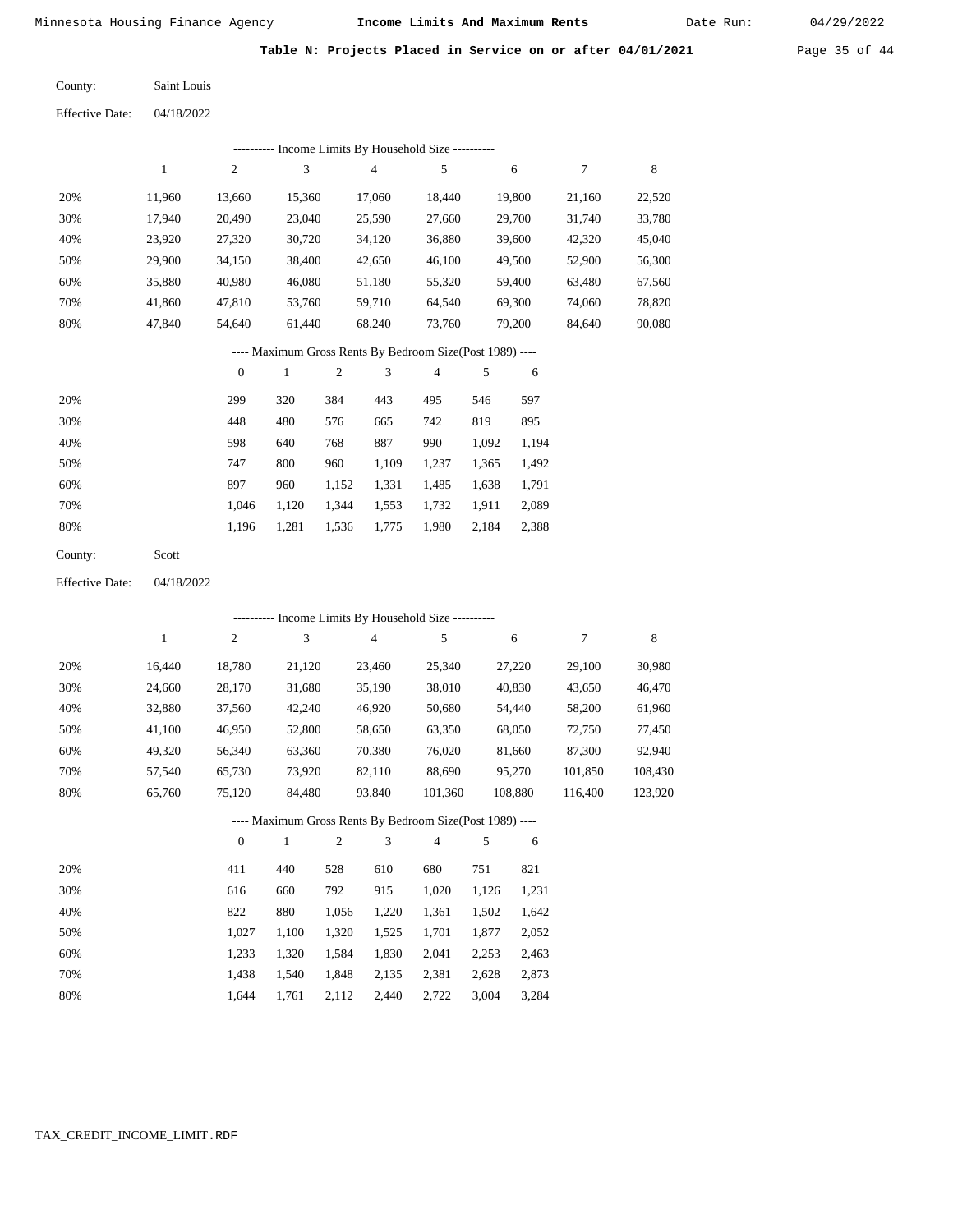Table N: Projects Placed in Service on or after 04/01/2021 Page 36 of 44

| County: | Sherburne |
|---------|-----------|
|         |           |

|     |        |        |        |        | ---------- Income Limits By Household Size ---------- |         |         |         |
|-----|--------|--------|--------|--------|-------------------------------------------------------|---------|---------|---------|
|     |        | 2      | 3      | 4      |                                                       | 6       |         | 8       |
| 20% | 16.440 | 18,780 | 21,120 | 23,460 | 25,340                                                | 27,220  | 29.100  | 30,980  |
| 30% | 24,660 | 28,170 | 31,680 | 35,190 | 38,010                                                | 40,830  | 43,650  | 46,470  |
| 40% | 32,880 | 37,560 | 42,240 | 46,920 | 50,680                                                | 54,440  | 58,200  | 61,960  |
| 50% | 41.100 | 46,950 | 52,800 | 58,650 | 63,350                                                | 68,050  | 72,750  | 77,450  |
| 60% | 49,320 | 56,340 | 63,360 | 70,380 | 76,020                                                | 81,660  | 87,300  | 92,940  |
| 70% | 57.540 | 65,730 | 73,920 | 82,110 | 88,690                                                | 95,270  | 101,850 | 108,430 |
| 80% | 65,760 | 75,120 | 84,480 | 93,840 | 101,360                                               | 108,880 | 116,400 | 123,920 |

# ---- Maximum Gross Rents By Bedroom Size(Post 1989) ----

|     | $\theta$ |       | 2     | 3     | $\overline{4}$ | 5     | 6     |
|-----|----------|-------|-------|-------|----------------|-------|-------|
| 20% | 411      | 440   | 528   | 610   | 680            | 751   | 821   |
| 30% | 616      | 660   | 792   | 915   | 1,020          | 1,126 | 1,231 |
| 40% | 822      | 880   | 1,056 | 1,220 | 1,361          | 1,502 | 1,642 |
| 50% | 1,027    | 1.100 | 1,320 | 1,525 | 1,701          | 1,877 | 2,052 |
| 60% | 1,233    | 1,320 | 1,584 | 1,830 | 2,041          | 2,253 | 2,463 |
| 70% | 1,438    | 1,540 | 1,848 | 2,135 | 2,381          | 2,628 | 2,873 |
| 80% | 1.644    | 1,761 | 2,112 | 2,440 | 2,722          | 3,004 | 3,284 |
|     |          |       |       |       |                |       |       |

| County: | Sibley |
|---------|--------|
|---------|--------|

04/18/2022 Effective Date:

|     |        |                  |              |                | ---------- Income Limits By Household Size ----------    |        |       |        |        |        |
|-----|--------|------------------|--------------|----------------|----------------------------------------------------------|--------|-------|--------|--------|--------|
|     | 1      | $\boldsymbol{2}$ | 3            |                | $\overline{4}$                                           | 5      |       | 6      | 7      | 8      |
| 20% | 11,900 | 13,600           | 15,300       |                | 17,000                                                   | 18,360 |       | 19,720 | 21,080 | 22,440 |
| 30% | 17,850 | 20,400           | 22,950       |                | 25,500                                                   | 27,540 |       | 29,580 | 31,620 | 33,660 |
| 40% | 23,800 | 27,200           | 30,600       |                | 34,000                                                   | 36,720 |       | 39,440 | 42,160 | 44,880 |
| 50% | 29,750 | 34,000           | 38,250       |                | 42,500                                                   | 45,900 |       | 49,300 | 52,700 | 56,100 |
| 60% | 35,700 | 40,800           | 45,900       |                | 51,000                                                   | 55,080 |       | 59,160 | 63,240 | 67,320 |
| 70% | 41,650 | 47,600           | 53,550       |                | 59,500                                                   | 64,260 |       | 69,020 | 73,780 | 78,540 |
| 80% | 47,600 | 54,400           | 61,200       |                | 68,000                                                   | 73,440 |       | 78,880 | 84,320 | 89,760 |
|     |        |                  |              |                | ---- Maximum Gross Rents By Bedroom Size(Post 1989) ---- |        |       |        |        |        |
|     |        | $\overline{0}$   | $\mathbf{1}$ | $\overline{c}$ | 3                                                        | 4      | 5     | 6      |        |        |
| 20% |        | 297              | 318          | 382            | 442                                                      | 493    | 544   | 595    |        |        |
| 30% |        | 446              | 478          | 573            | 663                                                      | 739    | 816   | 892    |        |        |
| 40% |        | 595              | 637          | 765            | 884                                                      | 986    | 1,088 | 1,190  |        |        |
| 50% |        | 743              | 796          | 956            | 1,105                                                    | 1,232  | 1,360 | 1,487  |        |        |
| 60% |        | 892              | 956          | 1,147          | 1,326                                                    | 1,479  | 1,632 | 1,785  |        |        |
| 70% |        | 1,041            | 1,115        | 1,338          | 1,547                                                    | 1,725  | 1,904 | 2,082  |        |        |

1,768 1,972 2,176 2,380

1,190

1,275 1,530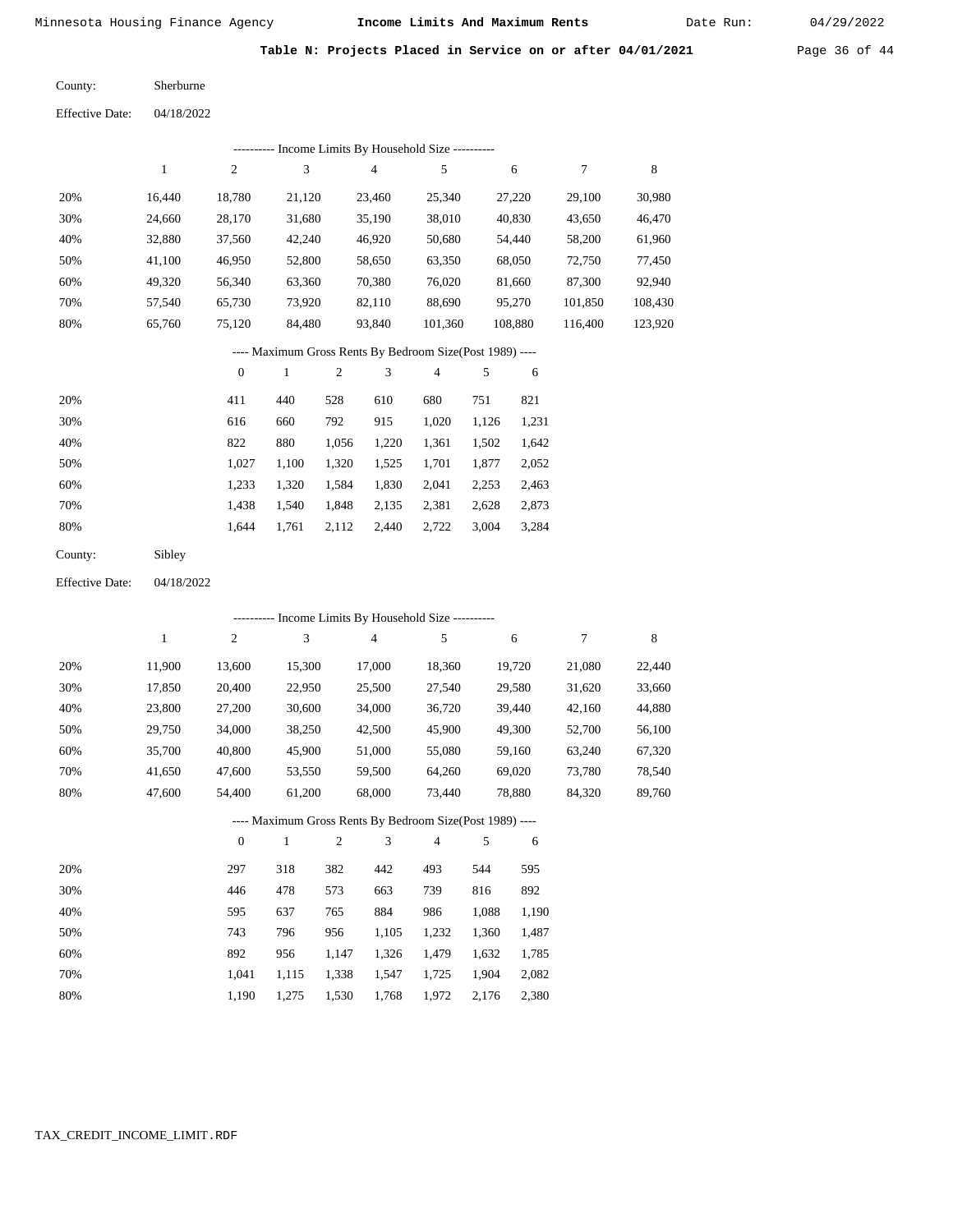Table N: Projects Placed in Service on or after 04/01/2021 Page 37 of 44

| County: | <b>Stearns</b> |
|---------|----------------|
|         |                |

|     | ---------- Income Limits By Household Size ---------- |        |        |                |        |        |        |        |  |  |
|-----|-------------------------------------------------------|--------|--------|----------------|--------|--------|--------|--------|--|--|
|     | 1                                                     | 2      | 3      | $\overline{4}$ | 5      | 6      | 7      | 8      |  |  |
| 20% | 12,380                                                | 14.140 | 15,900 | 17.660         | 19,080 | 20,500 | 21,900 | 23,320 |  |  |
| 30% | 18,570                                                | 21,210 | 23,850 | 26,490         | 28,620 | 30,750 | 32,850 | 34,980 |  |  |
| 40% | 24,760                                                | 28,280 | 31,800 | 35,320         | 38,160 | 41,000 | 43,800 | 46,640 |  |  |
| 50% | 30,950                                                | 35,350 | 39,750 | 44,150         | 47,700 | 51,250 | 54,750 | 58,300 |  |  |
| 60% | 37,140                                                | 42,420 | 47,700 | 52,980         | 57,240 | 61,500 | 65,700 | 69,960 |  |  |
| 70% | 43,330                                                | 49.490 | 55,650 | 61,810         | 66,780 | 71,750 | 76,650 | 81,620 |  |  |
| 80% | 49,520                                                | 56,560 | 63,600 | 70,640         | 76,320 | 82,000 | 87,600 | 93,280 |  |  |
|     |                                                       |        |        |                |        |        |        |        |  |  |

# ---- Maximum Gross Rents By Bedroom Size(Post 1989) ----

|     | 0     |       | $\overline{c}$ | 3     | 4     |       | 6     |
|-----|-------|-------|----------------|-------|-------|-------|-------|
| 20% | 309   | 331   | 397            | 459   | 512   | 565   | 618   |
| 30% | 464   | 497   | 596            | 688   | 768   | 847   | 927   |
| 40% | 619   | 663   | 795            | 918   | 1,025 | 1,130 | 1,236 |
| 50% | 773   | 828   | 993            | 1,148 | 1,281 | 1,413 | 1,545 |
| 60% | 928   | 994   | 1,192          | 1,377 | 1,537 | 1,695 | 1,854 |
| 70% | 1,083 | 1,160 | 1,391          | 1,607 | 1,793 | 1,978 | 2,163 |
| 80% | 1,238 | 1,326 | 1,590          | 1,837 | 2,050 | 2,261 | 2,472 |
|     |       |       |                |       |       |       |       |

Steele County:

04/18/2022 Effective Date:

|     |              |                |              |       |                | ---------- Income Limits By Household Size ----------    |       |        |        |        |
|-----|--------------|----------------|--------------|-------|----------------|----------------------------------------------------------|-------|--------|--------|--------|
|     | $\mathbf{1}$ | $\overline{2}$ | 3            |       | $\overline{4}$ | 5                                                        |       | 6      | 7      | 8      |
| 20% | 12,700       | 14,520         | 16,340       |       | 18,140         | 19,600                                                   |       | 21,060 | 22,500 | 23,960 |
| 30% | 19,050       | 21,780         | 24,510       |       | 27,210         | 29,400                                                   |       | 31,590 | 33,750 | 35,940 |
| 40% | 25,400       | 29,040         | 32,680       |       | 36,280         | 39,200                                                   |       | 42,120 | 45,000 | 47,920 |
| 50% | 31,750       | 36,300         | 40,850       |       | 45,350         | 49,000                                                   |       | 52,650 | 56,250 | 59,900 |
| 60% | 38,100       | 43,560         | 49,020       |       | 54,420         | 58,800                                                   |       | 63,180 | 67,500 | 71,880 |
| 70% | 44,450       | 50,820         | 57,190       |       | 63,490         | 68,600                                                   |       | 73,710 | 78,750 | 83,860 |
| 80% | 50,800       | 58,080         | 65,360       |       | 72,560         | 78,400                                                   |       | 84,240 | 90,000 | 95,840 |
|     |              |                |              |       |                | ---- Maximum Gross Rents By Bedroom Size(Post 1989) ---- |       |        |        |        |
|     |              | $\overline{0}$ | $\mathbf{1}$ | 2     | 3              | $\overline{4}$                                           | 5     | 6      |        |        |
| 20% |              | 317            | 340          | 408   | 471            | 526                                                      | 580   | 634    |        |        |
| 30% |              | 476            | 510          | 612   | 707            | 789                                                      | 871   | 952    |        |        |
| 40% |              | 635            | 680          | 817   | 943            | 1,053                                                    | 1,161 | 1,269  |        |        |
| 50% |              | 793            | 850          | 1,021 | 1,179          | 1,316                                                    | 1,451 | 1,587  |        |        |
| 60% |              | 952            | 1,020        | 1,225 | 1,415          | 1,579                                                    | 1,742 | 1,904  |        |        |

1,020 1,225 1,415 1,579 1,742 1,904

| 70% |  |  | 1,111 1,190 1,429 1,651 1,842 2,032 2,222 |  |
|-----|--|--|-------------------------------------------|--|
| 80% |  |  | 1,270 1,361 1,634 1,887 2,106 2,323 2,539 |  |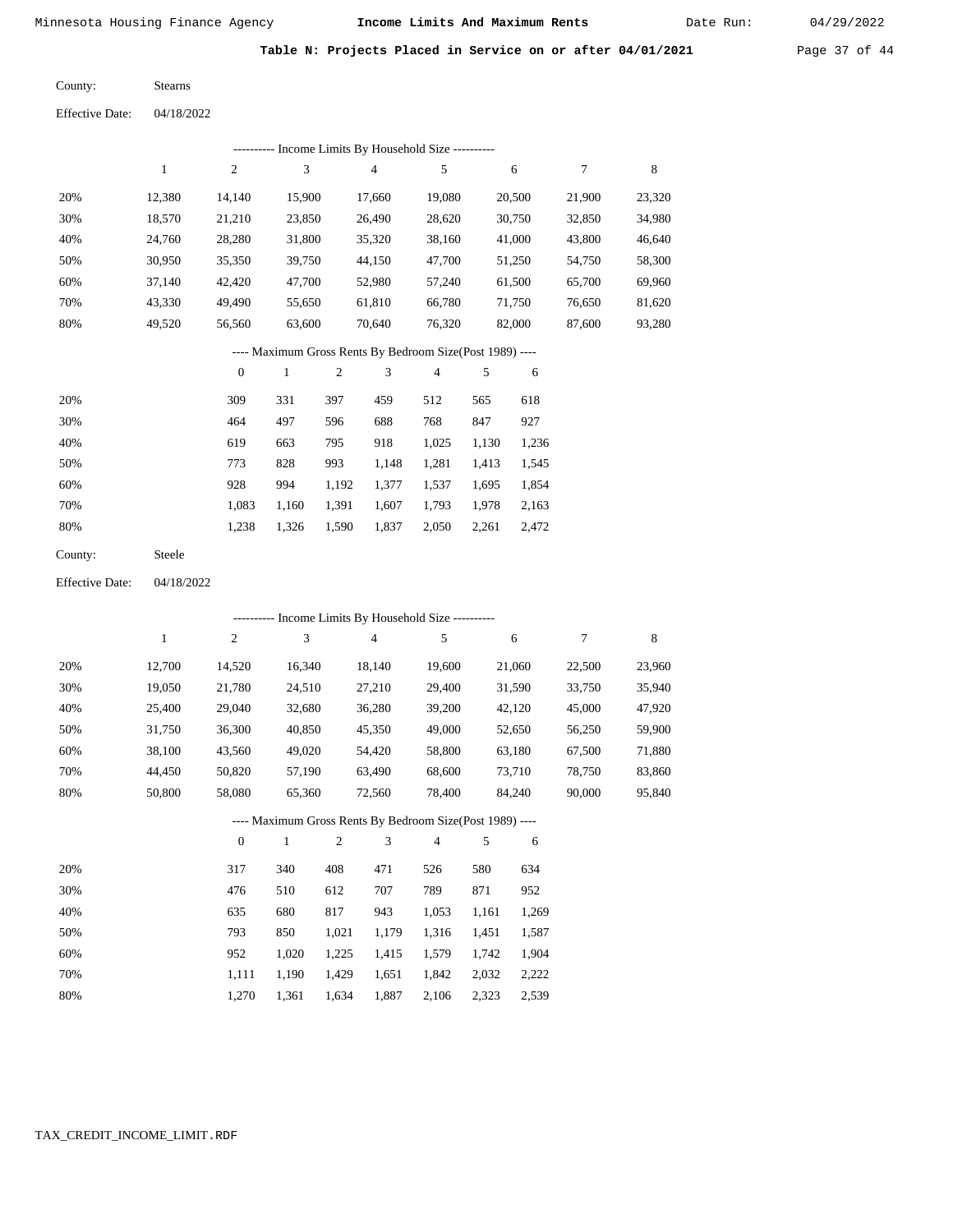Table N: Projects Placed in Service on or after 04/01/2021 Page 38 of 44

| County: | <b>Stevens</b> |
|---------|----------------|
|         |                |

04/18/2022 Effective Date:

| ---------- Income Limits By Household Size ---------- |        |        |        |        |          |        |        |        |  |
|-------------------------------------------------------|--------|--------|--------|--------|----------|--------|--------|--------|--|
|                                                       |        | 2      | 3      | 4      | 5        | 6      | 7      | 8      |  |
| 20%                                                   | 13.080 | 14,940 | 16.800 | 18.660 | 20.160   | 21,660 | 23.140 | 24,640 |  |
| 30%                                                   | 19,620 | 22,410 | 25,200 | 27,990 | 30,240   | 32,490 | 34,710 | 36,960 |  |
| 40%                                                   | 26.160 | 29,880 | 33,600 | 37,320 | 40,320   | 43,320 | 46,280 | 49,280 |  |
| 50%                                                   | 32,700 | 37,350 | 42,000 | 46,650 | 50,400   | 54,150 | 57,850 | 61,600 |  |
| 60%                                                   | 39,240 | 44,820 | 50,400 | 55,980 | 60,480   | 64,980 | 69,420 | 73,920 |  |
| 70%                                                   | 45.780 | 52,290 | 58,800 | 65,310 | 70,560   | 75,810 | 80,990 | 86,240 |  |
| 80%                                                   | 52,320 | 59,760 | 67,200 | 74.640 | 80,640   | 86,640 | 92,560 | 98,560 |  |
|                                                       |        |        | $\sim$ | .      | $\sim$ . |        |        |        |  |

| ---- Maximum Gross Rents By Bedroom Size(Post 1989) ---- |  |  |  |  |
|----------------------------------------------------------|--|--|--|--|
|----------------------------------------------------------|--|--|--|--|

|     | $\mathbf{0}$ |       | $\overline{2}$ | 3     | 4     | 5     | 6     |
|-----|--------------|-------|----------------|-------|-------|-------|-------|
| 20% | 327          | 350   | 420            | 485   | 541   | 597   | 653   |
| 30% | 490          | 525   | 630            | 727   | 812   | 895   | 979   |
| 40% | 654          | 700   | 840            | 970   | 1,083 | 1.194 | 1,306 |
| 50% | 817          | 875   | 1,050          | 1,213 | 1,353 | 1,493 | 1,632 |
| 60% | 981          | 1,050 | 1,260          | 1,455 | 1,624 | 1,791 | 1,959 |
| 70% | 1.144        | 1,225 | 1,470          | 1,698 | 1,895 | 2,090 | 2,285 |
| 80% | 1,308        | 1,401 | 1,680          | 1,941 | 2,166 | 2,389 | 2,612 |
|     |              |       |                |       |       |       |       |

| County: | Swift |
|---------|-------|
|---------|-------|

04/18/2022 Effective Date:

|     | ---------- Income Limits By Household Size ---------- |                |        |                |                |                                                          |       |        |        |        |  |
|-----|-------------------------------------------------------|----------------|--------|----------------|----------------|----------------------------------------------------------|-------|--------|--------|--------|--|
|     | $\mathbf{1}$                                          | $\overline{c}$ | 3      |                | $\overline{4}$ | 5                                                        |       | 6      | $\tau$ | 8      |  |
| 20% | 11,680                                                | 13,340         | 15,000 |                | 16,660         | 18,000                                                   |       | 19,340 | 20,660 | 22,000 |  |
| 30% | 17,520                                                | 20,010         | 22,500 |                | 24,990         | 27,000                                                   |       | 29,010 | 30,990 | 33,000 |  |
| 40% | 23,360                                                | 26,680         | 30,000 |                | 33,320         | 36,000                                                   |       | 38,680 | 41,320 | 44,000 |  |
| 50% | 29,200                                                | 33,350         | 37,500 |                | 41,650         | 45,000                                                   |       | 48,350 | 51,650 | 55,000 |  |
| 60% | 35,040                                                | 40,020         | 45,000 |                | 49,980         | 54,000                                                   |       | 58,020 | 61,980 | 66,000 |  |
| 70% | 40,880                                                | 46,690         | 52,500 |                | 58,310         | 63,000                                                   |       | 67,690 | 72,310 | 77,000 |  |
| 80% | 46,720                                                | 53,360         | 60,000 |                | 66,640         | 72,000                                                   |       | 77,360 | 82,640 | 88,000 |  |
|     |                                                       |                |        |                |                | ---- Maximum Gross Rents By Bedroom Size(Post 1989) ---- |       |        |        |        |  |
|     |                                                       | $\overline{0}$ | 1      | $\mathfrak{2}$ | 3              | 4                                                        | 5     | 6      |        |        |  |
| 20% |                                                       | 292            | 312    | 375            | 433            | 483                                                      | 533   | 583    |        |        |  |
| 30% |                                                       | 438            | 469    | 562            | 649            | 725                                                      | 799   | 874    |        |        |  |
| 40% |                                                       | 584            | 625    | 750            | 866            | 967                                                      | 1,066 | 1,166  |        |        |  |
| 50% |                                                       | 730            | 781    | 937            | 1,083          | 1,208                                                    | 1,333 | 1,457  |        |        |  |
| 60% |                                                       | 876            | 938    | 1,125          | 1,299          | 1,450                                                    | 1,599 | 1,749  |        |        |  |
| 70% |                                                       | 1,022          | 1,094  | 1,312          | 1,516          | 1,692                                                    | 1,866 | 2,040  |        |        |  |

1,168 1,251 1,500 1,733 1,934 2,133 2,332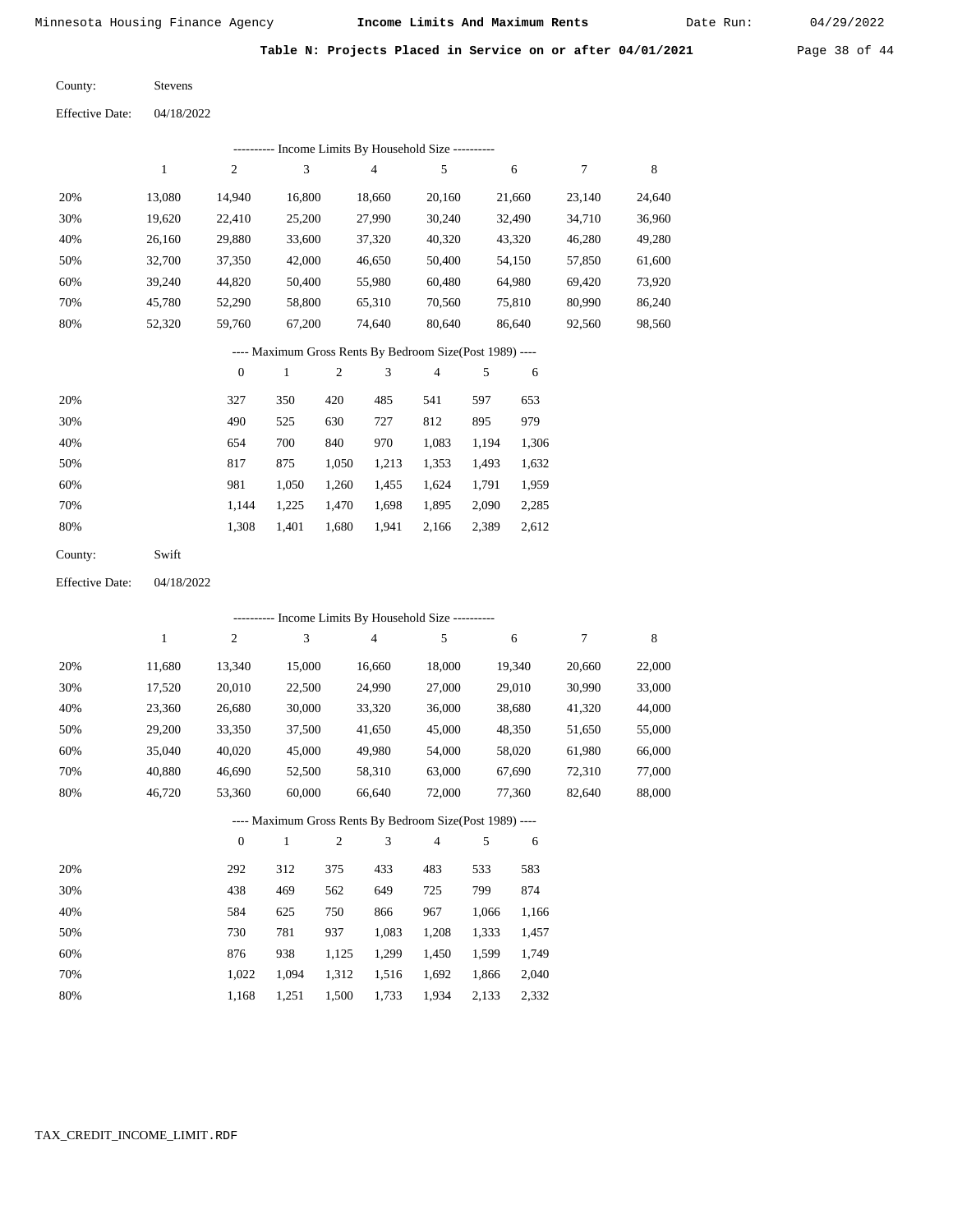Table N: Projects Placed in Service on or after 04/01/2021 Page 39 of 44

| County: | Todd |
|---------|------|
|---------|------|

04/18/2022 Effective Date:

|     | Income Limits By Household Size - |        |        |        |        |        |        |        |  |  |
|-----|-----------------------------------|--------|--------|--------|--------|--------|--------|--------|--|--|
|     |                                   | 2      | 3      | 4      | 5      | 6      | 7      | 8      |  |  |
| 20% | 11,680                            | 13,340 | 15,000 | 16,660 | 18,000 | 19,340 | 20,660 | 22,000 |  |  |
| 30% | 17,520                            | 20,010 | 22,500 | 24,990 | 27,000 | 29,010 | 30,990 | 33,000 |  |  |
| 40% | 23,360                            | 26,680 | 30,000 | 33,320 | 36,000 | 38,680 | 41,320 | 44,000 |  |  |
| 50% | 29,200                            | 33,350 | 37,500 | 41,650 | 45,000 | 48,350 | 51,650 | 55,000 |  |  |
| 60% | 35,040                            | 40,020 | 45,000 | 49,980 | 54,000 | 58,020 | 61,980 | 66,000 |  |  |
| 70% | 40,880                            | 46,690 | 52,500 | 58,310 | 63,000 | 67,690 | 72,310 | 77,000 |  |  |
| 80% | 46,720                            | 53,360 | 60,000 | 66,640 | 72,000 | 77,360 | 82,640 | 88,000 |  |  |
|     |                                   |        |        |        |        |        |        |        |  |  |

# ---- Maximum Gross Rents By Bedroom Size(Post 1989) ----

|     | $\mathbf{0}$ |       | $\overline{c}$ | 3     | $\overline{4}$ | 5     | 6     |
|-----|--------------|-------|----------------|-------|----------------|-------|-------|
| 20% | 292          | 312   | 375            | 433   | 483            | 533   | 583   |
| 30% | 438          | 469   | 562            | 649   | 725            | 799   | 874   |
| 40% | 584          | 625   | 750            | 866   | 967            | 1,066 | 1,166 |
| 50% | 730          | 781   | 937            | 1,083 | 1,208          | 1,333 | 1,457 |
| 60% | 876          | 938   | 1,125          | 1,299 | 1,450          | 1,599 | 1,749 |
| 70% | 1.022        | 1.094 | 1,312          | 1,516 | 1,692          | 1,866 | 2,040 |
| 80% | 1,168        | 1,251 | 1,500          | 1,733 | 1,934          | 2,133 | 2,332 |
|     |              |       |                |       |                |       |       |

| County: | Traverse |
|---------|----------|
|---------|----------|

04/18/2022 Effective Date:

|     |              |                |        |                | ---------- Income Limits By Household Size ----------    |        |       |        |        |        |
|-----|--------------|----------------|--------|----------------|----------------------------------------------------------|--------|-------|--------|--------|--------|
|     | $\mathbf{1}$ | $\overline{c}$ | 3      |                | $\overline{4}$                                           | 5      |       | 6      | 7      | 8      |
| 20% | 11,680       | 13,340         | 15,000 |                | 16,660                                                   | 18,000 |       | 19,340 | 20,660 | 22,000 |
| 30% | 17,520       | 20,010         | 22,500 |                | 24,990                                                   | 27,000 |       | 29,010 | 30,990 | 33,000 |
| 40% | 23,360       | 26,680         | 30,000 |                | 33,320                                                   | 36,000 |       | 38,680 | 41,320 | 44,000 |
| 50% | 29,200       | 33,350         | 37,500 |                | 41,650                                                   | 45,000 |       | 48,350 | 51,650 | 55,000 |
| 60% | 35,040       | 40,020         | 45,000 |                | 49,980                                                   | 54,000 |       | 58,020 | 61,980 | 66,000 |
| 70% | 40,880       | 46,690         | 52,500 |                | 58,310                                                   | 63,000 |       | 67,690 | 72,310 | 77,000 |
| 80% | 46,720       | 53,360         | 60,000 |                | 66,640                                                   | 72,000 |       | 77,360 | 82,640 | 88,000 |
|     |              |                |        |                | ---- Maximum Gross Rents By Bedroom Size(Post 1989) ---- |        |       |        |        |        |
|     |              | $\mathbf{0}$   | 1      | $\overline{2}$ | 3                                                        | 4      | 5     | 6      |        |        |
| 20% |              | 292            | 312    | 375            | 433                                                      | 483    | 533   | 583    |        |        |
| 30% |              | 438            | 469    | 562            | 649                                                      | 725    | 799   | 874    |        |        |
| 40% |              | 584            | 625    | 750            | 866                                                      | 967    | 1,066 | 1,166  |        |        |
| 50% |              | 730            | 781    | 937            | 1,083                                                    | 1,208  | 1,333 | 1,457  |        |        |
| 60% |              | 876            | 938    | 1,125          | 1,299                                                    | 1,450  | 1,599 | 1,749  |        |        |
| 70% |              | 1,022          | 1,094  | 1,312          | 1,516                                                    | 1,692  | 1,866 | 2,040  |        |        |

1,500 1,733

1,934 2,133 2,332

1,168

1,251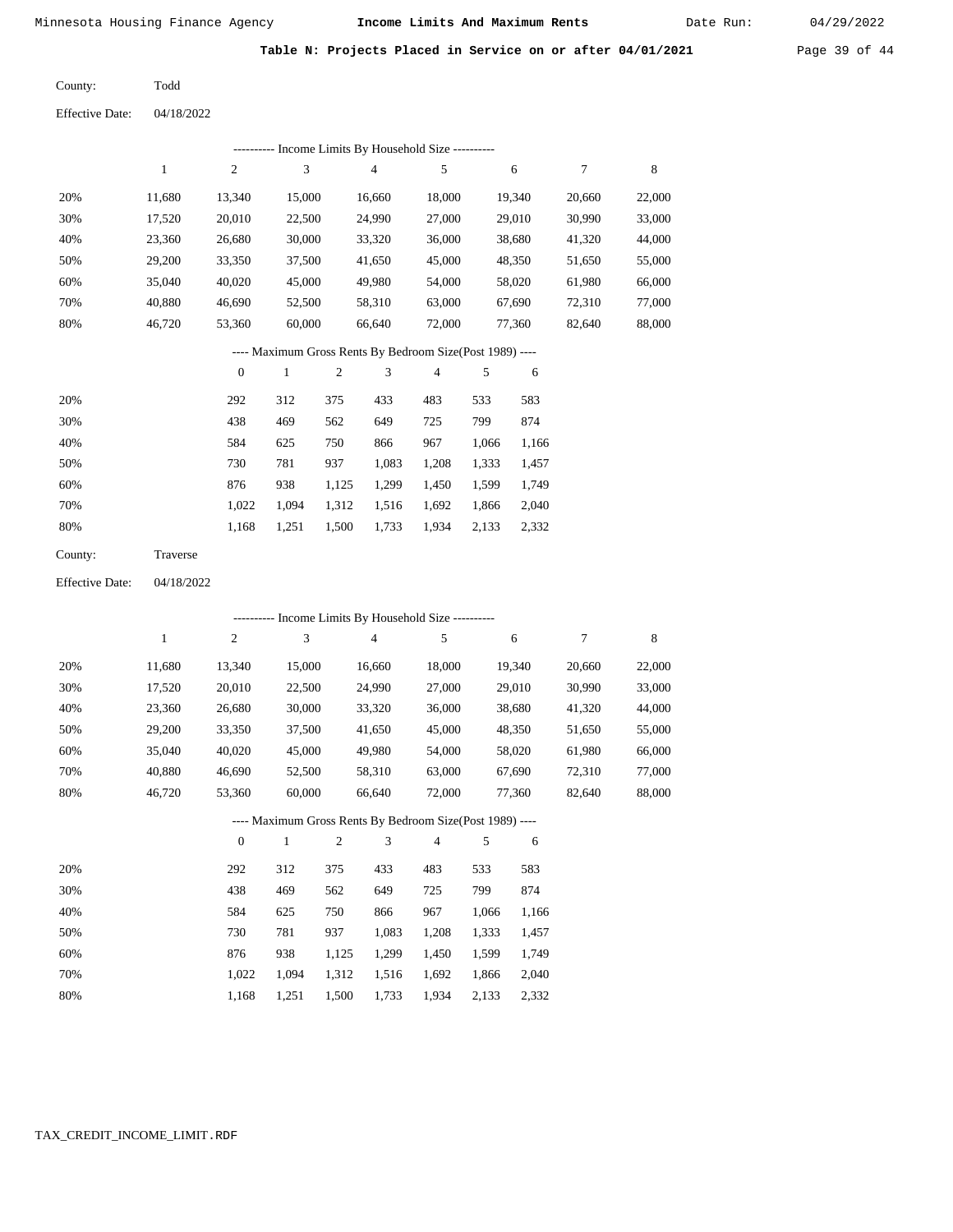Table N: Projects Placed in Service on or after 04/01/2021 Page 40 of 44

| County: | Wabasha |
|---------|---------|
|         |         |

| Effective Date: $04/18/2022$ |  |                            |  |
|------------------------------|--|----------------------------|--|
|                              |  | ---------- Income Limits B |  |
|                              |  |                            |  |

| Income Limits By Household Size ---------- |        |        |        |        |        |        |        |        |  |  |  |
|--------------------------------------------|--------|--------|--------|--------|--------|--------|--------|--------|--|--|--|
|                                            |        | 2      | 3      | 4      | 5      | 6      | 7      | 8      |  |  |  |
| 20%                                        | 12,520 | 14,320 | 16,100 | 17,880 | 19,320 | 20,760 | 22,180 | 23,620 |  |  |  |
| 30%                                        | 18,780 | 21,480 | 24,150 | 26,820 | 28,980 | 31,140 | 33,270 | 35,430 |  |  |  |
| 40%                                        | 25,040 | 28,640 | 32,200 | 35,760 | 38,640 | 41,520 | 44,360 | 47,240 |  |  |  |
| 50%                                        | 31,300 | 35,800 | 40,250 | 44,700 | 48,300 | 51,900 | 55,450 | 59,050 |  |  |  |
| 60%                                        | 37,560 | 42,960 | 48,300 | 53,640 | 57,960 | 62,280 | 66,540 | 70,860 |  |  |  |
| 70%                                        | 43,820 | 50,120 | 56,350 | 62,580 | 67,620 | 72,660 | 77,630 | 82,670 |  |  |  |
| 80%                                        | 50,080 | 57,280 | 64,400 | 71,520 | 77,280 | 83,040 | 88,720 | 94,480 |  |  |  |

### ---- Maximum Gross Rents By Bedroom Size(Post 1989) ----

|     | $\mathbf{0}$ |       | 2     | 3     | 4     | 5     | 6     |
|-----|--------------|-------|-------|-------|-------|-------|-------|
| 20% | 313          | 335   | 402   | 465   | 519   | 572   | 625   |
| 30% | 469          | 503   | 603   | 697   | 778   | 858   | 938   |
| 40% | 626          | 671   | 805   | 930   | 1,038 | 1,145 | 1,251 |
| 50% | 782          | 838   | 1,006 | 1,162 | 1,297 | 1,431 | 1,564 |
| 60% | 939          | 1,006 | 1,207 | 1,395 | 1,557 | 1,717 | 1,877 |
| 70% | 1.095        | 1,174 | 1,408 | 1,627 | 1,816 | 2,003 | 2,190 |
| 80% | 1,252        | 1,342 | 1,610 | 1,860 | 2,076 | 2,290 | 2,503 |
|     |              |       |       |       |       |       |       |

| County: | Wadena |
|---------|--------|
|---------|--------|

04/18/2022 Effective Date:

| ---------- Income Limits By Household Size ---------- |        |                |              |                |                |                                                          |       |        |        |             |
|-------------------------------------------------------|--------|----------------|--------------|----------------|----------------|----------------------------------------------------------|-------|--------|--------|-------------|
|                                                       | 1      | $\overline{c}$ | 3            |                | $\overline{4}$ | 5                                                        |       | 6      | 7      | $\,$ 8 $\,$ |
| 20%                                                   | 11,680 | 13,340         | 15,000       |                | 16,660         | 18,000                                                   |       | 19,340 | 20,660 | 22,000      |
| 30%                                                   | 17,520 | 20,010         | 22,500       |                | 24,990         | 27,000                                                   |       | 29,010 | 30,990 | 33,000      |
| 40%                                                   | 23,360 | 26,680         | 30,000       |                | 33,320         | 36,000                                                   |       | 38,680 | 41,320 | 44,000      |
| 50%                                                   | 29,200 | 33,350         | 37,500       |                | 41,650         | 45,000                                                   |       | 48,350 | 51,650 | 55,000      |
| 60%                                                   | 35,040 | 40,020         | 45,000       |                | 49,980         | 54,000                                                   |       | 58,020 | 61,980 | 66,000      |
| 70%                                                   | 40,880 | 46,690         | 52,500       |                | 58,310         | 63,000                                                   |       | 67,690 | 72,310 | 77,000      |
| 80%                                                   | 46,720 | 53,360         | 60,000       |                | 66,640         | 72,000                                                   |       | 77,360 | 82,640 | 88,000      |
|                                                       |        |                |              |                |                | ---- Maximum Gross Rents By Bedroom Size(Post 1989) ---- |       |        |        |             |
|                                                       |        | $\overline{0}$ | $\mathbf{1}$ | $\overline{2}$ | 3              | $\overline{4}$                                           | 5     | 6      |        |             |
| 20%                                                   |        | 292            | 312          | 375            | 433            | 483                                                      | 533   | 583    |        |             |
| 30%                                                   |        | 438            | 469          | 562            | 649            | 725                                                      | 799   | 874    |        |             |
| 40%                                                   |        | 584            | 625          | 750            | 866            | 967                                                      | 1,066 | 1,166  |        |             |
| 50%                                                   |        | 730            | 781          | 937            | 1,083          | 1,208                                                    | 1,333 | 1,457  |        |             |
| 60%                                                   |        | 876            | 938          | 1,125          | 1,299          | 1,450                                                    | 1,599 | 1,749  |        |             |
| 70%                                                   |        | 1,022          | 1,094        | 1,312          | 1,516          | 1,692                                                    | 1,866 | 2,040  |        |             |

1,500 1,733

1,934 2,133 2,332

1,168

1,251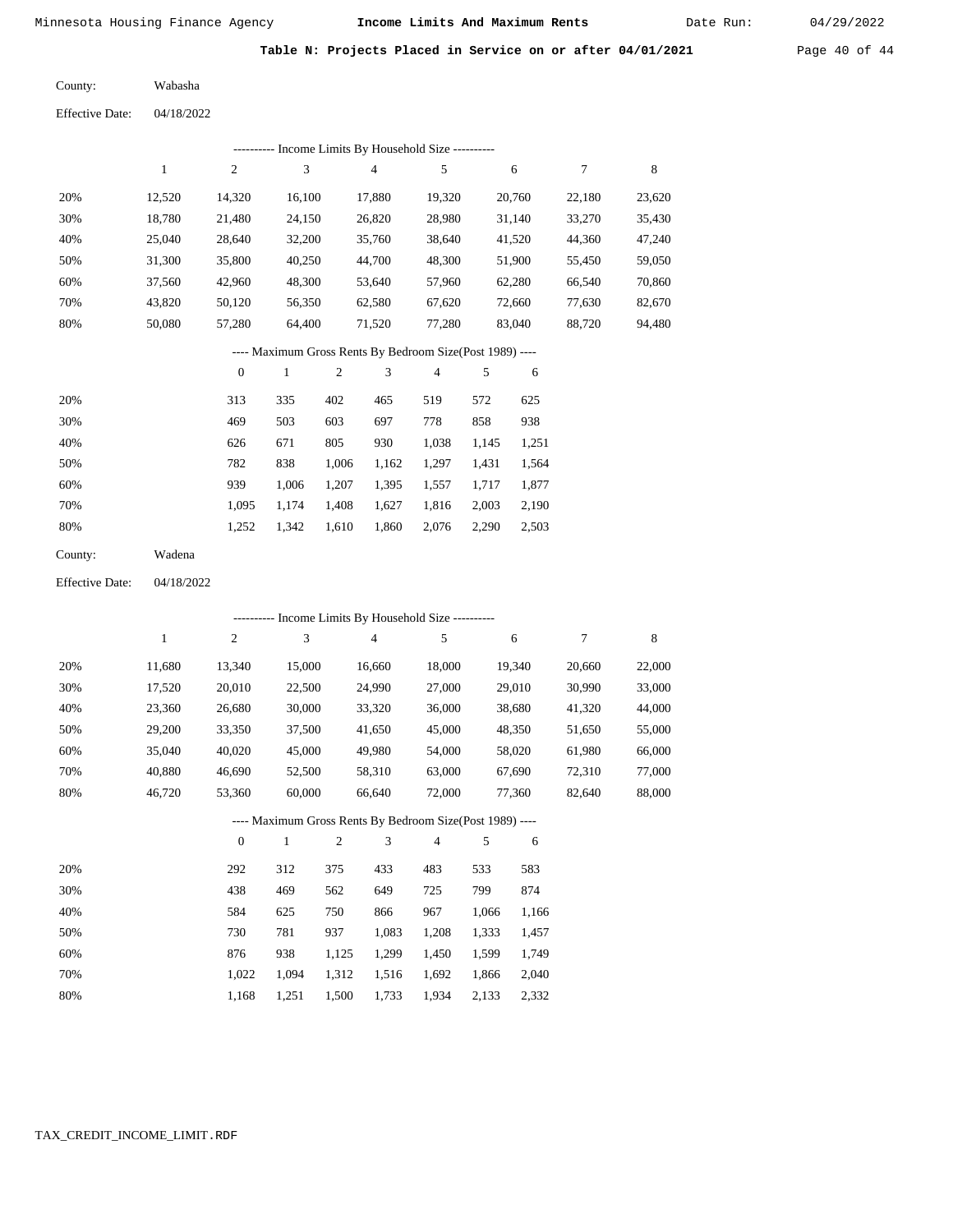Table N: Projects Placed in Service on or after 04/01/2021 Page 41 of 44

| County: | Waseca |
|---------|--------|
|         |        |

Effective Date: 04/18/2022

|     | -- Income Limits By Household Size ---------- |        |        |        |        |        |        |        |  |  |  |  |
|-----|-----------------------------------------------|--------|--------|--------|--------|--------|--------|--------|--|--|--|--|
|     |                                               | 2      | 3      | 4      | 5      | 6      | 7      | 8      |  |  |  |  |
| 20% | 11.720                                        | 13,380 | 15,060 | 16.720 | 18,060 | 19.400 | 20,740 | 22,080 |  |  |  |  |
| 30% | 17,580                                        | 20,070 | 22,590 | 25,080 | 27,090 | 29,100 | 31,110 | 33,120 |  |  |  |  |
| 40% | 23.440                                        | 26,760 | 30,120 | 33,440 | 36,120 | 38,800 | 41,480 | 44,160 |  |  |  |  |
| 50% | 29,300                                        | 33.450 | 37,650 | 41,800 | 45,150 | 48,500 | 51,850 | 55,200 |  |  |  |  |
| 60% | 35,160                                        | 40,140 | 45,180 | 50,160 | 54,180 | 58,200 | 62,220 | 66,240 |  |  |  |  |
| 70% | 41,020                                        | 46,830 | 52,710 | 58,520 | 63,210 | 67,900 | 72,590 | 77,280 |  |  |  |  |
| 80% | 46,880                                        | 53,520 | 60.240 | 66,880 | 72,240 | 77,600 | 82,960 | 88,320 |  |  |  |  |

# ---- Maximum Gross Rents By Bedroom Size(Post 1989) ----

|     | $\mathbf{0}$ |       | $\overline{c}$ | 3     | 4     | 5     | 6     |
|-----|--------------|-------|----------------|-------|-------|-------|-------|
| 20% | 293          | 313   | 376            | 434   | 485   | 535   | 585   |
| 30% | 439          | 470   | 564            | 652   | 727   | 802   | 877   |
| 40% | 586          | 627   | 753            | 869   | 970   | 1,070 | 1,170 |
| 50% | 732          | 784   | 941            | 1,086 | 1,212 | 1,338 | 1,463 |
| 60% | 879          | 941   | 1,129          | 1,304 | 1,455 | 1,605 | 1,755 |
| 70% | 1.025        | 1,098 | 1,317          | 1,521 | 1,697 | 1,873 | 2,048 |
| 80% | 1,172        | 1,255 | 1,506          | 1,739 | 1,940 | 2,141 | 2,340 |

| County: | Washington |
|---------|------------|
|         |            |

Effective Date: 04/18/2022

| ---------- Income Limits By Household Size ---------- |        |                |        |                                                          |                |         |         |         |
|-------------------------------------------------------|--------|----------------|--------|----------------------------------------------------------|----------------|---------|---------|---------|
|                                                       | 1      | 2              | 3      | 4                                                        | 5              | 6       | 7       | 8       |
| 20%                                                   | 16,440 | 18,780         | 21,120 | 23,460                                                   | 25,340         | 27,220  | 29,100  | 30,980  |
| 30%                                                   | 24,660 | 28,170         | 31,680 | 35,190                                                   | 38,010         | 40,830  | 43,650  | 46,470  |
| 40%                                                   | 32,880 | 37,560         | 42,240 | 46,920                                                   | 50,680         | 54,440  | 58,200  | 61,960  |
| 50%                                                   | 41,100 | 46,950         | 52,800 | 58,650                                                   | 63,350         | 68,050  | 72,750  | 77,450  |
| 60%                                                   | 49,320 | 56,340         | 63,360 | 70,380                                                   | 76,020         | 81,660  | 87,300  | 92,940  |
| 70%                                                   | 57.540 | 65,730         | 73,920 | 82,110                                                   | 88,690         | 95,270  | 101,850 | 108.430 |
| 80%                                                   | 65,760 | 75,120         | 84,480 | 93,840                                                   | 101,360        | 108,880 | 116,400 | 123,920 |
|                                                       |        |                |        | ---- Maximum Gross Rents By Bedroom Size(Post 1989) ---- |                |         |         |         |
|                                                       |        | $\overline{0}$ | 1      | 3<br>2                                                   | $\overline{4}$ | 5<br>6  |         |         |

| 20% | 411   | 440   | 528   | 610   | 680   | 751   | 821   |
|-----|-------|-------|-------|-------|-------|-------|-------|
| 30% | 616   | 660   | 792   | 915   | 1.020 | 1.126 | 1,231 |
| 40% | 822   | 880   | 1.056 | 1,220 | 1,361 | 1,502 | 1,642 |
| 50% | 1.027 | 1.100 | 1.320 | 1,525 | 1,701 | 1.877 | 2,052 |
| 60% | 1.233 | 1.320 | 1.584 | 1,830 | 2,041 | 2.253 | 2,463 |
| 70% | 1.438 | 1.540 | 1,848 | 2,135 | 2,381 | 2,628 | 2,873 |
| 80% | 1.644 | 1.761 | 2,112 | 2.440 | 2.722 | 3,004 | 3,284 |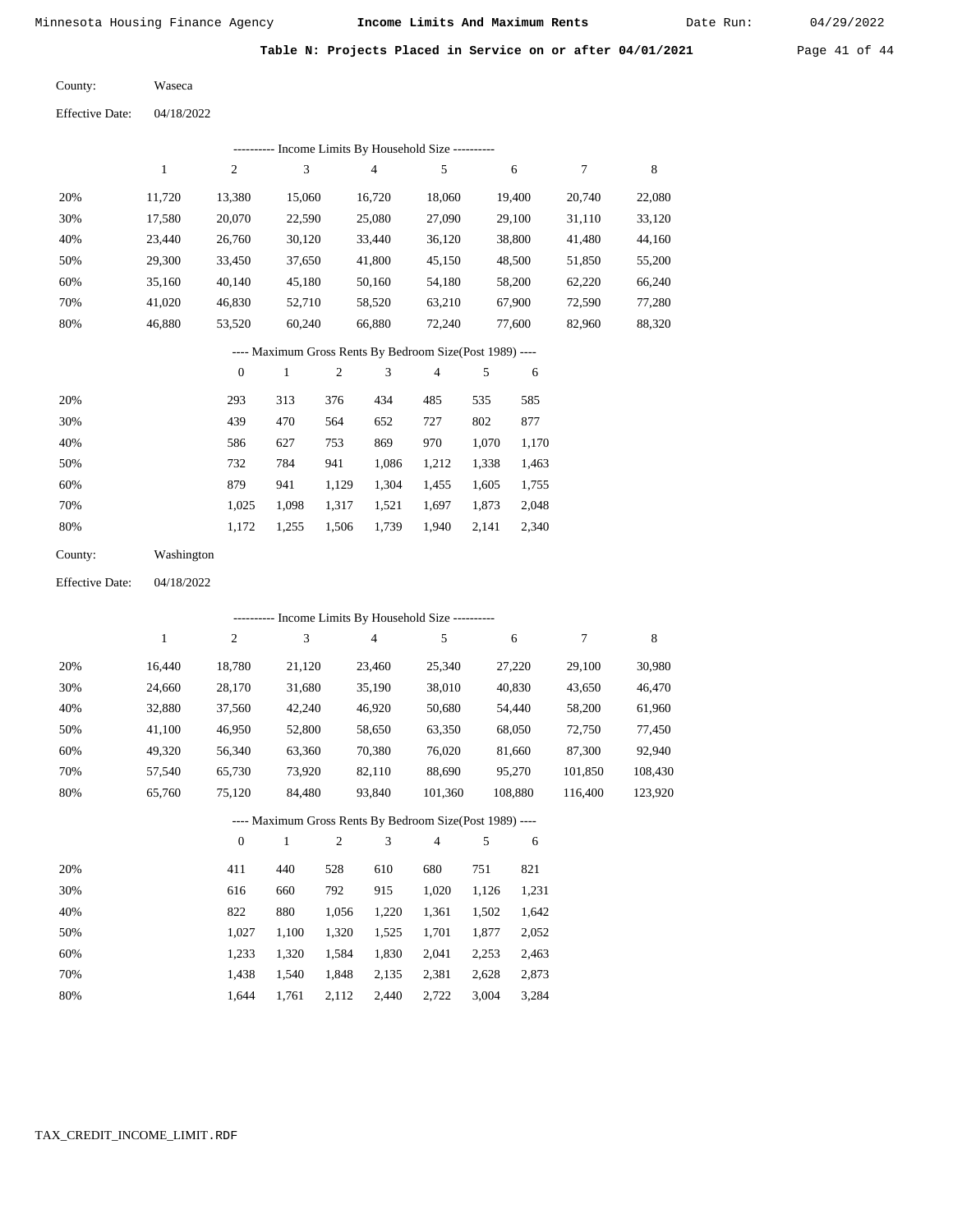Table N: Projects Placed in Service on or after 04/01/2021 Page 42 of 44

| County:                | Watonwan   |
|------------------------|------------|
| <b>Effective Date:</b> | 04/18/2022 |

|                        |            |                  |              |            | --------- Income Limits By Household Size ---------      |                          |            |        |        |             |
|------------------------|------------|------------------|--------------|------------|----------------------------------------------------------|--------------------------|------------|--------|--------|-------------|
|                        | $\,1$      | $\overline{c}$   | 3            |            | $\overline{4}$                                           | 5                        |            | 6      | 7      | $\,$ 8 $\,$ |
| 20%                    | 11,680     | 13,340           | 15,000       |            | 16,660                                                   | 18,000                   |            | 19,340 | 20,660 | 22,000      |
| 30%                    | 17,520     | 20,010           | 22,500       |            | 24,990                                                   | 27,000                   |            | 29,010 | 30,990 | 33,000      |
| 40%                    | 23,360     | 26,680           | 30,000       |            | 33,320                                                   | 36,000                   |            | 38,680 | 41,320 | 44,000      |
| 50%                    | 29,200     | 33,350           | 37,500       |            | 41,650                                                   | 45,000                   |            | 48,350 | 51,650 | 55,000      |
| 60%                    | 35,040     | 40,020           | 45,000       |            | 49,980                                                   | 54,000                   |            | 58,020 | 61,980 | 66,000      |
| 70%                    | 40,880     | 46,690           | 52,500       |            | 58,310                                                   | 63,000                   |            | 67,690 | 72,310 | 77,000      |
| 80%                    | 46,720     | 53,360           | 60,000       |            | 66,640                                                   | 72,000                   |            | 77,360 | 82,640 | 88,000      |
|                        |            |                  |              |            | ---- Maximum Gross Rents By Bedroom Size(Post 1989) ---- |                          |            |        |        |             |
|                        |            | $\boldsymbol{0}$ | $\mathbf{1}$ | $\sqrt{2}$ | 3                                                        | $\overline{4}$           | 5          | 6      |        |             |
| 20%                    |            | 292              | 312          | 375        | 433                                                      | 483                      | 533        | 583    |        |             |
| 30%                    |            | 438              | 469          | 562        | 649                                                      | 725                      | 799        | 874    |        |             |
| 40%                    |            | 584              | 625          | 750        | 866                                                      | 967                      | 1,066      | 1,166  |        |             |
| 50%                    |            | 730              | 781          | 937        | 1,083                                                    | 1,208                    | 1,333      | 1,457  |        |             |
| 60%                    |            | 876              | 938          | 1,125      | 1,299                                                    | 1,450                    | 1,599      | 1,749  |        |             |
| 70%                    |            | 1,022            | 1,094        | 1,312      | 1,516                                                    | 1,692                    | 1,866      | 2,040  |        |             |
| 80%                    |            | 1,168            | 1,251        | 1,500      | 1,733                                                    | 1,934                    | 2,133      | 2,332  |        |             |
| County:                | Wilkin     |                  |              |            |                                                          |                          |            |        |        |             |
| <b>Effective Date:</b> | 04/18/2022 |                  |              |            |                                                          |                          |            |        |        |             |
|                        |            |                  |              |            | ---------- Income Limits By Household Size ----------    |                          |            |        |        |             |
|                        | $\,1\,$    | $\sqrt{2}$       | 3            |            | $\overline{4}$                                           | 5                        |            | 6      | 7      | 8           |
| 20%                    | 11,680     | 13,340           | 15,000       |            | 16,660                                                   | 18,000                   |            | 19,340 | 20,660 | 22,000      |
| 30%                    | 17,520     | 20,010           | 22,500       |            | 24,990                                                   | 27,000                   |            | 29,010 | 30,990 | 33,000      |
| 40%                    | 23,360     | 26,680           | 30,000       |            | 33,320                                                   | 36,000                   |            | 38,680 | 41,320 | 44,000      |
| 50%                    | 29,200     | 33,350           | 37,500       |            | 41,650                                                   | 45,000                   |            | 48,350 | 51,650 | 55,000      |
| 60%                    | 35,040     | 40,020           | 45,000       |            | 49,980                                                   | 54,000                   |            | 58,020 | 61,980 | 66,000      |
| 70%                    | 40,880     | 46,690           | 52,500       |            | 58,310                                                   | 63,000                   |            | 67,690 | 72,310 | 77,000      |
| 80%                    | 46,720     | 53.360           | 60,000       |            | 66,640                                                   | 72,000                   |            | 77,360 | 82,640 | 88,000      |
|                        |            |                  |              |            | ---- Maximum Gross Rents By Bedroom Size(Post 1989) ---- |                          |            |        |        |             |
|                        |            | $\boldsymbol{0}$ | $\mathbf{1}$ | $\sqrt{2}$ | 3                                                        | $\overline{\mathcal{L}}$ | $\sqrt{5}$ | 6      |        |             |
| 20%                    |            | 292              | 312          | 375        | 433                                                      | 483                      | 533        | 583    |        |             |
| 30%                    |            | 438              | 469          | 562        | 649                                                      | 725                      | 799        | 874    |        |             |
| 40%                    |            | 584              | 625          | 750        | 866                                                      | 967                      | 1,066      | 1,166  |        |             |
| 50%                    |            | 730              | 781          | 937        | 1,083                                                    | 1,208                    | 1,333      | 1,457  |        |             |
| 60%                    |            | 876              | 938          | 1,125      | 1,299                                                    | 1,450                    | 1,599      | 1,749  |        |             |
| 70%                    |            | 1,022            | 1,094        | 1,312      | 1,516                                                    | 1,692                    | 1,866      | 2,040  |        |             |
| 80%                    |            | 1,168            | 1,251        | 1,500      | 1,733                                                    | 1,934                    | 2,133      | 2,332  |        |             |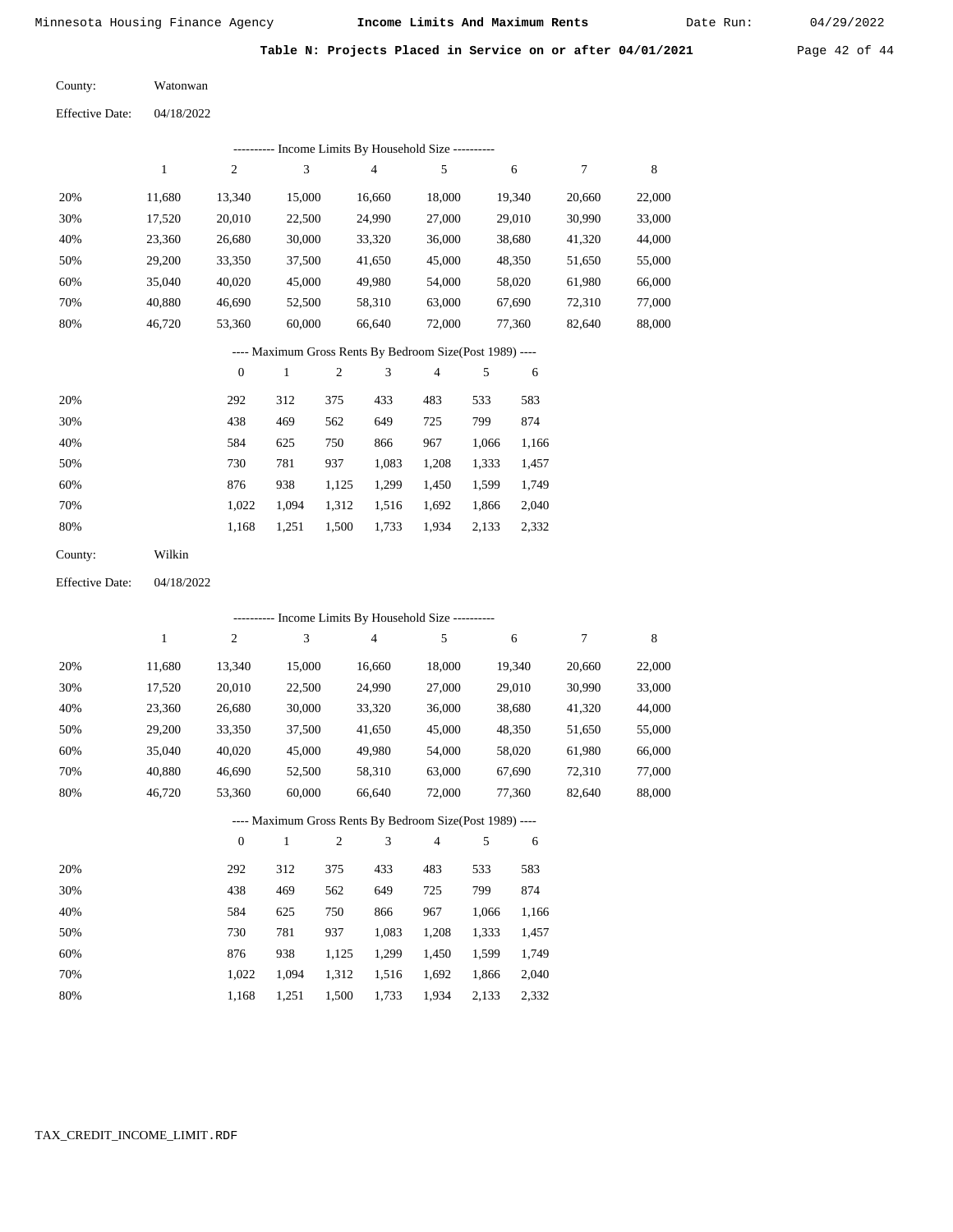Table N: Projects Placed in Service on or after 04/01/2021 Page 43 of 44

| County: | Winona |
|---------|--------|
|         |        |

Effective Date: 04/18/2022

|                 |        |                 |                         |     |          | --------- Income Limits By Household Size ----------     |       |        |        |        |
|-----------------|--------|-----------------|-------------------------|-----|----------|----------------------------------------------------------|-------|--------|--------|--------|
|                 | 1      | $\overline{2}$  | 3                       |     | 4        | 5                                                        |       | 6      | 7      | 8      |
| 20%             | 12,240 | 14,000          | 15,740                  |     | 17,480   | 18,880                                                   |       | 20,280 | 21,680 | 23,080 |
| 30%             | 18,360 | 21,000          | 23,610                  |     | 26,220   | 28,320                                                   |       | 30,420 | 32,520 | 34,620 |
| 40%             | 24,480 | 28,000          | 31,480                  |     | 34,960   | 37,760                                                   |       | 40,560 | 43,360 | 46,160 |
| 50%             | 30,600 | 35,000          | 39,350                  |     | 43,700   | 47,200                                                   |       | 50,700 | 54,200 | 57,700 |
| 60%             | 36,720 | 42,000          | 47,220                  |     | 52,440   | 56,640                                                   |       | 60,840 | 65,040 | 69,240 |
| 70%             | 42,840 | 49,000          | 55,090                  |     | 61,180   | 66,080                                                   |       | 70,980 | 75,880 | 80,780 |
| 80%             | 48,960 | 56,000          | 62,960                  |     | 69,920   | 75,520                                                   |       | 81,120 | 86,720 | 92,320 |
|                 |        |                 |                         |     |          | ---- Maximum Gross Rents By Bedroom Size(Post 1989) ---- |       |        |        |        |
|                 |        | $\mathbf{0}$    | 1                       | 2   | 3        | $\overline{4}$                                           | 5     | 6      |        |        |
| 20%             |        | 306             | 328                     | 393 | 454      | 507                                                      | 559   | 611    |        |        |
| 30%             |        | 459             | 492                     | 590 | 681      | 760                                                      | 839   | 917    |        |        |
| 10 <sub>0</sub> |        | $\sim$ 1 $\sim$ | $\epsilon$ . $\epsilon$ | 707 | $\Omega$ | 1.011                                                    | 1.110 | 1.222  |        |        |

| 40% | 612   | 656                                       | 787 |                               | 909 1,014 1,119 1,223 |  |
|-----|-------|-------------------------------------------|-----|-------------------------------|-----------------------|--|
| 50% | 765   | 820                                       |     | 983 1,136 1,267 1,398 1,529   |                       |  |
| 60% | 918   | 984                                       |     | 1,180 1,363 1,521 1,678 1,835 |                       |  |
| 70% |       | 1,071 1,148 1,377 1,590 1,774 1,958 2,141 |     |                               |                       |  |
| 80% | 1.224 | 1,312 1,574 1,818 2,028 2,238 2,447       |     |                               |                       |  |
|     |       |                                           |     |                               |                       |  |

| County: | Wright |
|---------|--------|
|---------|--------|

Effective Date: 04/18/2022

|     |        |                |              |     |                | ---------- Income Limits By Household Size ----------    |     |         |         |         |
|-----|--------|----------------|--------------|-----|----------------|----------------------------------------------------------|-----|---------|---------|---------|
|     | 1      | $\overline{c}$ | 3            |     | $\overline{4}$ | 5                                                        |     | 6       | 7       | 8       |
| 20% | 16,440 | 18,780         | 21,120       |     | 23,460         | 25,340                                                   |     | 27,220  | 29,100  | 30,980  |
| 30% | 24,660 | 28,170         | 31,680       |     | 35,190         | 38,010                                                   |     | 40,830  | 43,650  | 46,470  |
| 40% | 32,880 | 37,560         | 42,240       |     | 46,920         | 50,680                                                   |     | 54,440  | 58,200  | 61,960  |
| 50% | 41,100 | 46,950         | 52,800       |     | 58,650         | 63,350                                                   |     | 68,050  | 72,750  | 77,450  |
| 60% | 49,320 | 56,340         | 63,360       |     | 70,380         | 76,020                                                   |     | 81,660  | 87,300  | 92,940  |
| 70% | 57,540 | 65,730         | 73,920       |     | 82,110         | 88,690                                                   |     | 95,270  | 101,850 | 108,430 |
| 80% | 65,760 | 75,120         | 84,480       |     | 93,840         | 101,360                                                  |     | 108,880 | 116,400 | 123,920 |
|     |        |                |              |     |                | ---- Maximum Gross Rents By Bedroom Size(Post 1989) ---- |     |         |         |         |
|     |        | $\theta$       | $\mathbf{1}$ | 2   | 3              | $\overline{4}$                                           | 5   | 6       |         |         |
| 20% |        | 411            | 440          | 528 | 610            | 680                                                      | 751 | 821     |         |         |

| 20% | 411   | 440   | 528   | 610   | 680   | 751   | 821   |
|-----|-------|-------|-------|-------|-------|-------|-------|
| 30% | 616   | 660   | 792   | 915   | 1.020 | 1.126 | 1.231 |
| 40% | 822   | 880   | 1.056 | 1.220 | 1.361 | 1.502 | 1,642 |
| 50% | 1.027 | 1.100 | 1.320 | 1,525 | 1,701 | 1.877 | 2,052 |
| 60% | 1.233 | 1.320 | 1.584 | 1,830 | 2,041 | 2.253 | 2,463 |
| 70% | 1.438 | 1.540 | 1.848 | 2,135 | 2,381 | 2.628 | 2,873 |
| 80% | 1.644 | 1.761 | 2,112 | 2.440 | 2,722 | 3,004 | 3,284 |